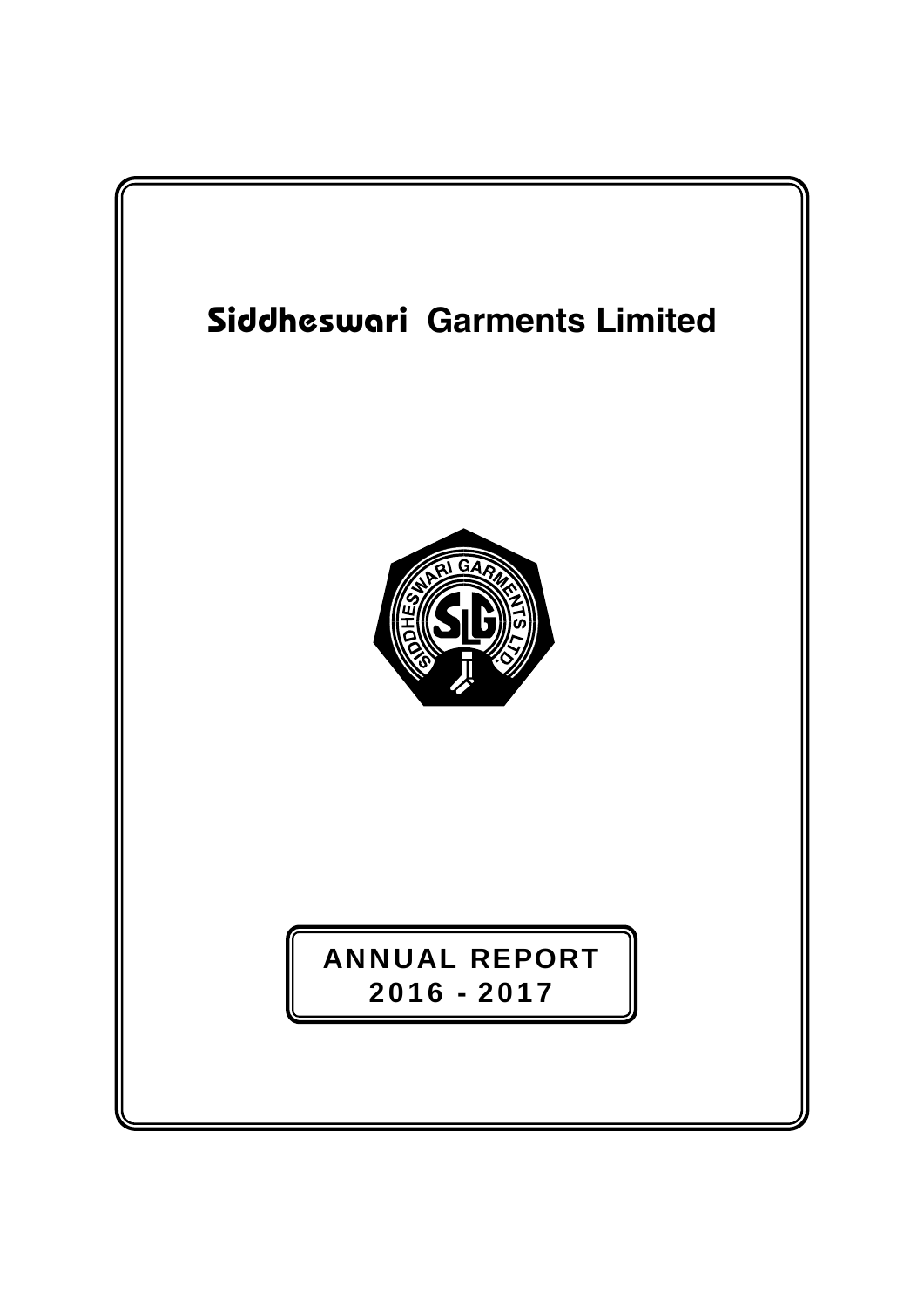

DIRECTOR :

**MR. ABHISHEK PODDAR MR. SANJAY KUMAR SHAH MR. UMA NATH SINGH MRS. RITI PODDAR**

BANKERS :

**THE RATNAKAR BANK LTD BANK OF MAHARASHTRA**

AUDITORS :

**M/S. JAIN PRADEEP & CO. CHARTERED ACCOUNTANTS**

REGISTERED OFFICE : 9, INDIA EXCHANGE PLACE 3RD FLOOR, KOLKATA – 700 001 PHONE : 2210-7234

FAX : 2230-5897 EMAIL :-Siddheswari@hotmail.com

REGISTRAR & SHARE TRANSFER AGENTS : **S.K. INFOSOLUTION (P) LTD.** 34/1A, SUDHIR CHATTERJEE STREET KOLKATA – 700 006 PHONE : 2219-4815 / 6979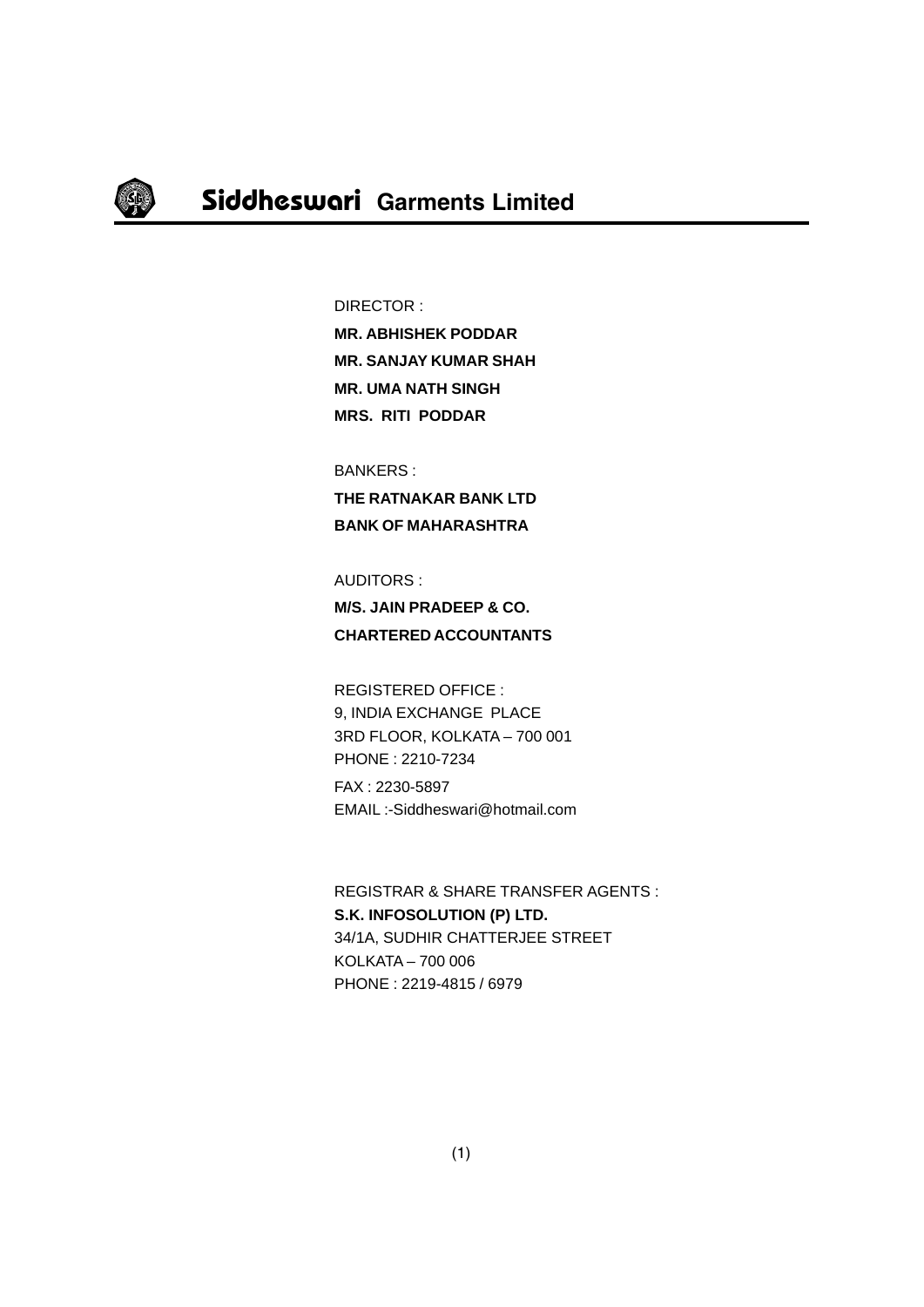

### **NOTICE**

NOTICE is hereby given that Twenty Third Annual General Meeting of the members of **M/s SIDDHESWARI GARMENTS LIMITED** will be held at the Registered office of the Company at 9,India Exchange Place, 3rd floor, Kolkata-700001 on Tuesday , the 26th September, 2017 at 10.00 A.M. to transact the following business:-

#### **ORDINARY BUSINESS Item No-1**

Adoption of audited financial statements:-

To receive, consider and adopt the Audited Balance sheet of the Company as at 31st March,2017 and the Audited Statement of Profit & Loss Account and cash flow statement for the Financial year ended on that date together With the Reports of the Auditors and Directors thereon.

### **Item No-2**

To appoint a director in place of Mrs Riti Poddar(DIN 01726726) who retires by rotation at the forthcoming Annual General Meeting and she being eligible, offers herself for reappointment.

In this connection to pass with or without modification the following resolution as an ordinary resolution :-

Resolved that Mrs Riti Poddar(DIN 01726726) who retires by rotation at the conclusion of the this AGM and she being eligible, be and is hereby reappointed as a director of the Company whose period in office shall be subject to retirement by rotation"

### **ITEM-3**

Appointment of Auditors

To ratify the appointment of Auditors of the Company, and Fix the Remuneration and to pass with or without modification(s), the following resolution as an ordinary Resolution -

**RESOLVED THAT** Pursuant to the provisions of sections 139, 142 and other applicable provisions of the companies Act, 2013 and the Rules made there under, and pursuant to the recommendations of the audit committee of the Board of Directors of the Company, to the resolution passed by the members appointing M/s Jain Pradeep & Co, Chartered Accountants (Firm No 315109E) as Auditors of the Company to hold office for (5) five consecutive years till the conclusion of the AGM to be held in the calendar year 2019 be and is hereby ratified and that the Board of Directors be and are hereby authorized to fix the remuneration payable to them for the financial year ending March 2018 as may be recommended by the audit committee in consultation with the auditors.

Dated : 30.05.2017

By order of the Board For **Siddheswari Garments Ltd.**

Regd. Office : 9, India Exchange Place (3rd Floor) Kolkata - 700 001

**Sanjay Kr. Shah Director**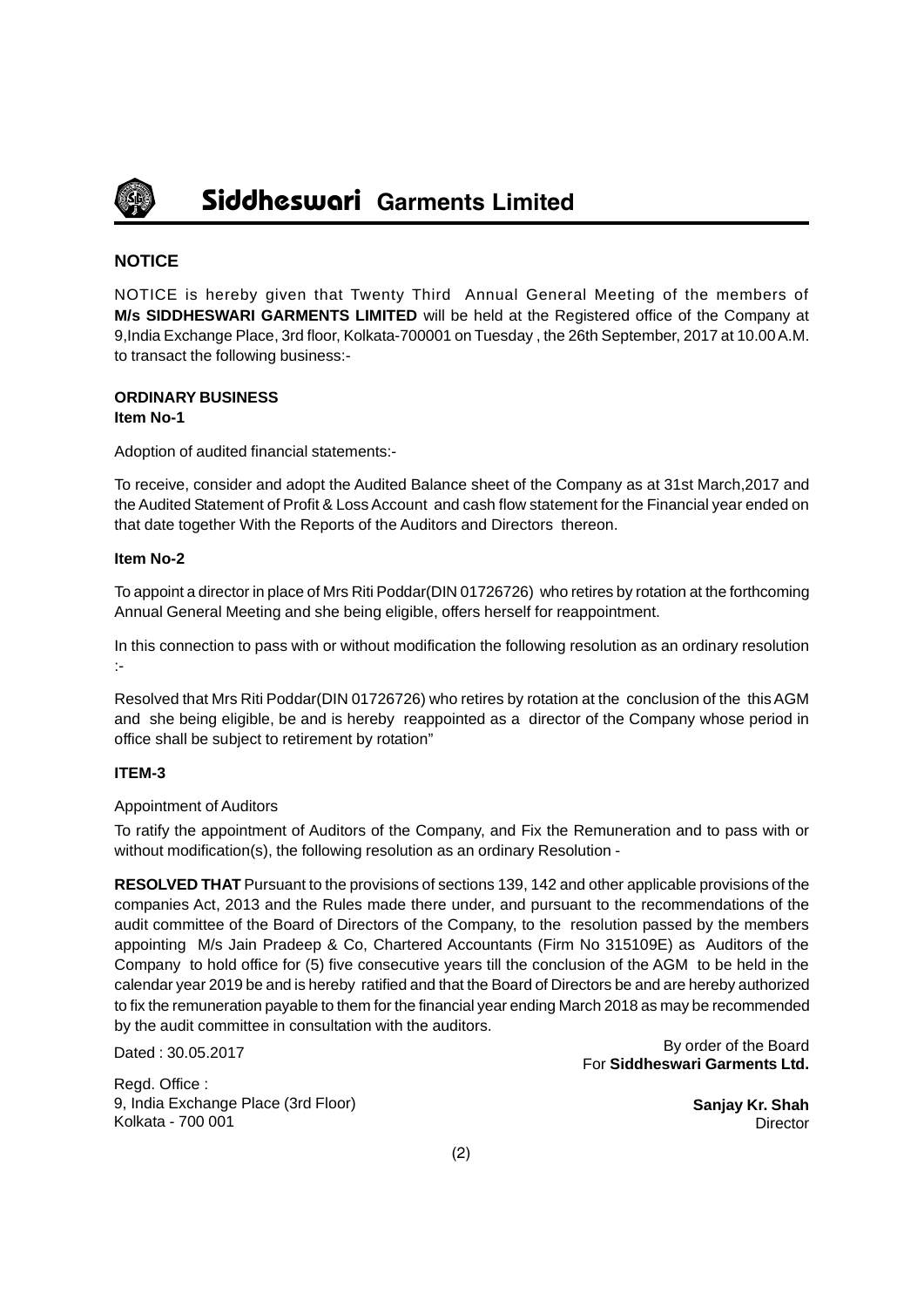

### **NOTES :-**

1. A MEMBER ENTITLED TO ATTEND AND VOTE AT THE MEETING, IS ALSO ENTITLED TO APPOINT A PROXY/PROXIES TO ATTEND AND VOTE AT THE MEETING INSTEAD OF HIMSELF/HERSLF AND THAT A PROXY NEED NOT BE A MEMBER. THE INSTRUMENT APPOINTNG A PROXY (IES), IN ORDER TO BE EFFECTIVE,MUST REACH THE REGISTERED OFFICE OF THE COMPANY AT LEAST 48 HOURS BEFORE THE MEETING.

A person can act as proxy on behalf of members not exceeding 50(fifty) and holding in the aggregate not more than ten percent of total share capital of the company.

- LEAST 48 HOURS BEFORE THE MEETING.<br>
A person can act as proxy on behalf of members not exceeding 50(fifty) and holding in the aggregate<br>
not more than ten percent of total share capital of the company.<br>
2. The Register of Thursday the 21st September 2017 to Tuesday, the 26th September, 2017, both days inclusive.
- 3. The Register of Members and the Share Capital of the company.<br>
2. The Register of Members and the Share Transfer Books of the Company shall remain closed from<br>
Thursday the 21st September 2017 to Tuesday, the 26th Septe to send to the Company's registered office, a duly certified copy of board resolution authorising their representative to attend and vote at the meeting. 4. Members are requested to bring their attendance slip in the meeting, corporate members are requested<br>to send to the Company's registered office, a duly certified copy of board resolution authorising their<br>representative
- requested to write to the Company at least 10 days in advance, so that the management is enabled to keep the information ready at the meeting.
- 5. SEBI has since made it mandatory for the operations in securities market to furnish compulsorily their PAN No Accordingly, the members holding shares in physical mode are requested to furnish their respective PAN No along with a photo copy of this PAN Card to the Company/RTA. SEBI has since made it mandatory for the operations in securities market to furnish compulsorily their<br>
PAN No Accordingly, the members holding shares in physical mode are requested to furnish their<br>
respective PAN No alon
- paperless Compliances by the companies for service of documents to their members through electronic mode, which will be in compliance with section 20 of the Companies Act, 2013 . Henceforth, the email addressed indicated in you respective depository participant accounts which will be periodically downloaded from NSDL/CDSL will be deemed to be your registered Email address for serving notices/ documents etc. mode, which will be in compliance with section 20 of the Companies Act, 2013. Henceforth, the email<br>addressed indicated in you respective depository participant accounts which will be periodically<br>downloaded from NSDL/CDSL
- meeting of the Company inter alia indicating the process and manner of e voting along with attendance Slip and Proxy Form is being sent to all the members whose email IDs are registered with the Company /Depository participants for communication purposes unless any member requests for a hard copy of the same. For members who have not registered their email address, physical copies of the Annual Report for 2016-2017 is being sent in the permitted mode. Slip and Proxy Form is being sent to all the members whose email IDs are registered with the Company<br>
/Depository participants for communication purposes unless any member requests for a hard copy of<br>
the same. For members
- 

members along with the Annual report for the year 2016-17 to enable them to cast their votes through E-voting.

Dated : 30.05.2017

Place : Kolkata

By order of the Board For **Siddheswari Garments Ltd.**

> **Sanjay Kr. Shah Director**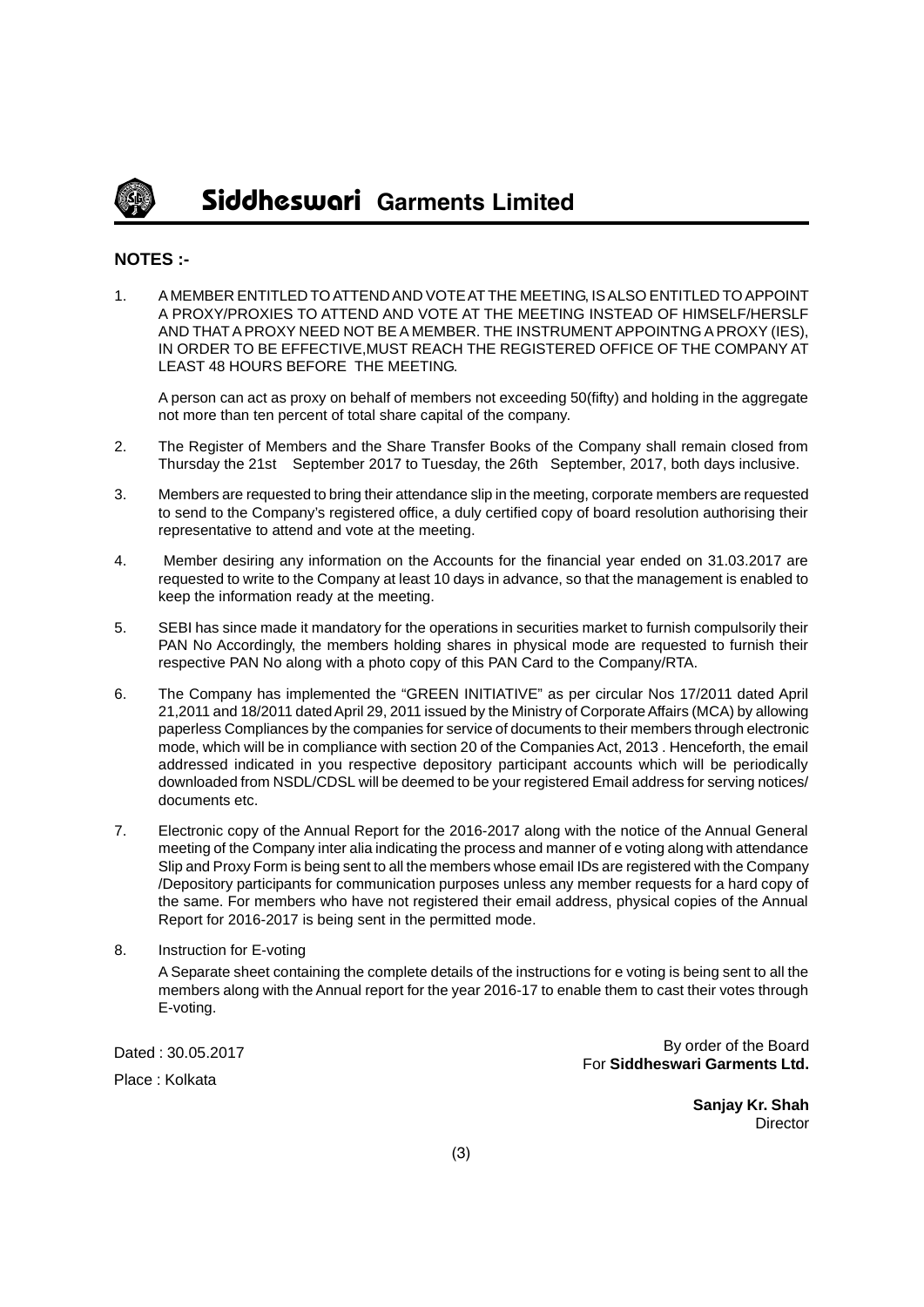

### **DIRECTORS' REPORTS**

#### **TO THE MEMBERS**

| <b>TO THE MEMBERS</b>                                                                                                                                             |                                  |                                  |  |  |  |
|-------------------------------------------------------------------------------------------------------------------------------------------------------------------|----------------------------------|----------------------------------|--|--|--|
| Your Directors take pleasure in presenting the Twenty Third Annual Report and Audited Financial<br>Results of the Company for the year ended on 31st March, 2017. |                                  |                                  |  |  |  |
| <b>FINANCIAL RESULTS</b>                                                                                                                                          | (Rs. in Lacs)                    |                                  |  |  |  |
|                                                                                                                                                                   | For the year<br>ended 31.03.2017 | For the year<br>ended 31.03.2016 |  |  |  |
| <b>Net Sales</b>                                                                                                                                                  | 40.51                            | 126.80                           |  |  |  |
| Other Income                                                                                                                                                      | 29.46                            | 29.46                            |  |  |  |
| Total                                                                                                                                                             | 69.97                            | 156.26                           |  |  |  |
| Less: Expenditure                                                                                                                                                 | 60.09                            | 153.16                           |  |  |  |
| Gross profit/(loss)                                                                                                                                               | 9.88                             | 3.10                             |  |  |  |
| Less: Depreciation                                                                                                                                                |                                  |                                  |  |  |  |
| Profit/(loss) before Tax                                                                                                                                          | 9.88                             | 3.10                             |  |  |  |
| Less: Provision for taxation                                                                                                                                      | 3.37                             | 1.49                             |  |  |  |
| Add: Provision for Deferred Tax                                                                                                                                   |                                  |                                  |  |  |  |
| Net Profit/(loss)(PAT)                                                                                                                                            | 6.51                             | 1.61                             |  |  |  |
| Balance brought forward                                                                                                                                           | 78.44                            | 76.83                            |  |  |  |
| <b>Balance Transferred to Balance Sheet</b>                                                                                                                       | 84.95                            | 78.44                            |  |  |  |
| <b>BEBEABHANAE</b>                                                                                                                                                |                                  |                                  |  |  |  |

#### **PERFORMANCE**

 Revenue from operation in the year under review had been reduced to 32% of the previous year while the other income remaining same resulting in net turnover in the current year worked out to 45% of the net turnover of the Previous Year. However consequent to close monitoring, the expenses could be drastically reduced to 35% of the total expenditure of the previous year and thereby the ultimate profit before tax(PBT) in the current year could be increased by more than 3 timed that of the previous year and the net profit after Tax (PAT) could be raised to 4 times of the Previous year.

In this connection, your directors would like to reiterate that presently the Company having suspended its manufacturing operations, it continues with the trading operations only and the Board of Directors of the Company is seriously examining the viability of diverse projects for Commencement of new ventures.

### **DIVIDEND**

In view of the insufficient Profit of the year, your Directors refrain from recommending payment of dividend for the year.

#### **TRANSFER TO RESERVE**

The Company is not required to transfer any amount to Reserve under the provisions of the Companies Act, 2013.

### **TRANSFER TO INVESTORS EDUCATION AND PROTECTION FUND.**

The unpaid /un-claimed Dividend due to transferred to the Investestors Education and Protection fund by end of F.Y. 2017-18 is Rs. 9008/-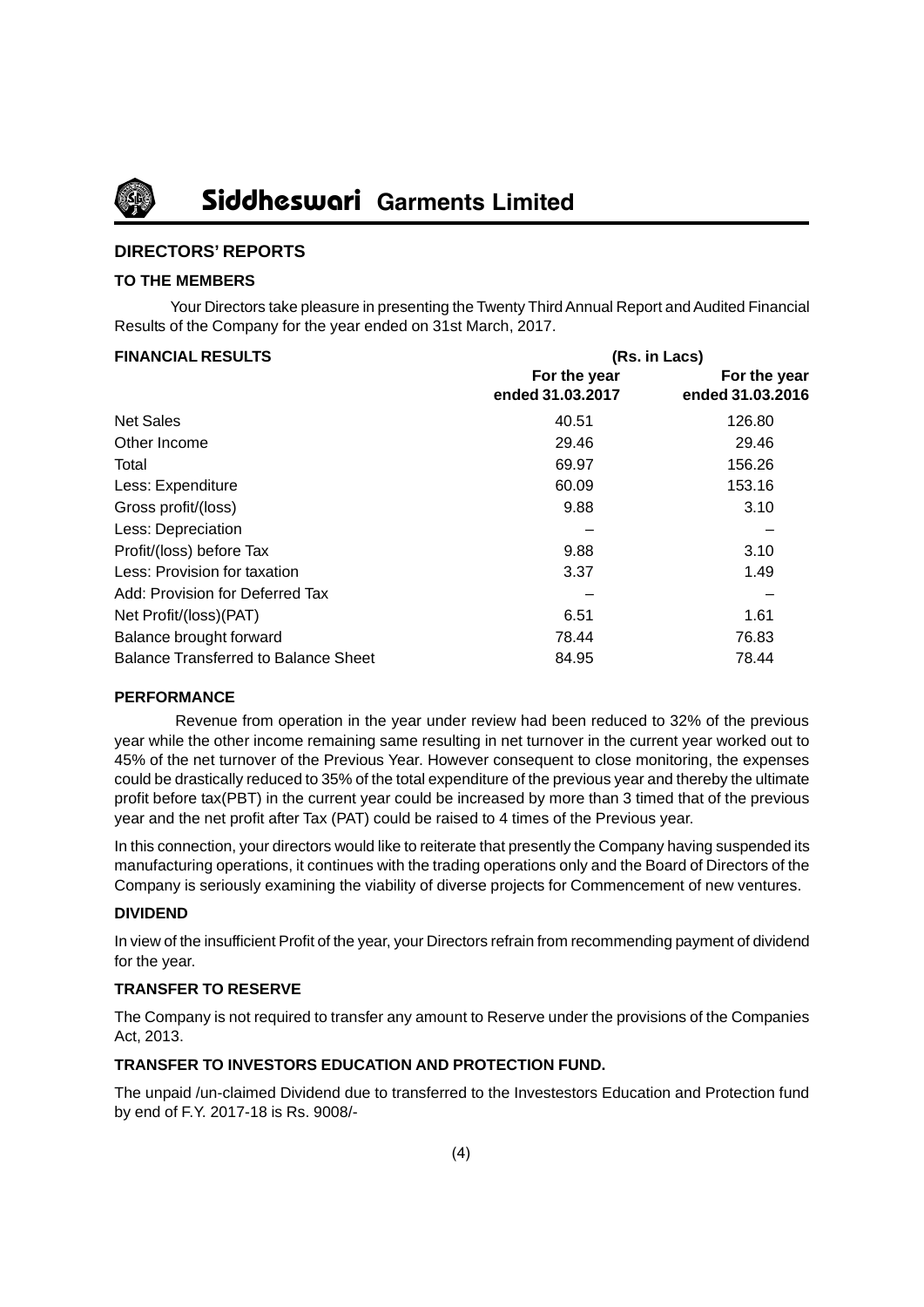

### **STATUTORY AUDITORS AND THEIR REPORT**

M/s Jain Pradeep & Co (FRN NO 315109E) , Chartered Accountants has been appointed as the statutory Auditors of the Company by a resolution of the members of the Company for a consecutive (5) five years period ending on the AGM to be held in the year 2019 subject to ratification by the members at every AGM held in between at such remuneration as may be fixed by on Board . The Report of the Auditors when read with notes forming parts of Accounts is self explanatory and does not require any further elaboration.

#### **DIRECTORS**

#### **Appointment**

Mrs Riti Poddar (DIN 01726726) being as a Non-executive Rotational Director is due to retires at the forth comming Annual General Meeting and see being eligible offers herself for reappointment.

#### **DECLARATION OF INDEPENDENT DIRECTORS**

The Independent Directors have submitted their disclosures to the Board that they fulfill the requirements to be qualified for their appointment as Independent Direcotrs under the provisions of the Companies Act, 2013 U/s 149 as well as applicable provisions of SEBI(LODR) Regulations 2015.

#### **DIRECTORS RESPONAIBILITY STATEMENT**

Pursuant to the requirements under section 134(3) (c ) of the companies Act,2013 with respect to Directors' Responsibility Statement , your Directors hereby confirm and State That :-

- In the preparation of the Annual Accounts, the Accounting Standard laid down by ICAI, have been strictly followed.
- The directors have selected such accounting polices and adopted them consistently and made judgments and estimates that are reasonable and prudent so as to give a true and fair view of the state of affairs of the company at the end of the financial year and of the profit & loss of the company for the period.
- Proper and sufficient care has been taken for the maintenance of adequate records in accordance with provisions of the Companies Act . for safeguarding the assets of the Company and detecting fraud and other irregularities:
- The Annual accounts have been prepared on the 'On-Going' concern basis.
- Laid down internal financial controls to be followed by the company and that such internal financial control are adequate and were operating effectively.
- Devised proper systems to ensure compliance with the provisions of all applicable laws and that such system were adequate and operating effectively.

#### **LISTING OF SHARES**

Besides listing on the CSE, the listing of Company's shares on BSE ,presently remains suspended and revocation thereof has duly been applied for which is pending.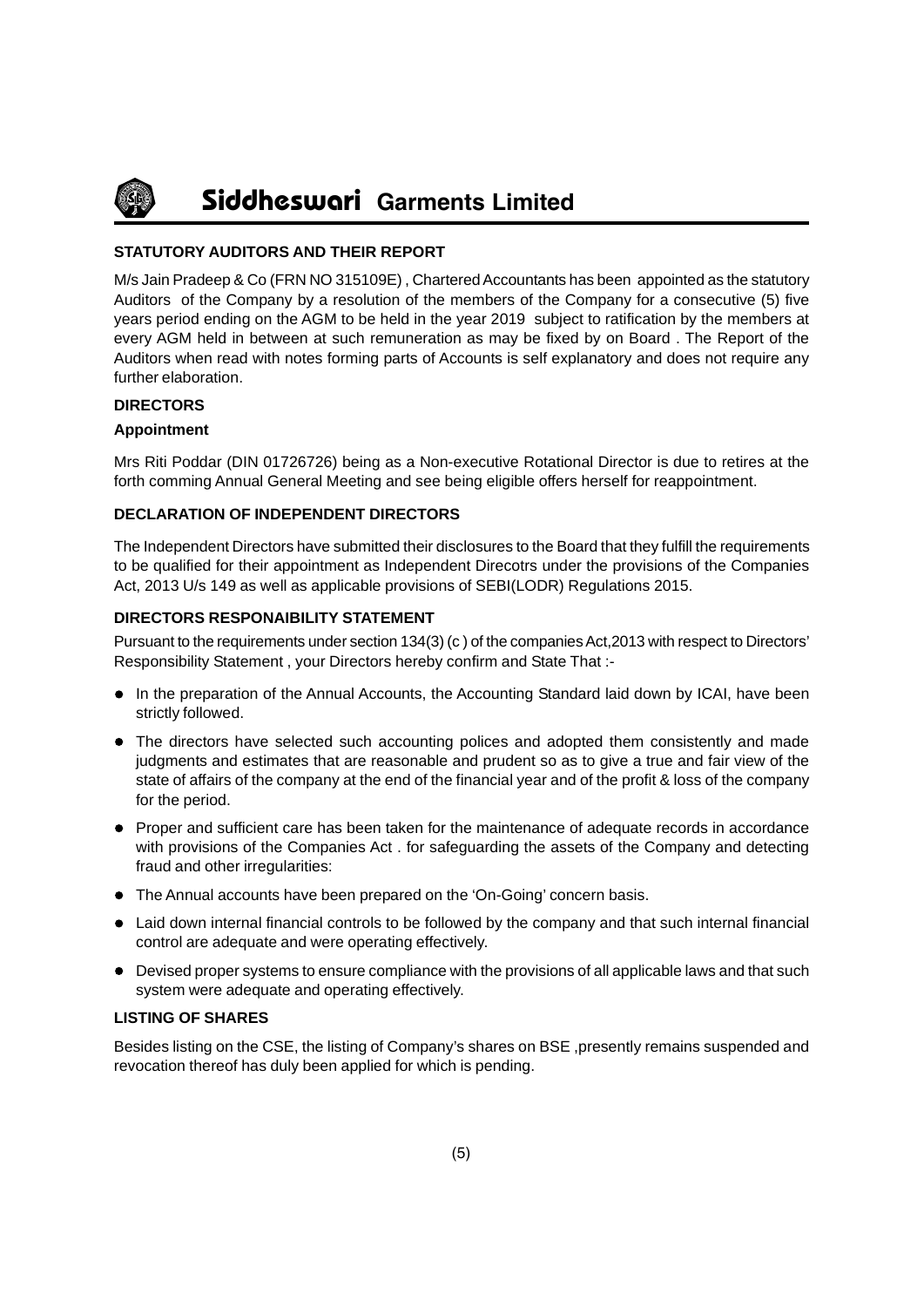

## **DETAILS OF DIRECTOR & KEY MANAGERAL PERSONS INCLUDING THOSE WHO WERE APPOINTED OR HAVE RESIGNED DURING THE YEAR :-** MR. SANJAN SHAP SAND STATES OF DIRECTOR & KEY MANAGERAL PERSON<br>APPOINTED OR HAVE RESIGNED DURING THE YEAR :-<br>Mr. Sanjay Kumar Shah : Whole Time Director & CFO.<br>Mr Abhishek Poddar : Non Executive, Independent Director **DETAILS OF DIRECTOR & KEY MANAGERAL PERSONS INCLI**<br>**APPOINTED OR HAVE RESIGNED DURING THE YEAR :-**<br>Mr. Sanjay Kumar Shah : Whole Time Director & CFO.<br>Mr Abhishek Poddar : Non Executive, Independent Director<br>Mr Uma Nath Si

| Mr. Sanjay Kumar Shah |  | Whole Time Director & CFO. |
|-----------------------|--|----------------------------|
|-----------------------|--|----------------------------|

- 
- 
- APPOINTED OR HAVE RESIGNED DURING THE YEAR :-<br>Mr. Sanjay Kumar Shah : Whole Time Director & CFO.<br>Mr Abhishek Poddar : Non Executive, Independent Director<br>Mr Uma Nath Singh : Non Executive, Indep Mr. Sanjay Kumar Shah : Whole Time Director & CFO.<br>
Mr Abhishek Poddar : Non Executive, Independent Director<br>
Mr Uma Nath Singh : Non Executive, Independent Director<br>
Mrs Riti Poddar : Non Executive, Non Independent Direct

### **KEY MANAGERIAL PERSONNEL**

Mr. Sanjay Kumar Shah has been appointed as the whole time Executive Director & CFO in compliance of Section 196 read with Section 203 of the companies Act,2013. Presently the Company is not having any whole time company Secretary. However, the Company is endeavoring to appoint a suitable whole time Company secretary at the earliest.

### **NUMBER OF BOARD MEETINGS HELD DURING THE YEAR**

During the year 2016-17, the Board of Directors met 4(four) times on 27.05.2016, 13.08.2016, 12.11.2016,13.02.2017 followed by an exclusive meeting of independent directors on 27.05.2016

#### **CHANGE IN NATURE OF BUSINESS, IF ANY**

During the year, there was no change in the nature of Business of the Company.

#### **THE ANNUAL EVALUATION**

The ultimate responsibility for good performance and prudent management of Company lies with the Board of Directors. The Board is expected to exercise continuous proactive and effective decision making and implementation thereof with a view to achive the desired goal. In this connection the Board has set out a framework of guidelines for the directors to undertake continuous evaluation of performance of the Company while affirming the desired destination. The Board of Directors as a whole is required to display its commitment to good governance ensuing a constant improvement of process and procedures and each individual directors are committed to contribute his best in the overall growth of the organization.

 The Independent Directors have submitted to the Board necessary declarations as to their eligibility for appointment as independent Director in term of Sec 149 of the Companies Act,2013 and the applicable provisions of SEBI (LODR) Regulation 2015.

### **MATERIAL CHANGES AND COMMITMENTS, IF ANY, AFFECTING THE FINANCIAL POSTION OF THE COMPANY WHICH HAVE OCCURRED BETWEEN THE END OF THE FINANCIAL YEAR OF THE COMPANY TO WHICH THE FINANCIAL STATEMENTS RELETE AND THE DATE OF THE REPORT.**

No material changes and commitments affecting the financial position of the company occurred in between the end of financial year and the date of Report.

### **PARTICULARS OF CONTRACTS OR ARRANGEMENTS WITH RELATED PARTIES.**

Necessary disclosures have been made in the Notes to the financial Statement forming part of the Audited Statements of financial Statements as at the end of Financial year 2016-2017 and was shown as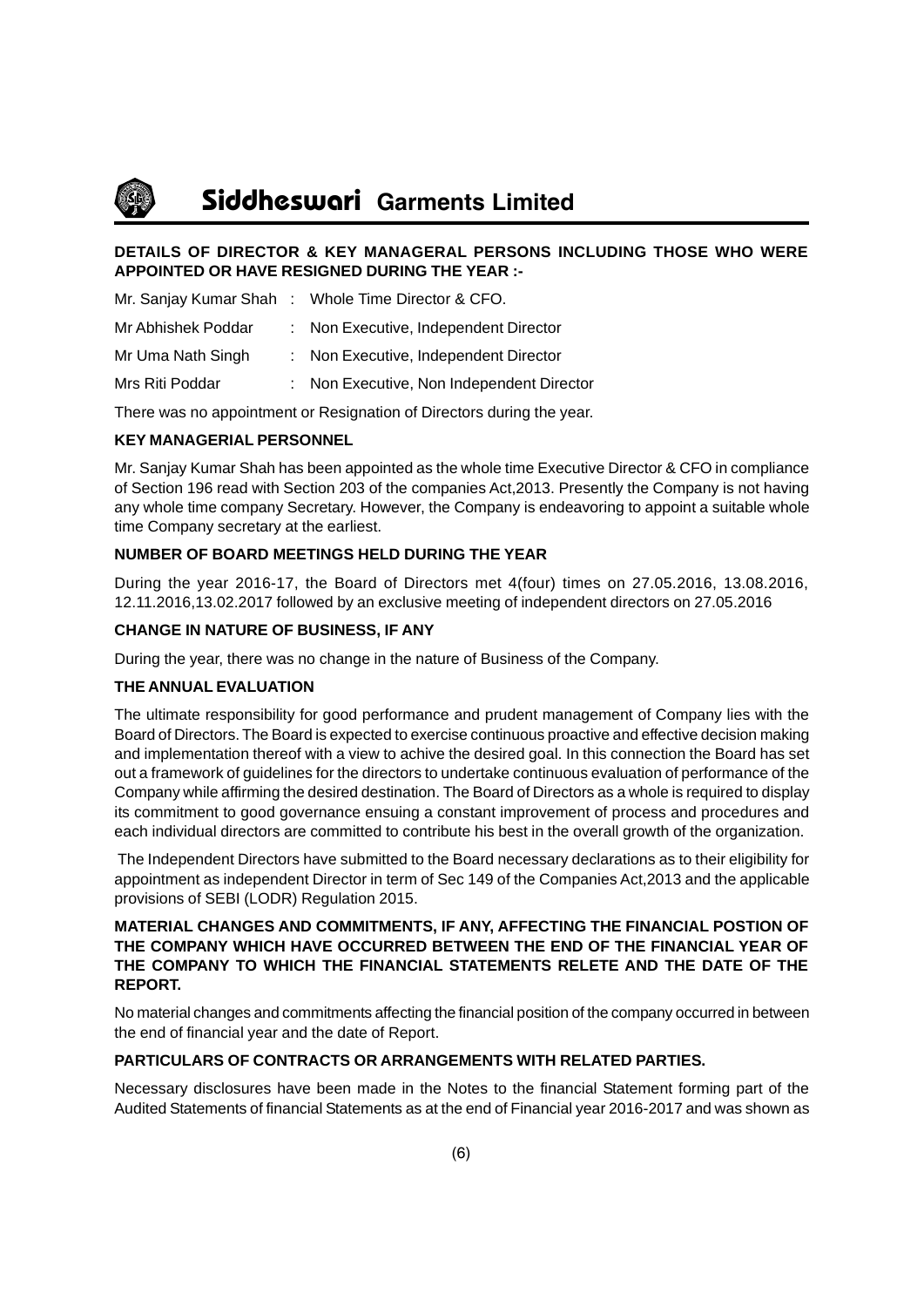

"Related Party Transaction" in terms of Section, 129 read with schedule III to the Companies Act, 2013 and that such transactions having been made in the ordinary course of business transaction at arms length basis, the provisions of the section, 188 of the Act, was not applicable to the Company.

### **PARTICULARS OF LOANS,GUARANTEES OR , INVESTMENT U/S 186 OF COMPANIES ACT, 2013.**

The Company did not provide any loans or guarantee u/s 186 of the Companies, Act, 2013 while the particulars of investments made by the company u/s 186 as at end of the F Y 2016-2017 forms parts of the 'NOTES TO FINACIAL STATEMENT' annexed to this Report.

### **SIGNAFICANT AND MATERIAL ORDER PASSED BY REGULATORS OR COURTS OR TRIBUNALS IMPACTING THE ON-GOING STATUS OF COMPANY'S OPERATIONS.**

There was no significant order passed by Regulators or courts or Tribunal impacting the ongoing status of Company's operation in future.

#### **HUMAN RESOURCES**

The Company believes that the employees are the most valuable assets of an organization and the optimum utilization of their skill, Knowledge and attitude are instrumental to the growth of an organization.

#### **RATINGS**

The Company having no secured Loan and/or issued Debentures or Public Deposit, credit Rating of the Company was not required.

### **SUBSIDIARIES / ASSOCIATES**

The Company do not have any subsidiary and/or Associates Company.

#### **CAPITAL AND FINANCE**

There had been no issue or allotment of any securities during the year. The issued, subscribed and paid up capital of the Company remains static at Rs 33099000.00 divided into 3309900 Equity shares of Rs 10/- each as at 31.3.2017

### **EMPLOYEE STOCK OPTION PLAN**

The Company had not provided any employee Stock option.

#### **CORPORATE GOVERNANCE**

The Paid up capital of the Company being less then Rs 5.00 Crore (Rupees Five Crore) the provisions of SEBI (LODR) Regulation 2015 are not attracted to this Company.

Yet, your Directors believe that CORPORATE GOVERNANCE is way of business life, rather than a statutory compliance. It is intended to achieve excellence in business for enhancing the long term shareholders wealth through necessary disclosure transparency, integrity, accountability, responsibility and fairness in all its dealing with shareholders, customers, suppliers and the society at large. During the financial year 2016-2017, your directors continued their Endeavour to pursue the policy and procedure to safety their ethical responsibility. A brief report on Corporate Governance is annexed hereto as Annexure-A.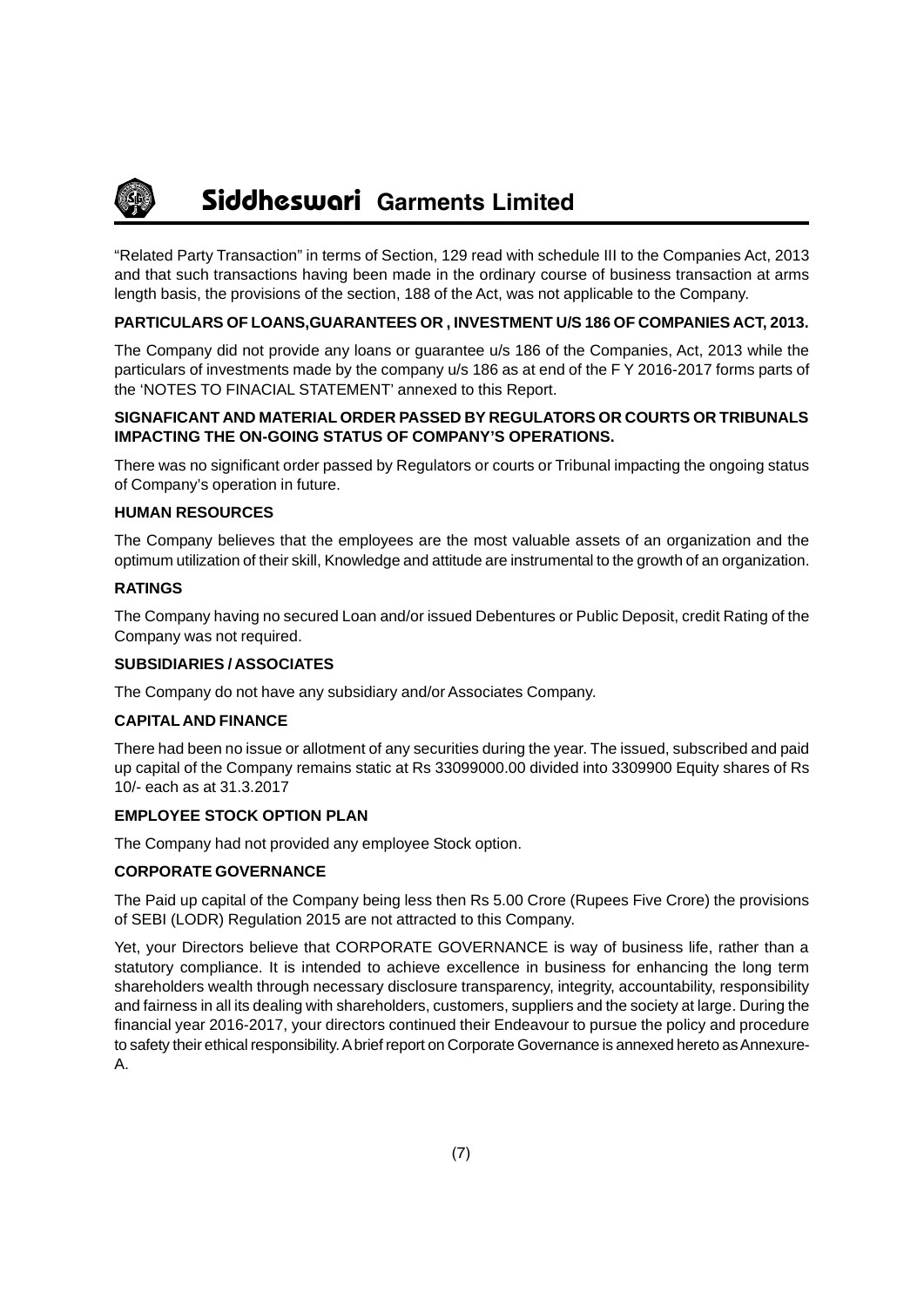

### **PATICULARS OF EMPLOYEES**

There being no employee, employed during the year, drawing remuneration in excess of the prescribed ceiling, the provisions of section 197(12) of the Companies Act, 1956 read with rules (5) is not applicable to this company.

### **PARTICULARS OF THE MANAGEMENT REMUNERATION**

In accordance with the provisions U/s 197(2) read with rule 5 of the Companies (Appointment and Remuneration of management) Rules the Company furnish the details as Annexure-C as part of this report.

### **EXTRACT OF ANNUAL RETURN**

The Extract of Annual Return in Form No MGT-9 for the year ended on 31.03.2017 is attached hereto as Annexure-C and form part of this Report.

### **SECRETARIAL AUDIT**

Pursuant to the provisions of Section 204 of the Companies Act,2013 and rule made there under Mr Rajarshi Ghosh, a Company Secretatory in practice (CP No8921 member ship No ACS 17717) has been appointed as secretarial Auditor of the Company for the year ended 31.03.2017. The Report of SECRETARIAL AUDIT is annexed hereto and marked as annexure-B.

#### **INTERNAL / COMPLAINT COMMITTEE**

In accordance with the Sexual harrassement of woman at workplace (prevention, prohibition and Redressal)Act 2013 and rules made there under, the Company was not required to consitute any committee for necessary action as required under the Act, since there is no Woman employee engaged by the Company.

#### **CORORATE SOCIAL RESPONCIBILITY**

The Provisions of section 135 of Companies Act, 2013 setting out the conditions for applicability of corporate social Responsibility having not been fulfilled by company, the responsibility of setting a Corporate Social Responsibility committee and/or other obligations under this section is not attracted to this company.

#### **CONSERVATION OF ENERGY ETC AND FOREIGN EXCHANGE EARNINGS AND OUTGO.**

There being no manufactring activity of the Company during the year, the provisions of the Companies Act, 2013 in the subject matter was not attracted to this company. The information required U/s 134( 3)( m) of the Act are not attracted.

There was no Income or outgo in foreign Exchange during the year.

### **COST AUDITOR.**

The Company having no Manufacturing operations during the year, the Provisions of sec 148 of the Companies Act, 2013 is not attracted to the Company.

### **INTERNAL FINANCIAL CONTROL VIZ-A VIZ INTERNAL AUDIT**

The Audit Committee of the Board of Directors of the Company closely monitors the adequacy of the internal Financial Control System in close co-ordination and support of the in-home internal Audit team who periodically submits its findings on the efficacy and adequacy of the internal Control System, its compliance with the Company's operating system and Accounting standards and policies. Based on the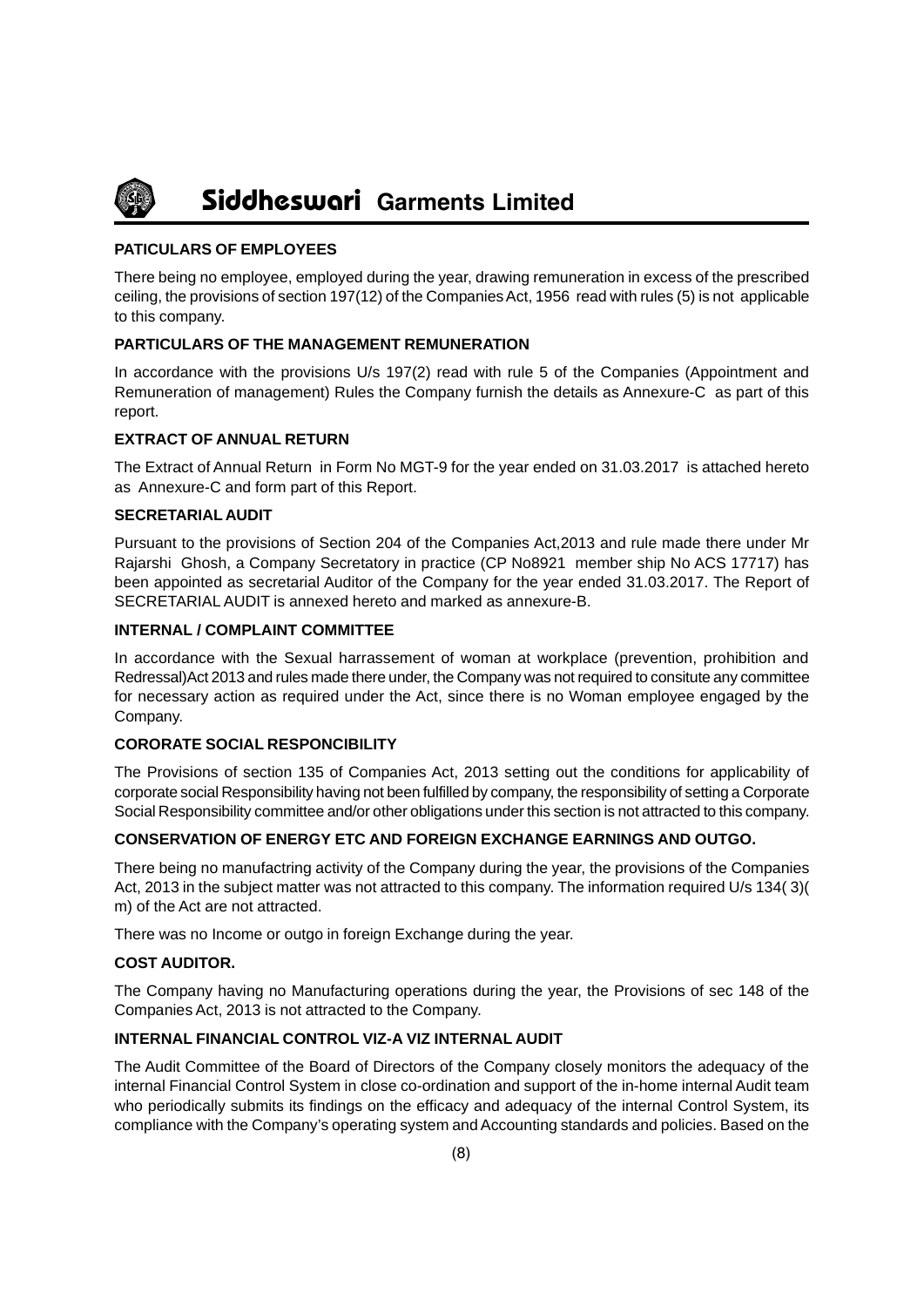

Report of the in-house Audit Team , their findings and submissions the Audit committee have elaborate discussions and do make recommendations to the senior management to undertake corrective measures wherever necessary to strengthen the control. The subject process of internal Financial Control is a continuous one and is due compliance of the provisions of the Companies Act 2013. During the F Y 2016 - 2017 there had been no reportable weakness in the design or operation as observed.

### **PUBLIC DEPOSITS**

The Company has neither accepted nor renewed any public Deposit as defined under the provisions contained in chapter V of the Companies Act, 2013.

#### **RISK MANAGEMENT POLICY**

Your Directors have formulated and implemented a Risk Management policy for the Company with a view to identity various risks impacting the company and the mode of addressing them effectively by way of identifying therein the risk elements which in the opinion of the Board may threaten the performance and even existence of the Company.

#### **VIGIL MECHANISM**

In pursuance of the Provisions of sub section (9) & (10) of section 179 of the Companies Act,2013 your procedure for whistle blower system to report matters of serious concern and consequences that directors have developed and implemented an extensive vigil mechanism for directors and employees with elaborate may have serious effect on the operation.

#### **MANAGEMENT DISCUSSION & ANLYSIS REPORT**

The Company's main business activity was manufacturing and selling of knitted hosiery Garments to cater for the domestic market. But consequent to continuous labour unrest at the manufacturing unit, the company was forced to close down its production activities on a permanent basis and have been continuing with Trading activities and investing the liquid funds to earn return on idle capital. However the directors are seriously examining viability of diverse project proposals to commence new ventures within the framework of the object clause of the Company's memorandum of Association. In case a suitable project could be indentified within the limit of the Company's available resources your directors will not hesitate to take necessary actions for immediate implementation of the desired project and the matter will be placed before the members in a General Meeting for consideration and approval of applicable Resolutation there for as may be necessary.

#### **ACKNOWLEDGMENTS**

support received from the Financial Institutions, Banks, and Government Department and Agencies<br>both at the Central and state levels. The Directors would like to express thanks to the sincere services of<br>Workers, staff and both at the Central and s<br>Workers, staff and Exec<br>Dated : 30.05.2017<br>Place : Kolkata Your Directors wish to place on records, their sincere appreciation of the Valuable co-operation and both at the Central and state levels. The Directors would like to express thanks to the sincere services of Workers, staff and Executives of the Company.

By order of the Board for **Siddheswari Garments Limited**

> **Abhishek Poddar Sanjay Kr. Shah Director**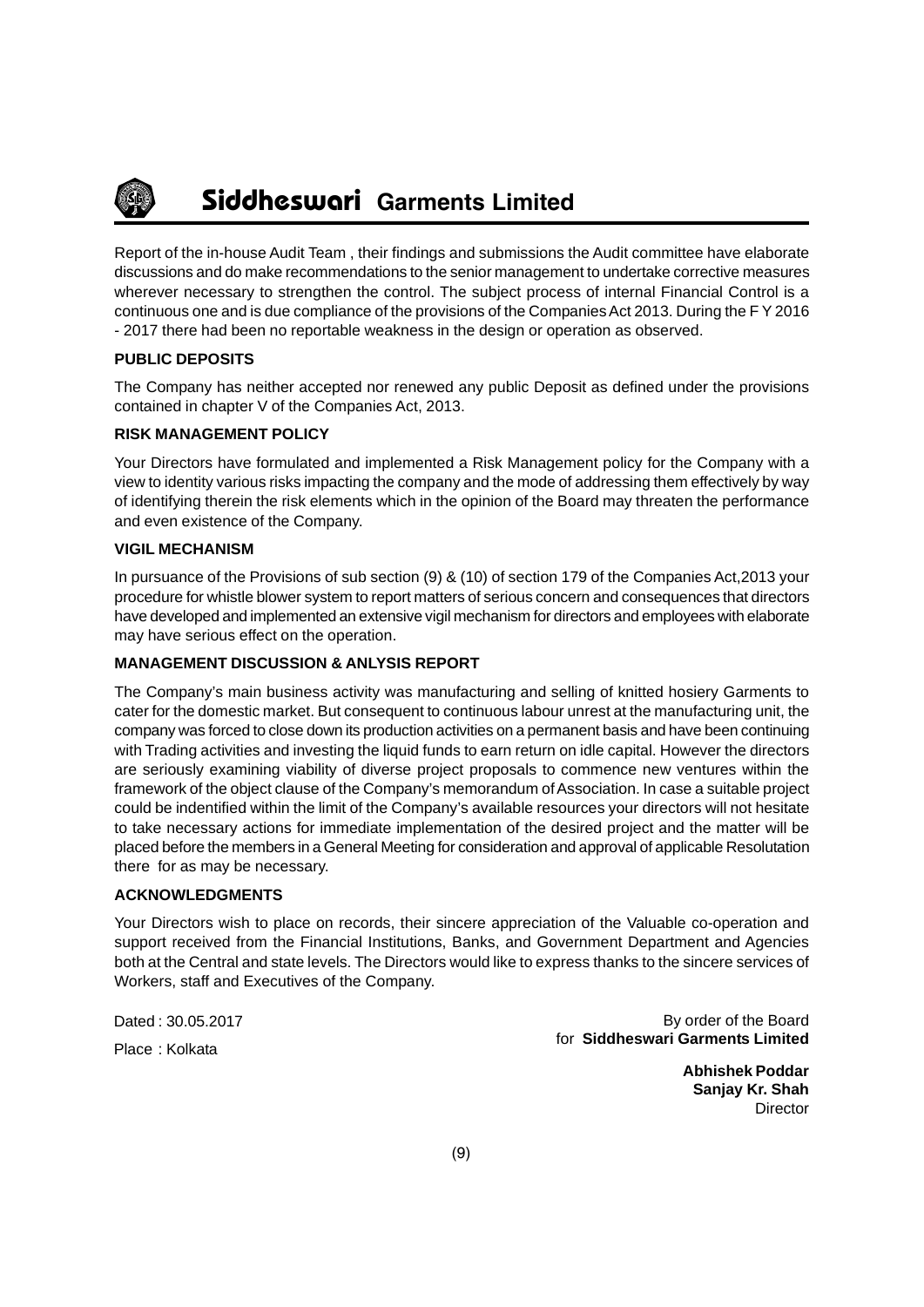

ANNEXURE - A

### **CORPORATE GOVERNANCE**

Corporate Governance essentially deals with how the Company is administered and the manner in which the Board of Directors discharges its mission and responsibilities to ensure good management with accompanying accountability and transparency in the best interest of the shareholders and the investing public. with accompanying accountability and transparency in the university public.<br>
The report on corporate Governance is divided into six p.<br>
1. Board of Director its composition and functions.<br>
2. Committees of Directors.

The report on corporate Governance is divided into six parts: investing public.<br>1. Export on corporate Governan<br>1. Board of Director its composit<br>2. Committees of Directors.<br>3. General Body Meetings The report on corporate Governance<br>1. Board of Director its composition<br>2. Committees of Directors.<br>3. General Body Meetings<br>4. Disclosures.

- 1. Board of Director its composition and functions.<br>
2. Committees of Directors.<br>
3. General Body Meetings<br>
4. Disclosures.
- 
- 
- 
- France of Directors.<br>
1. Committees of Directors.<br>
3. General Body Meetings<br>
4. Disclosures.<br>
5. Means of communications and<br>
6. Shareholders information. 5. Means of communications and<br>6. Shareholders information.<br>1) BOARD OF DIRECTORS
- 

a) The Board of Director is comprised of 2 (Two) Independent Non Executive Directors having no 5. Means of communications and<br> **a) BOARD OF DIRECTORS**<br>
a) The Board of Director is comprised of 2 (Two) Independent Non Executive Directors having no<br>
business or other relationship with the company that could hinder the executive Director and one non-executive, non Independent women Director. The day to day management of the company is overviewed by the Board of Directors.

The particulars of Directors are as under :-

| <b>Name of Director</b>       | Category                                                                                            | No. of other<br><b>Directorship</b> | <b>No. of Committee</b><br><b>Membership</b> |
|-------------------------------|-----------------------------------------------------------------------------------------------------|-------------------------------------|----------------------------------------------|
| <b>Mr. Abhishek Poddar</b>    | Non-Executive, Independent                                                                          | 9                                   | 3                                            |
| Mr. Sanjay Kr. Shah           | Whole time Executive Director<br>& CFO                                                              | 2                                   | 2                                            |
| Mr. Uma Nath Singh            | Non-Executive, Independent                                                                          |                                     | 3                                            |
| Mrs RITI Poddar               | Non Exe- Non Independent                                                                            |                                     | 3                                            |
| <b>Board Procedure:</b><br>b) |                                                                                                     |                                     |                                              |
|                               | The functions, responsibilities and accountability of the Board of Directors are clearly defined in |                                     |                                              |

The functions, responsibilities and accountability of the Board of Directors are clearly defined in addition to its primary role of monitoring and supervision of the Company's Corporate activities. The general functions of the Board includes, inter alia. (ii) The functions, responsibilities and accountability of the Board of Directors are clear<br>addition to its primary role of monitoring and supervision of the Company's Corpor<br>The general functions of the Board includes, in

- 
- (i) Approving appointments, monitoring and supervision of the Company's Corporate activities.<br>
The general functions of the Board includes, inter alia.<br>
(i) To direct and guide activities towards attaining Corporate Goals management of Human Resources.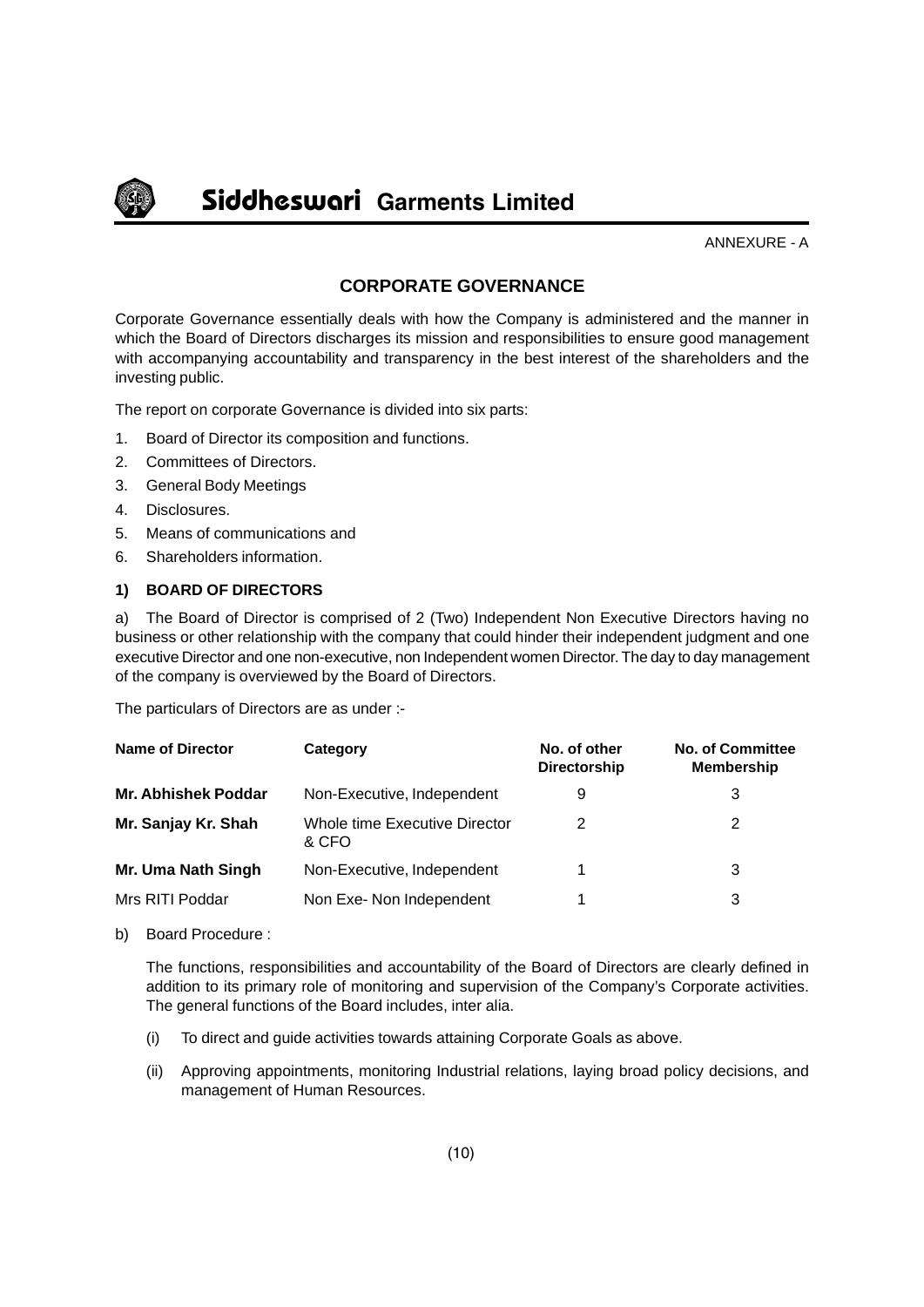- **Siddheswari** Garments Limited<br>(iii) Formulation of Strategic business plans and monitoring implementation thereof and to review<br>the same continuously. the same continuously. (iii) Formulation of Strategic business plans and monitoring implementation thereof and the same continuously.<br>
(iv) Reviewing and approving financial plans and budgets.<br>
(v) Discuss, review and decide Expansions, moderniz
- 
- (iv) Reviewing and approving financial plans and budgets.<br>(v) Discuss, review and decide Expansions, modernization and other new projects.
- (vi) Review financial statements and cash flow inventories on a periodic and also on a continuous basis. (v) Discuss, review<br>
(vi) Review financial<br>
basis.<br>
C) Board Meetings :<br>
Attendance of Directo

Attendance of Director in such meetings are given hereunder :

|                         |                        | Attendance of Director in such meetings are given nereunder :                                         |                                                    |                                    |
|-------------------------|------------------------|-------------------------------------------------------------------------------------------------------|----------------------------------------------------|------------------------------------|
| <b>Name of Director</b> |                        | No. of Board<br><b>Meeting Attended</b>                                                               | <b>No. of Committee</b><br><b>Meeting Attended</b> | Attendance at<br>the last A. G. M. |
|                         | 1. Mr. Abhishek Poddar | 5                                                                                                     | 5                                                  | Yes                                |
| 2. Mr. Sanjay Shah      |                        | 4                                                                                                     | 8                                                  | Yes                                |
|                         | 3. Mr. Uma Nath Singh  | 5                                                                                                     | 9                                                  | Yes                                |
| 4. Mrs. Riti Poddar     |                        | 4                                                                                                     | 9                                                  | Yes                                |
|                         |                        | te is a well I aid procedure to send detailed agenda papers to the directors along with the notice of |                                                    |                                    |

There is a well Laid procedure to send detailed agenda papers to the directors along with the notice of the meetings sufficiently in advance with a view to enable the directors to discuss freely and effectively all the items of business transacted at such meetings. Various discussions emerging from such agenda are duly implemented to streamline the systems and procedure followed by the company. The minutes of Proceedings of such meetings are duly recorded in the minutes book maintained for the purpose. The Board met 4(four) times on 27.05.2016, 13.08.2016, 12.11.2016, 13.02.2017 and one Exclusive meeting of Independent Directors on 27.05.2016. Examples of Such meetings are different of Proceedings of such meetings are different Directors on 27.05.2016<br>**2. BOARD COMMITTES**<br>There are 3(Three) permanent complement of

There are 3(Three) permanent committees.

**BOARD COMMITTES**<br>**There are 3(Three) permaner**<br>**a)** Audit Committee :<br>The Audit Committee is comp The Audit Committee is comprised of all Directors namely Mr. Abhishek Poddar, Mr. Sanjay Shah and Mr Uma Nath Singh and Mrs Riti Poddar. Mr. Abhishek Poddar a Professional MBA has enough exposures and expertise in Accounting procedures, acts, as the chairman of the Audit committee. The Committee reviews the annual and periodic financial statements. Overview the company's financial reporting process, reviews the adequacy of internal control systems and internal audit functions, discusses with the internal and statutory auditors, recommends steps for ensuring the implementations of the suggestions as recommendation of the internal/statutory auditors to regularize the internal control and financial reporting. The Committee met (4)four times during the year on 27.05.2016, 13.08.2016, 12.11.2016, 13.02.2017. audit functions, discusses with the internal and state<br>the implementations of the suggestions as recomm<br>regularize the internal control and financial reportin-<br>year on 27.05.2016, 13.08.2016, 12.11.2016, 13.02<br>**b)** Stakeho

The Company is a share transfer cum investor grievance committee comprising of Mr. Sanjay shah and Mr. Uma Nath Singh and Mrs Riti Poddar as its members. The Committee meets at regular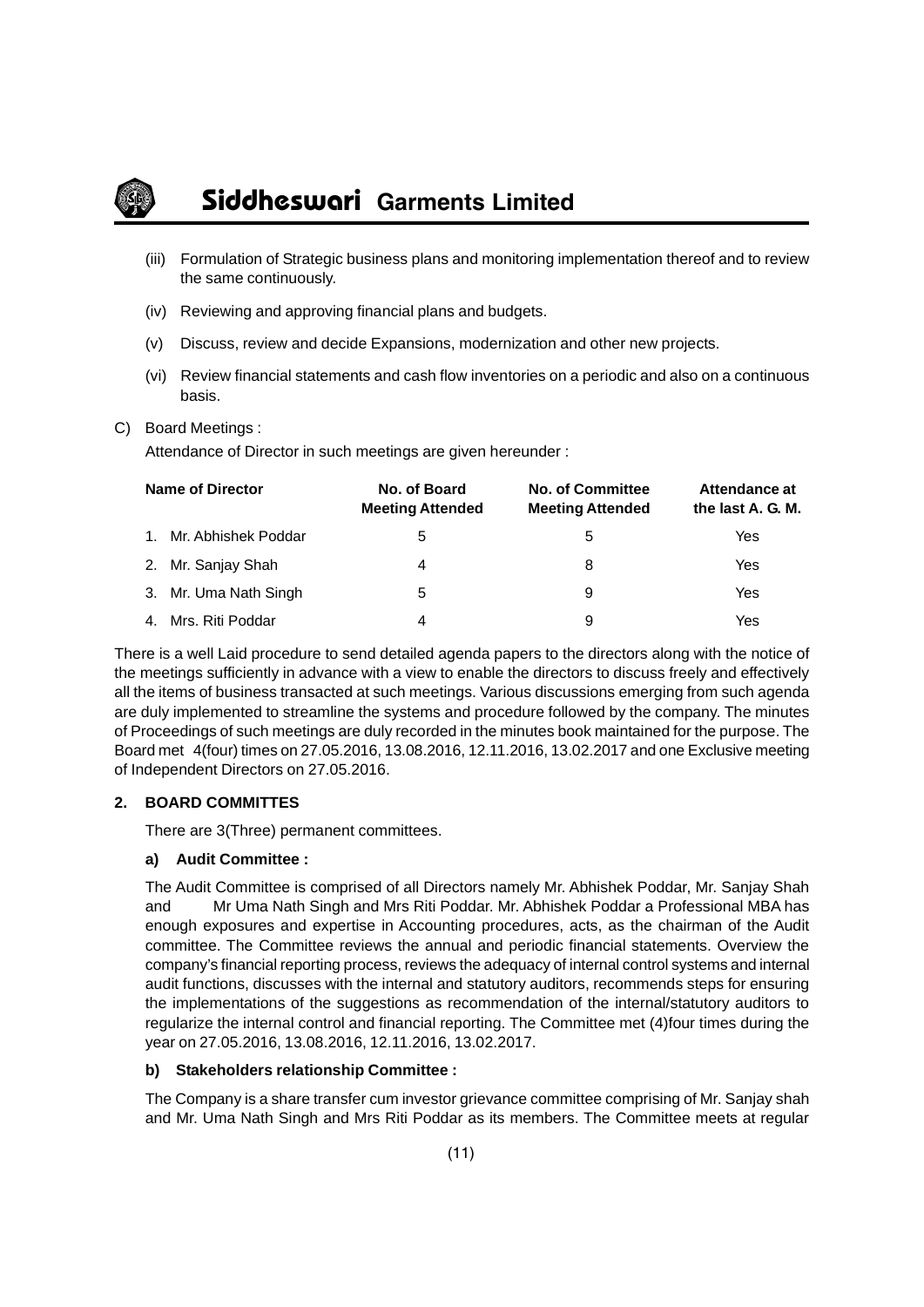

intervals depending upon the volume of transfer/ transmission of shares and duplicate issue of share certificates and the committee met during the year for application for share transfer lodged.

The committee looks into the redressal of shareholders & Investors Complaints relating to transfer of shares, non-receipt of Balance Sheet etc. There was no grievances pending at the end of the year. The Committee met 4 times during the year on 27.05.2016,13.08.2016,12.11.2016,13.02.2017 The committee looks into the redressal of shareholders & Investors Complaints relating to transfer<br>of shares, non-receipt of Balance Sheet etc. There was no grievances pending at the end of the<br>year. The Committee met 4 ti

Viz Abhishek Poddar and Uma Nath Singh and one non Executive non independent director Mrs Riti Poddar. The Company met Once during the Year on 13.02.2017.

### **3. GENERAL BODY MEETINGS**

| Year      | Details of<br><b>Meetings</b> | <b>Venue</b>                   | Date       | Time       |
|-----------|-------------------------------|--------------------------------|------------|------------|
| 2015-2016 | 22nd A G M                    | 9, India Exchange Place, Kol-1 | 30.09.2016 | 10.00 A.M. |
| 2014-2015 | 21st A G M                    | $-$ Do $-$                     | 30.09.2015 | 10.00 A.M. |
| 2013-2014 | 20th A G M                    | $-$ Do $-$                     | 30.09.2014 | 10.00 A.M. |

#### **4. DISCLOSURES**

There were no materially significant related party transactions of the company during the year with its Directors or the Management or their relatives or subsidiaries that might have potential conflict with the interest of the company at large.

No strictures or penalties and is show cause have been imposed by the company from any regulatory authority for any alleged non-compliance of any Law. with the interest of the company at large.<br>
No strictures or penalties and is show cause has<br>
authority for any alleged non-compliance of a<br>
5. MEANS OF COMMUNICATIONS<br>
The un-audited Financial Results and other n

The un-audited Financial Results and other notices are published in the Local Newspapers, and no individual communications are sent to the Shareholders except the notices convening the General Body meetings and the Annual Reports & Accounts, which are sent to all shareholders and others<br>concerned by pre-paid posts and in the manner prescribed under the Companies Act, 1956 and/or<br>2013 and other statutory regulati concerned by pre-paid posts and in the manner prescribed under the Companies Act, 1956 and/or 2013 and other statutory regulations. **a) Concerned by pre-paid posts and in the 2013 and other statutory regulations.<br>
<b>SHAREHOLDERS INFORMATIONS**<br> **a)** Annual General Meeting :<br>
Date & Time : TUESDAY, the 2

### **a)** Annual General Meeting:

REHOLDERS INFORMATIONS<br>Annual General Meeting :<br>Date & Time : TUESDAY, the 26th September, 2017 at 10.00 A M<br>Venue : 9, India Exchange Place, Kolkata –700001. **6. SHAREHOLDERS INFORMATIONS<br>
a) Annual General Meeting :<br>
Date & Time : TUESDAY, the 26th September, 2017 at 10.00 A M<br>
Venue : 9, India Exchange Place, Kolkata –700001.<br>
b) Financial Calendar :** 

The Financial calendar of the Company is April to March every year and the un-audited quarterly results are declared in the month following the end of the respective quarter.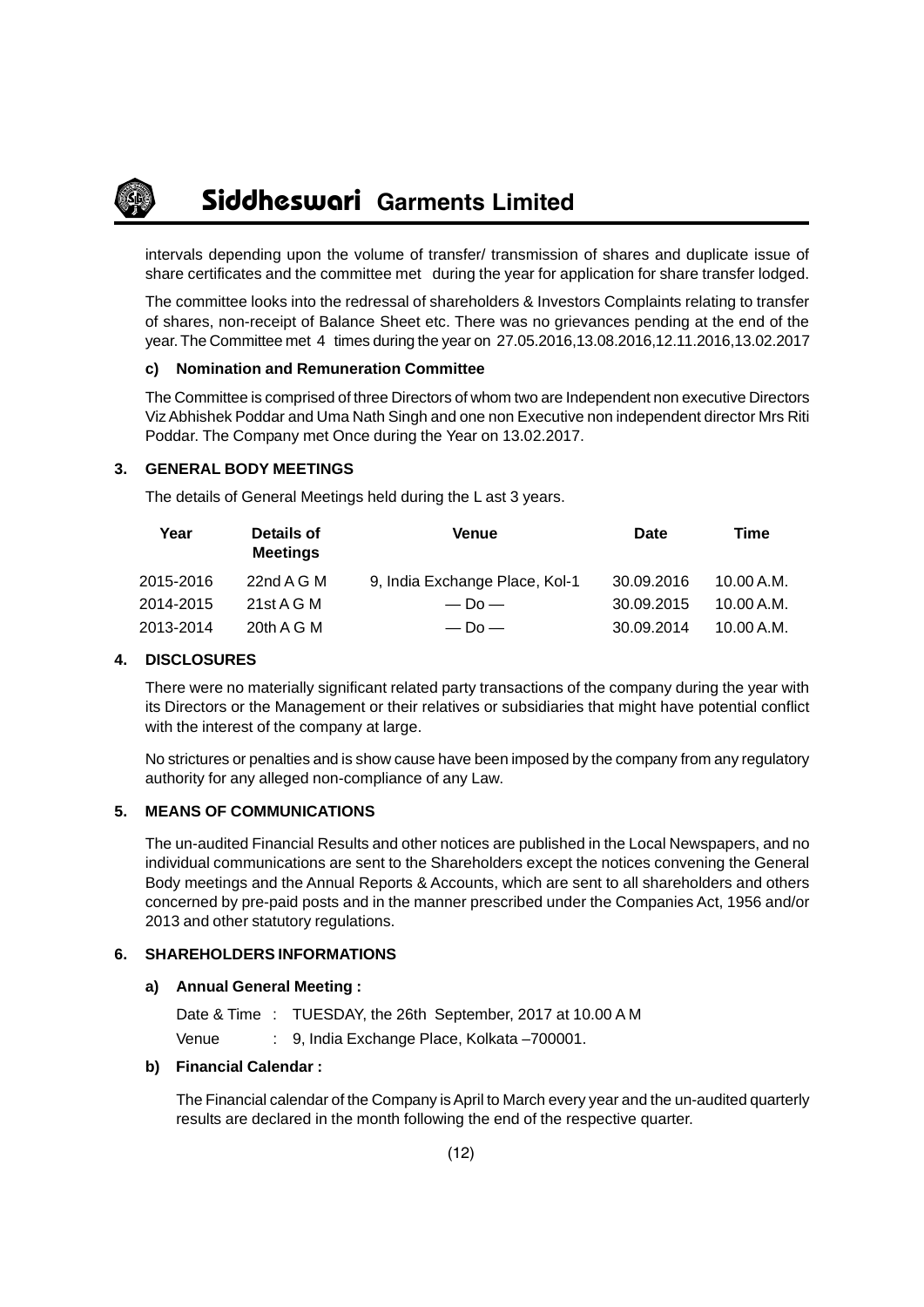

**From Thursday the 21st September 2017 to Tuesday, 26th September 2017 both days inclusive. c)** Date of Book Closures :<br>From Thursday the 21st Sep<br>inclusive.<br>d) Listing on Stock Exchanges :

The securities of the company continue to remain listed on the Stock Exchanges at Calcutta (CSE) and at Mumbai (BSE)(Presently Suspended).

The Company is up-to-date in payment of its annual listing fees to the concerned Stock Exchanges as CSE. and also to the Depositories NSDL & CDSL. (CSE) and at Mumbai (BSE)(Presently Susper<br>The Company is up-to-date in payment of it<br>Exchanges as CSE. and also to the Depositori<br>**e)** Registrar and Share Transfer Agents:-<br>M/s. S.K. Info solutions (P) Ltd.

M/s. S.K. Info solutions (P) Ltd. 34/1 Sudhir Chatterjee Street Kolkata – 700 006 Phone: (033) 2219-4815 / 6797 M/s. S.K. Info solutions (P) Ltd.<br>34/1 Sudhir Chatterjee Street<br>Kolkata – 700 006<br>Phone: (033) 2219-4815 / 6797<br>**f)** Share Transfer System :-<br>Request for transfer of Shares i

Request for transfer of Shares in physical made are received at the office of the Registrar of the company or at the Registered Office of the Company. The Share Transfer Deeds and other papers lodged with the transfer request are processed at the office of the Registrar and on being found in order, the corresponding Transfer/Transmission are effected within 30 days from the date of receipt of the respective requests and transferred certificates are returned to the Transferees within 30 days from the date of receipt. On the other hand, shares held in a dematerialized form are traded electronically in the depository and on a fortnightly basis the RTA of the company is informed of the beneficial holding so that RTA is enabled to update its records.

Physical Shares received for dematerialisation are processed and computerized within a period<br>
of 15 days from the date of receipt thereof, provided they are found in order. Bad deliveries are<br>
returned immediately to the of 15 days from the date of receipt thereof, provided they are found in order. Bad deliveries are returned immediately to the depository participants under advice to the shareholders.

| Shareholdings Pattern of the Company as at 31St March, 2017                                  |                                |        |  |  |  |  |
|----------------------------------------------------------------------------------------------|--------------------------------|--------|--|--|--|--|
| <b>CATEGORY</b>                                                                              | <b>NO. OF SHARES</b>           | %      |  |  |  |  |
| <b>INDIAN PROMOTERS</b>                                                                      | 1600                           | 0.05   |  |  |  |  |
| PERSONS ACTING IN CONCERT<br>INSTITUTIONAL INVESTORS<br>OTHER BODIES CORPORATE<br>NR'S/OCB's | 1847300                        | 55.81  |  |  |  |  |
| <b>RESIDENT INDIVIDUALS</b>                                                                  | 1461000                        | 44.14  |  |  |  |  |
| <b>GRAND TOTAL</b>                                                                           | 3309900                        | 100.00 |  |  |  |  |
|                                                                                              | $\cdot$ $\cdot$ $\sim$ $\cdot$ |        |  |  |  |  |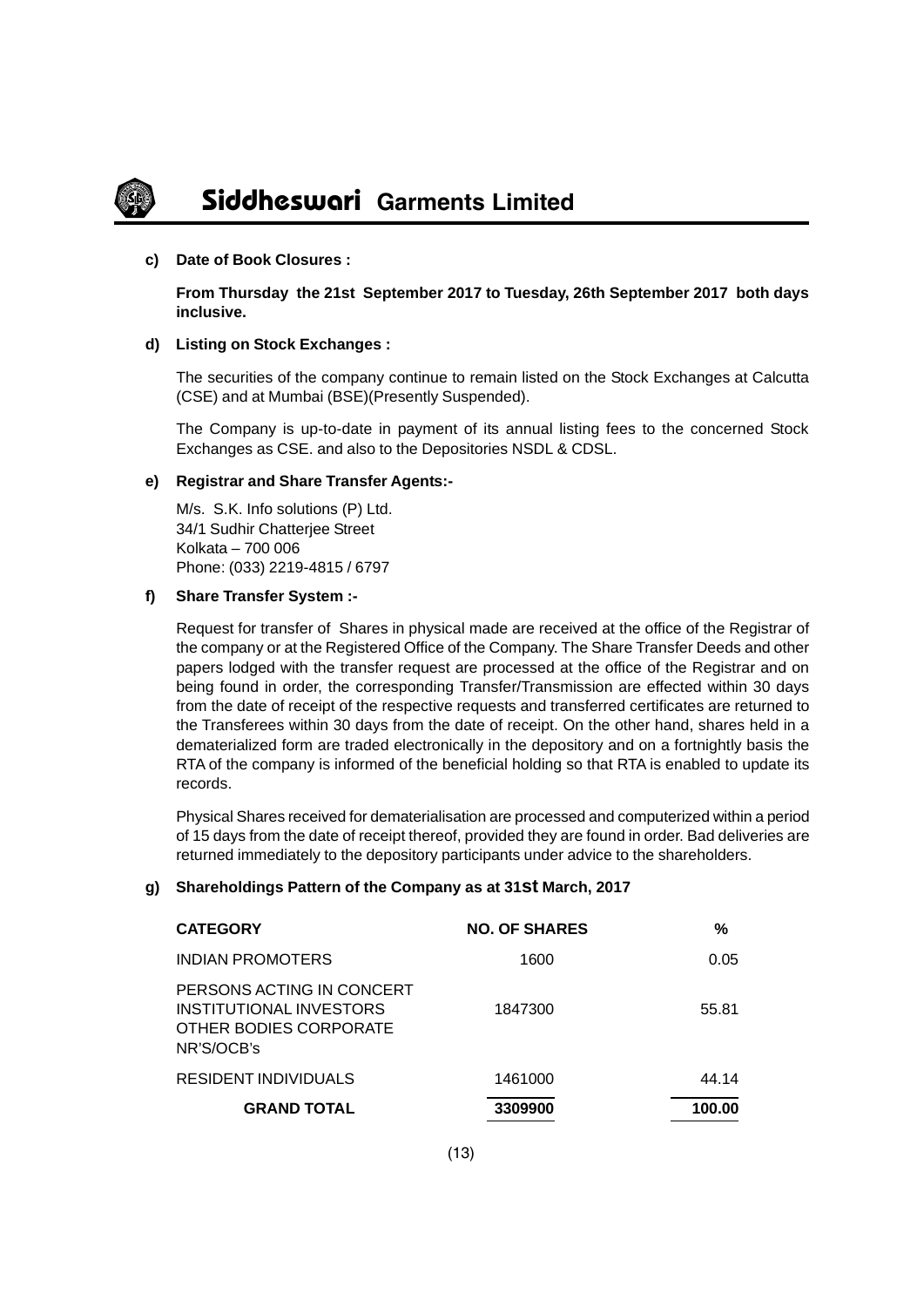

# **Siddheswari Garments Limited h) Distribution of Share Holdings as on 31<sup>st</sup> March, 2017<br>
<b>h)** Distribution of Share Holdings as on 31<sup>st</sup> March, 2017<br>
No. of Share Holders

|        |                    |              | <b>No. of Share Holders</b> |              | No. of Share   |
|--------|--------------------|--------------|-----------------------------|--------------|----------------|
|        | No. of Shares Held | <b>TOTAL</b> | <b>PERCENT</b>              | <b>TOTAL</b> | <b>PERCENT</b> |
|        | 500                | 1107         | 69.62                       | 452450       | 13.67          |
| 501    | 1000               | 255          | 16.04                       | 222900       | 6.73           |
| 1001   | 5000               | 184          | 11.57                       | 412100       | 12.45          |
| 5001   | 10000              | 21           | 1.32                        | 161150       | 4.87           |
| 10001  | 50000              | 14           | 0.89                        | 265800       | 8.03           |
| 50001  | 100000             |              | 0.06                        | 67500        | 2.04           |
| 100001 | ABOVE              | 8            | 0.50                        | 1728000      | 52.21          |

shares of the company are permitted to be trading only in dematerialized w.e.f. 26.12.2000. (i) Dematerialisation Of Shares & Liquidity<br>About 18.30% of the shares have been dem<br>shares of the company are permitted to be tr<br>(i) Market Price

The shares of the company are not actively traded in the market. There had been hardly any quotation for the shares of the company during the year. (**j**) Market Price<br>The shares of the company are not actively traded in t<br>any quotation for the shares of the company during the<br>(**k**) Exchange Code No. For Company's Scrips<br>ISIN CODE 1NE797C01019

|     | 9, India Exchange Place (3rd floor) |              |
|-----|-------------------------------------|--------------|
| (I) | <b>Address of Correspondence</b>    |              |
|     | <b>BSE CODE</b>                     | 526877       |
|     | CSE CODE                            | 1002909      |
|     | <b>ISIN CODE</b>                    | 1NE797C01019 |

Kolkata –700 001, Ph. 2210-7234

### **BUSINESS OUTLOOK**

The Company has since suspended its manufacturing activities. The entire proceeds on sale of the manufacturing unit at Prafula Kanan has been parked in interest earning short-term deposits pending commencement of new venture compatible with the company's capital structure and found viable under the changed economic scenario of the country.

ON BEHALF OF THE BOARD

**Sanjay Kr. Shah** *Director* **Abhishek Poddar** *Director*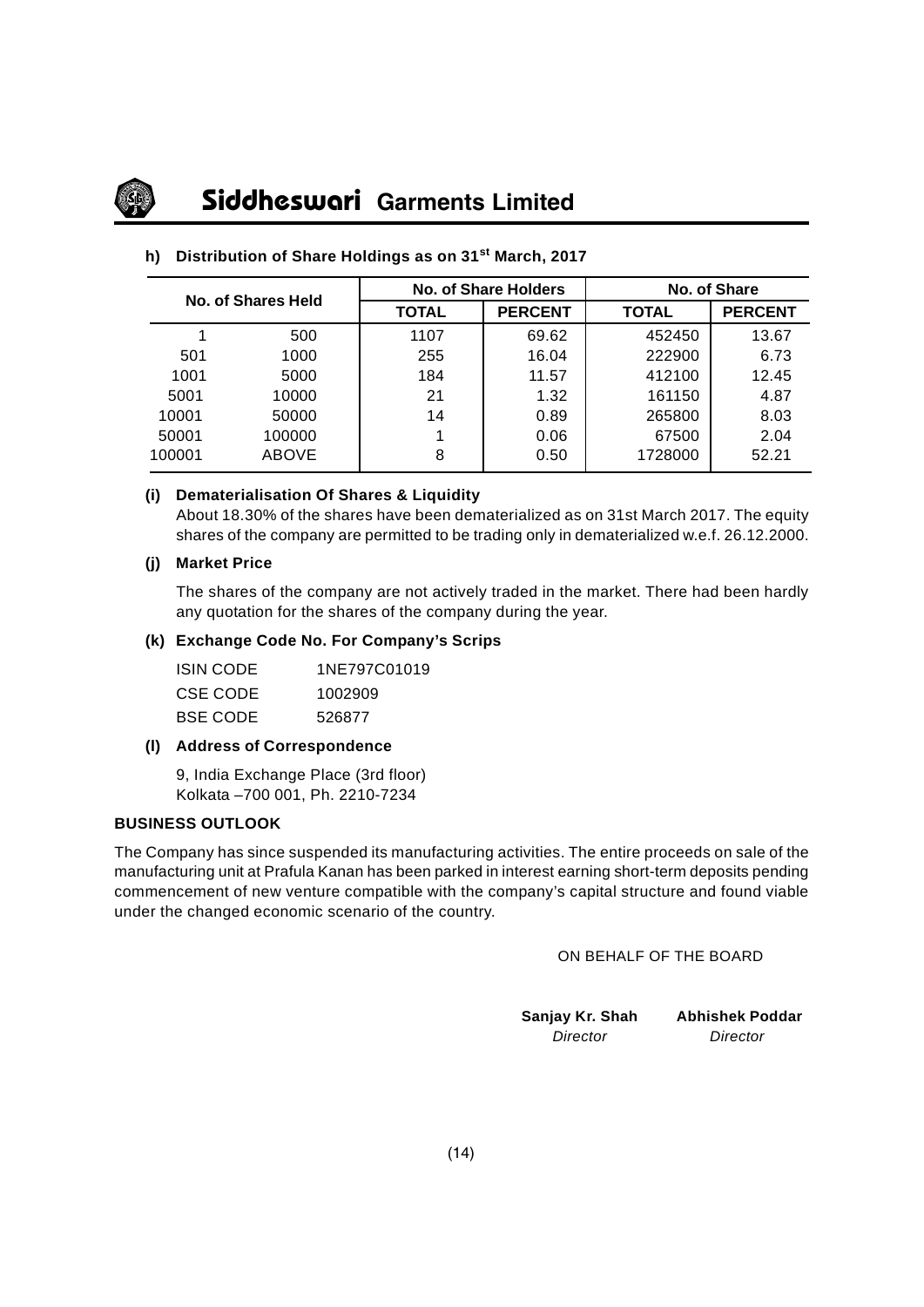

Annexure - B

### **SECRETARIAL AUDIT REPORT**

For the financial Year Ended 31st March, 2017

(Pursuant to Section 204(1) of the Companies Act,2013 and Rule No-9 of the Companies (Appointment and Remuneration of managerial Personnel) Rules, 2014)

To,

#### Members

### **M/s Siddheswari Garments Limited**

I have conducted the secretarial Audit report of the compliance of applicable statutory provisions and the adherence to good corporate practices by Siddheswari Garments Ltd. (hereinafter called the Company). Secretarial Audit was conducted in manner that provided us a reasonable basis for evaluating the corporate conducts / statutory compliances and expressing my opinion thereon.

Based on our verification of the books,papers,minute books, forms and returns filled and other records maintained by the Company and also the information provided by the Company, its officers, agents and authorized representatives during the conduct of secretarial Audit, I hereby report that in our opinion, the Company has, during the audit period ended on 31st March 2017, complied with the statutory provisions listed hereunder and also that the Company has proper Board-processes and compliance-mechanism in place to extent, in the manner and subject to the reporting made hereinafter :

I have examined the books,papers,minutes books, forms and returns filled and other records maintained by M/s Siddheswari Garments Ltd. ("The Company") for the period ended on 31st March, 2017 according to the provisions of :- I have examined the books,papers,minutes books, forms and returns filled and<br>
M/s Siddheswari Garments Ltd. ("The Company") for the period ended on 31st<br>
provisions of :-<br>
i) The Companies Act, 2013 (the Act) and the Rules

- 
- i) The Companies Act, 2013 (the Act) and the Rules made thereunder;<br>ii) The Securities Contracts (Regulation) Act, 1956 (SCRA) and the Rules made thereunder;
- 
- iii) The Depositories Act,1996 and the Regulations and Bye law framed thereunder;<br>iv) Foreign Exchange Management Act, 1999 and the Rules and regulations made thereunder to the extent ii) The Securities Contracts (Regulation) Act, 1956 (SCRA) and the Rules made thereunder;<br>
iii) The Depositories Act, 1996 and the Regulations and Bye law framed thereunder;<br>
iv) Foreign Exchange Management Act, 1999 and t III) The Depositories Act, 1996 and the Regulations and Bye law framed thereunder;<br>iv) Foreign Exchange Management Act, 1999 and the Rules and regulations made thereunder to the extent<br>of foreign Direct Investment, Oversea
- Act, 1992 (SEBI Act) to the extent applicable to the Company : or foreign Direct Investment, Overseas Direct Investment And External Commercial Borrowings;<br>The following Regulations and Guidelines prescribed under the Securities and Exchange Board of India<br>Act, 1992 (SEBI Act) to the
	- Regulations 2011. Act, 1992 (SEBI Act) to the extent applicable to the Company :-<br>
	a) The Securities and Exchange Board of India (Substantial Acquisition of shares and Takeovers)<br>
	Regulations 2011.<br>
	b) The Securities and Exchange Board of I
	-
	- a) The Securities and Exchange Board of India (Substantial Acquisition of shares and Takeovers)<br>Regulations 2011.<br>b) The Securities and Exchange Board of India (Prohibition of insider Trading) Regulations, 1992;<br>c) The Sec Regulations, 2009 d) The Securities and Exchange Board of India (Prohibition of insider Trading) Regulations, 1992;<br>c) The Securities and Exchange Board of India (issue of Capital and Disclosure Requirements)<br>d) The Securities and Exchange
	- Stock purchase Scheme) Regulations, 2009;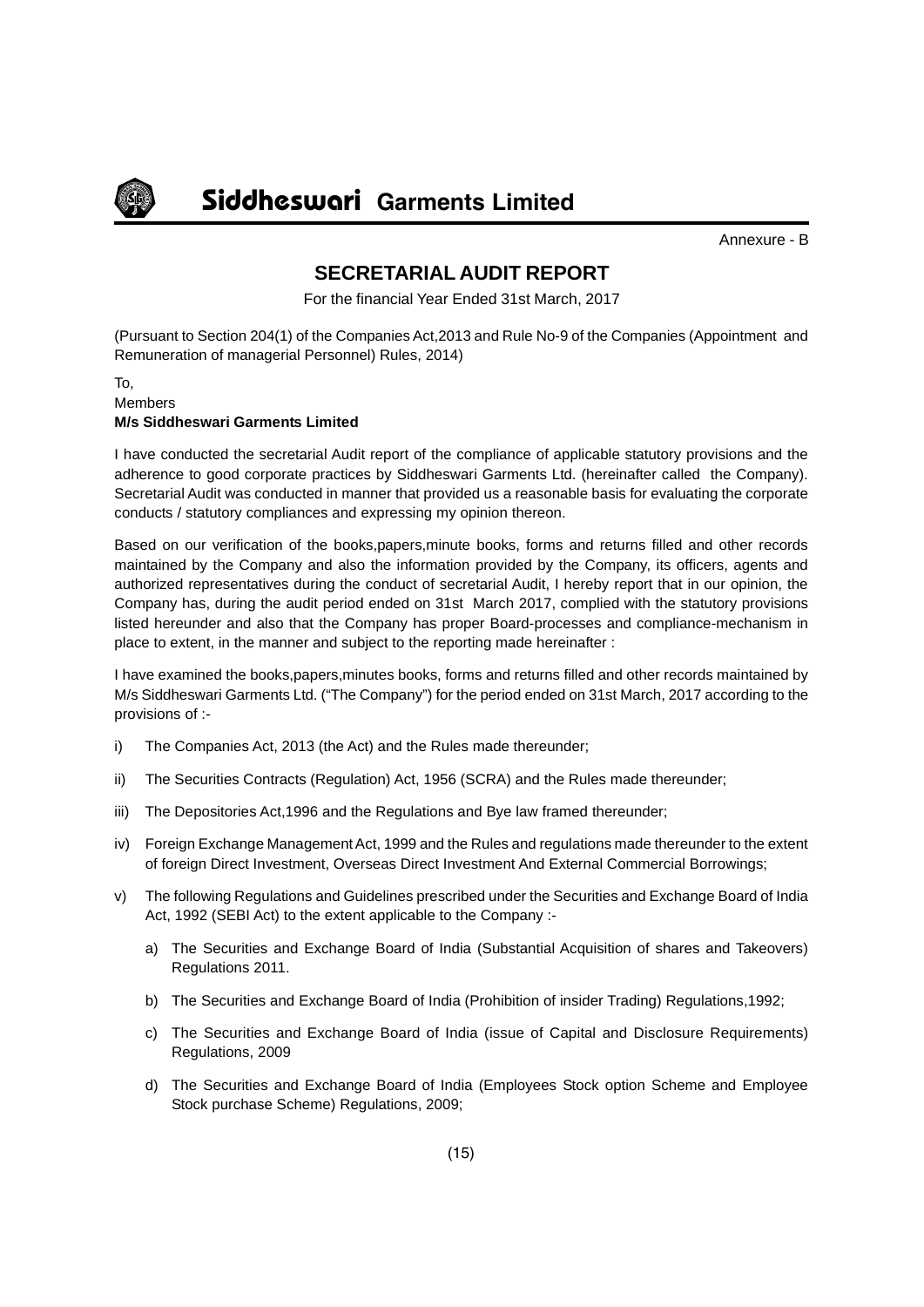

- **Siddheswari Garments Limited**<br>
e) The Securities and Exchange Board of India (issue and listing of Debt Securities) Regulations,<br>
2008; 2008;
- Filmer Securities and Exchange Board of India (issue and listing of Debt Securities) Regulations,<br>
1908;<br>
The Securities and Exchange Board of India (Registrars to an issue and Share Transfer Agents)<br>
Regulations, 1993 reg Regulations, 1993 regarding the Companies act and dealing with client; 2008;<br>f) The Securities and Exchange Board of India (Registrars to an issue and Share Transfer Agents)<br>Regulations, 1993 regarding the Companies act and dealing with client;<br>g) The Securities and Exchange Board of India (D Frank The Securities and Exchange Board of India (Registrars to an issue and Share Transfer Age<br>Regulations, 1993 regarding the Companies act and dealing with client;<br>g) The Securities and Exchange Board of India (Delistin
- 
- 
- g) The Securities and Exchange Board of India (Delisting of Equity Shares) Reg<br>h) The Securities and Exchange Board of India (Buy Back of Securities) Regula<br>vi) All other statutes and laws as may be applicable specifically

I have also examined compliance with the applicable clauses of the following :

- i) All other statutes and laws as may be applicable specifically to the company.<br>
I have also examined compliance with the applicable clauses of the following :<br>
i) Secretarial Standards issued by the institute of Company
- The Securities and Exchange Board of India (LODR), Regulations, 2015.

During the period under review the Company has complied with the provisions of the Act, Rules, Regulations, Guidelines, Standard, listing Agreement etc mentioned above, save and except that the appointment of whole time company secretary in terms of section 203 of the companies Act, 2013 and / or qualified internal auditor U/S 138 of the Act.

I further report that the Company has in my opinion, complied with the provisions of the Companies act,1956 and the Rules made under that Act and the provisions of Companies Act, 2013 as notify by Ministry of corporate Affairs and the Memorandum and Articles of Association of the Company, with regard to composition of Board of Directors & Committees thereof, issuance of notices for meetings of the board, committee & shareholders, recording of minutes of the meetings , filling of returns, etc and compliance of various other provisions of the Companies Act & SEBI Regulations as are applicable to the Company.

I further Report that :-

- shareholders, recording of minutes of the meetings, filling of returns, etc and compliance of various other<br>provisions of the Companies Act & SEBI Regulations as are applicable to the Company.<br>I further Report that :-<br>The Non-Executive Directors and Independent Directors.
- Further Report that :-<br>
 The Board of Directors of the Company is duly constitutes with proper balance of Executive Directors,<br>
Non-Executive Directors and Independent Directors.<br>
 Adequate notice is given to all directo Fracquate nexted by given to an ancetors to somedate the Board moothings, agental and detained nexted on<br>agenda were sent at least seven days in advance, and a system exists for seeking and obtaining further<br>information an information and clarifications on the agenda items before the meeting and for meaningful participation at the Meeting.
- recording any dissenting member's view in the minutes.

I further Report that

The Company has obtained all necessary approvals under the various provisions of the Act, and

I further Report that<br>
The Company has obtained all necessary approvals under the various provisions of the Act, and<br>
- There was no prosecution initiated and no fines or penalties were imposed during the year under review Guidelines framed under these Acts against /on the Company, its Directors and Officer.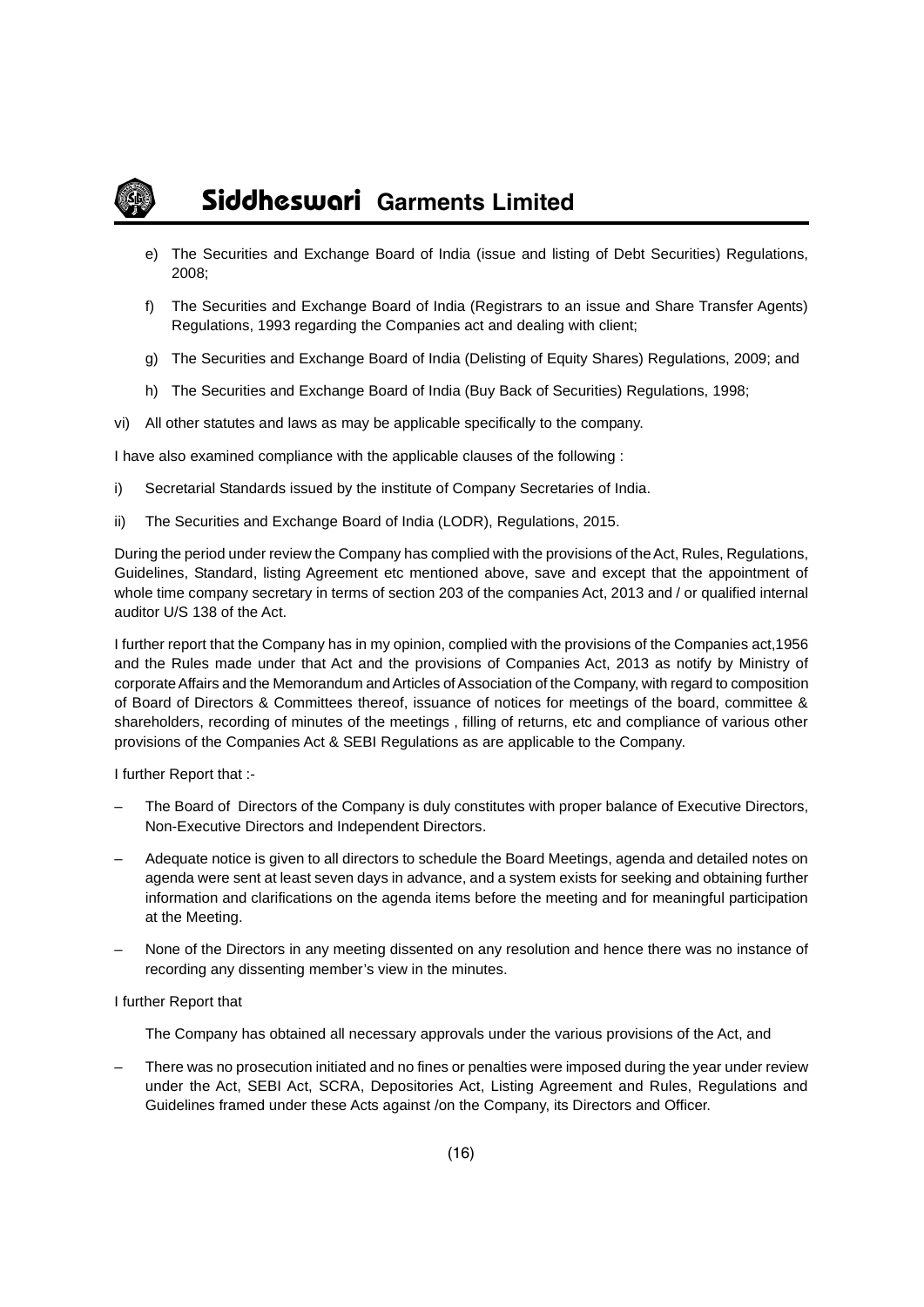

- Siddheswari Garments Limited<br>- The Directors have complied with the disclosure requirements in respect of their eligibility of appointment,<br>their being independent and compliance with the code of Business Conduct & ethics their being independent and compliance with the code of Business Conduct & ethics for Directors and Management Personnel; The Directors have complied with the disclosure requirements in respect of their eligibility of appointment,<br>their being independent and compliance with the code of Business Conduct & ethics for Directors and<br>Management Pe
- the Rules made under that Act, with regard to maintenance of minimum public shareholding.

I further report that the Company has complied with the provisions of the Depositories Act,1996 and the Byelaws framed thereunder by the Depositories with regard to dematerialization/ rematerialisation of Securities and reconciliation of records of dematerialized securities with all securities issued by the Company.

The Company has complied with the provisions of The FEMA, 1999 and the Rules and Regulations made under that Act to the extent applicable.

#### **I further Report that :-**

I further report that there are adequate systems and processes in the Company commensurate with the size and operations of the Company to monitor and ensure compliance with applicable laws, rules, regulations and guidelines.

I further report that the company has not passed any special Resolution during the year under review under any provision of companies Act. 2013.

This report is to be read with my letter of even date, which is annexed as Annexure-1 which forms an integral part of this report.

part of this report.<br>Date : 30.05.2017<br>Place : Kolkata .<br>Date : 30.05.2017<br>Place : Kolkata

Sd/- **Rajarshi Ghosh** ACS-17717 C.P. No.-8921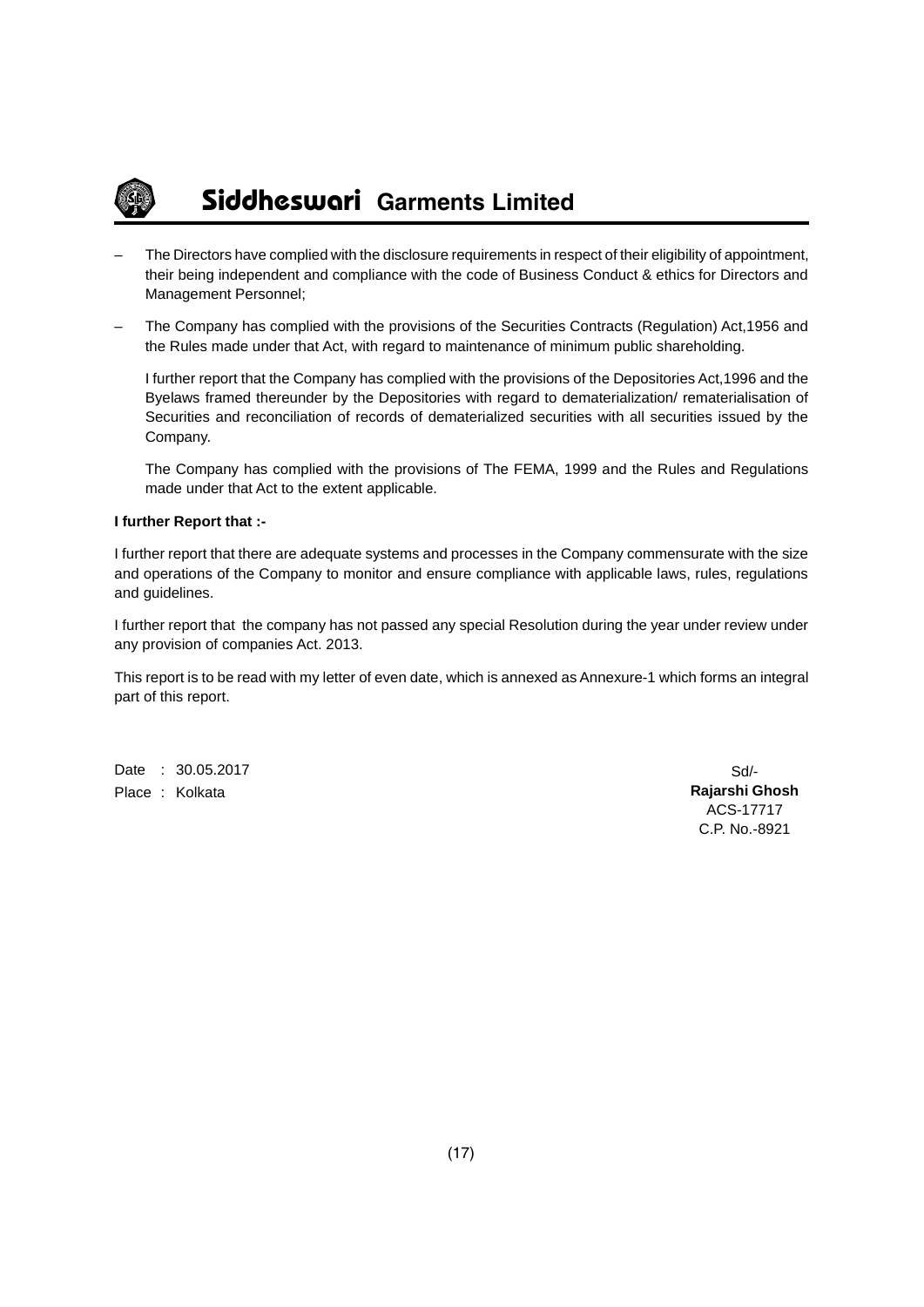### **ANNEXURE 1 TO SECRETARIAL AUDIT REPORT**

To, Members, **Siddheswari Garments Limited**

Our Report of even date is to be read along with this letter :–

- Siddheswari Garments Limited<br>Our Report of even date is to be read along with this letter :–<br>1. Maintenance of secretarial record is the responsibility of the management of the Company.<br>Our responsibility is to express as
- 2. Maintenance of secretarial record is the responsibility of the management of the Company.<br>
2. We have followed the audit practices and processes as were appropriate to obtain reasonable<br>
2. We have followed the audit pr assurance about the correctness of the contents of the Secretarial records. The verification was done on test basis to ensure that correct facts are reflected in secretarial records. We believe that the processes and practices, we followed provide a reasonable basis for our opinion.<br>3. We have not verified the cor believe that the processes and practices, we followed provide a reasonable basis for our opinion.
- accounts of the Company. 4. We have not verified the correctness and appropriateness of financial records and Books of accounts of the Company.<br>4. Whenever required, we have obtained the management representation about the compliance
- of laws, rules and regulations and happening of events, etc.
- 4. Whenever required, we have obtained the management representation about the compliance<br>of laws, rules and regulations and happening of events, etc.<br>5. The Compliance of the provisions of Corporate and other applicable l of procedures on test basis. 5. The Compliance of the provisions of Corporate and other applicable laws, rules, regulations<br>5. standard is the responsibility of management. Our examination was limited to the verification<br>6. The Secretarial Audit repor
- of the efficacy or effectiveness with which the management has conducted the affairs of the Company. 6. The Secretarial Audit report is neither as assurance a to the future viability of the Company nor<br>of the efficacy or effectiveness with which the management has conducted the affairs of the<br>Company.<br>Dated : 30.05.2017<br>P

Dated : 30.05.2017

Sd/- **Rajarshi Ghosh** ACS-17717 C.P. No.-8921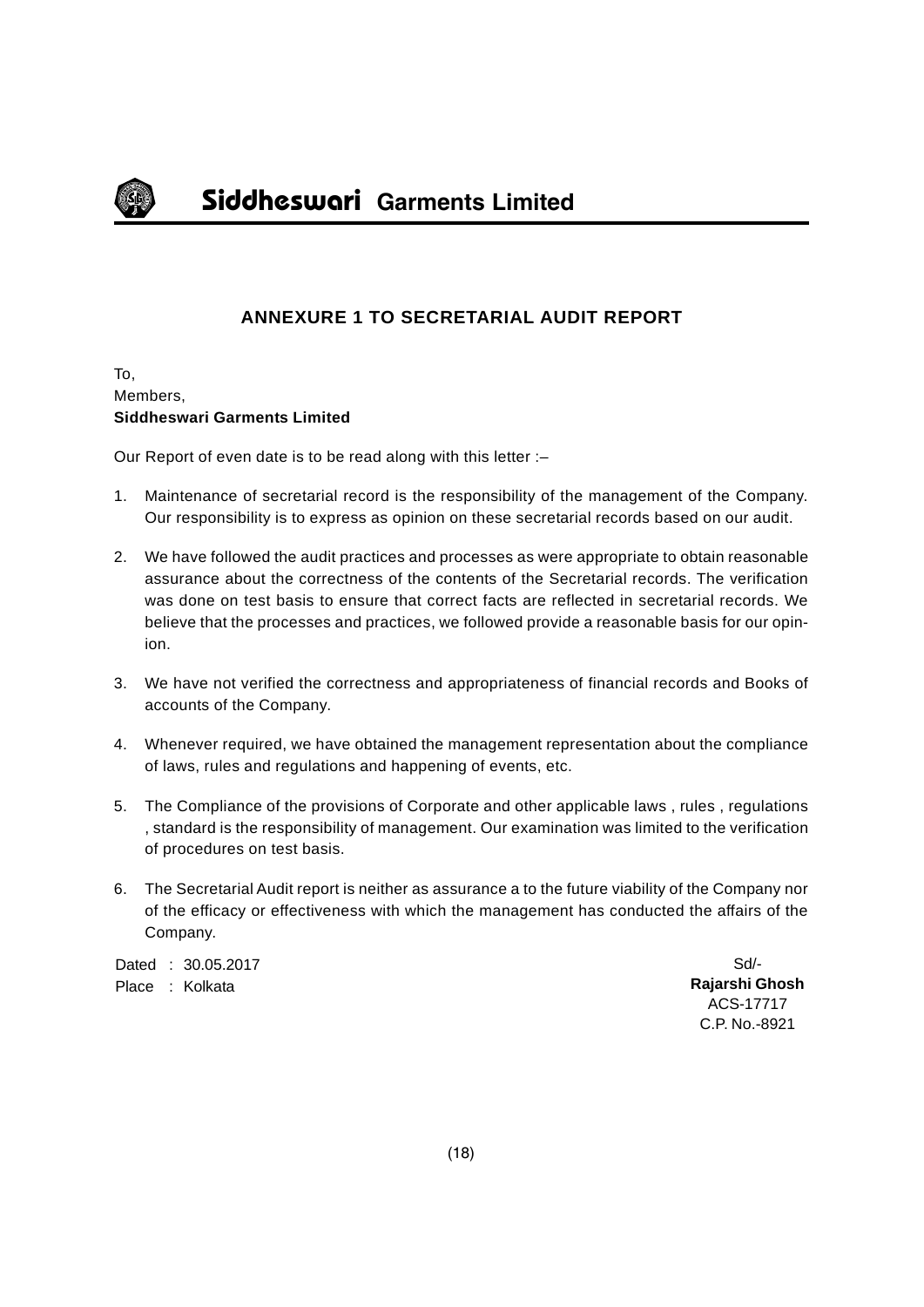

#### ANNEXURE-C

### FORM NO-MGT-9

### **EXTRACT OF ANNUAL RETURN**

### AS on Financial Year ended on 31.03.2017

(Pursuant to Section 92(3) of the Companies Act, 2013 and rule 12(1) of the Company(Management & Administration Rules, 2014)

I REGISTRATION & OTHER DETAILS:-

| 1              | CIN                                                                          | L17111WB1994PLC065519                                                                                                  |
|----------------|------------------------------------------------------------------------------|------------------------------------------------------------------------------------------------------------------------|
| $\overline{2}$ | <b>Registration Date</b>                                                     | 20.10.1994                                                                                                             |
| 3              | Name of Company                                                              | SIDDHESWARI GARMENTS LIMITED                                                                                           |
| 4              | Category /Sub category of the Company                                        | Company Limited by Shares/Indian Non-Govt<br>Company                                                                   |
| 5              | Address of the Registered Office & contact<br>Details                        | 9, India Exchange Place, 3rd floor, Kolkata-1                                                                          |
| 6              | Whether Listed company                                                       | Yes                                                                                                                    |
| 7              | Name, Address & contact Details of the<br>Registrar & Transfer Agent, if any | S K Infosolutions Pvt. Ltd<br>34/1A Sudhir chatterjee St. Kolkata-6<br>Ph- 033-22194815/6787, Email contact@skinfo.com |

PRINCIPAL BUSINESS ACTIVITIES OF THE COMPANY

( All the Business activities contributing 10% or more of the total turnover of the Company shall be stated)

| <b>SI</b> | Name and Description of main Products/services | % of total turnover to the company |
|-----------|------------------------------------------------|------------------------------------|
|           | Trading                                        | 58.00%                             |
|           | Investment & Loans                             | 38.00%                             |

#### III SHAREHOLDING PATTERN (Equity Share Capital Breakup as percentage of Total Equity)  $(i)$ Category Wise Share Holding

| Category of<br>shareholders                                           |                | of the year(as on 31.03.2016) |              | No of Shares held at the beginning | No of shares held at the end of the<br>year (as on 31.03.2017) |              |               |                      | %<br>Change<br>during<br>the year |
|-----------------------------------------------------------------------|----------------|-------------------------------|--------------|------------------------------------|----------------------------------------------------------------|--------------|---------------|----------------------|-----------------------------------|
| <b>A Promoters</b>                                                    | Demat          | Physical                      | Total        | % of total<br>Shares               | Dem<br>at                                                      | Physical     | Total         | % of total<br>Shares |                                   |
| 1 Indian                                                              |                |                               |              |                                    |                                                                |              |               |                      |                                   |
| a) Individual/Huf                                                     | $\sim$         | 1600                          | 1600         | 0.05                               | $\overline{\phantom{a}}$                                       | 1600         | 1600          | 0.05                 | nil                               |
| b) Central Govt                                                       | sinin-         | 1004                          | sin so       | $***$                              | $+1$                                                           | www          | $***$         | mem.                 | $\cdots$                          |
| c) State Govt                                                         | $-$            | $\cdots$                      | $-1$         | ---                                | ---                                                            | $- - -$      | ---           | $\sim$               | $\cdots$                          |
| d) Bodies Corp.                                                       | <b>WWW</b>     | 2222                          | www.         | <b>STEE</b>                        | <b>Brand</b>                                                   | terms.       | $***$         | <b>MAY 1997</b>      | $\alpha = 1$                      |
| e) Banks/FI                                                           | $- - -$        | $- - -$                       | ---          | ---                                | ---                                                            | ---          | $-$           | ---                  | ×.                                |
| f ) Any Other                                                         | $-0.00$        | $n = n$                       | $m = m$      | 1.11                               | ---                                                            | 10.01        | on a          | $m = m$              | $\sim$                            |
| Sub-Total (A)(1)                                                      | ---            | 1600                          | 1600         | 0.05                               | ---                                                            | 1600         | 1600          | 0.05                 | nil                               |
| 2 Foreign                                                             |                |                               |              |                                    |                                                                |              |               |                      |                                   |
| a) NRIs-Individual                                                    | ---            | $\overline{\phantom{a}}$      | ----         | ---                                | ---                                                            | ---          | ---           | ---                  | ---                               |
| b) Other individual                                                   | <b>NORTHER</b> | $m = 1$                       | <b>MONTH</b> | ---                                | <b>SCHOOL</b>                                                  | <b>MONTH</b> | 10000         | <b>SERVICE</b>       | $n = n$                           |
| c) Bodies Corp.                                                       | ---            | $- - -$                       | $-1$         | ---                                | $***$                                                          | ---          | ---           | $- - -$              | $\cdots$                          |
| d) Banks/Fl                                                           | st mm          | min is                        | <b>WIND</b>  | sistem.                            | minim                                                          | term not     | <b>With B</b> | <b>MARK</b>          | <b>WELL</b>                       |
| e) Any other                                                          | ---            | $---$                         | $\sim$       | $\cdots$                           | $\cdots$                                                       | $- - -$      | ---           | $- - -$              | $-$                               |
| Sub-Total (A)(2)                                                      | $\sim$         | 1000                          | sin so       | <b>STATE</b>                       | www.                                                           | ter to car   | 222           | <b>HEM</b>           | <b>NEW</b>                        |
| <b>Total Shareholding Of</b><br><b>Promoters</b><br>$(A)=A(1)+(A)(2)$ | ---            | 1600                          | 1600         | 0.05                               | ---                                                            | 1600         | 1600          | .05                  | $\cdots$                          |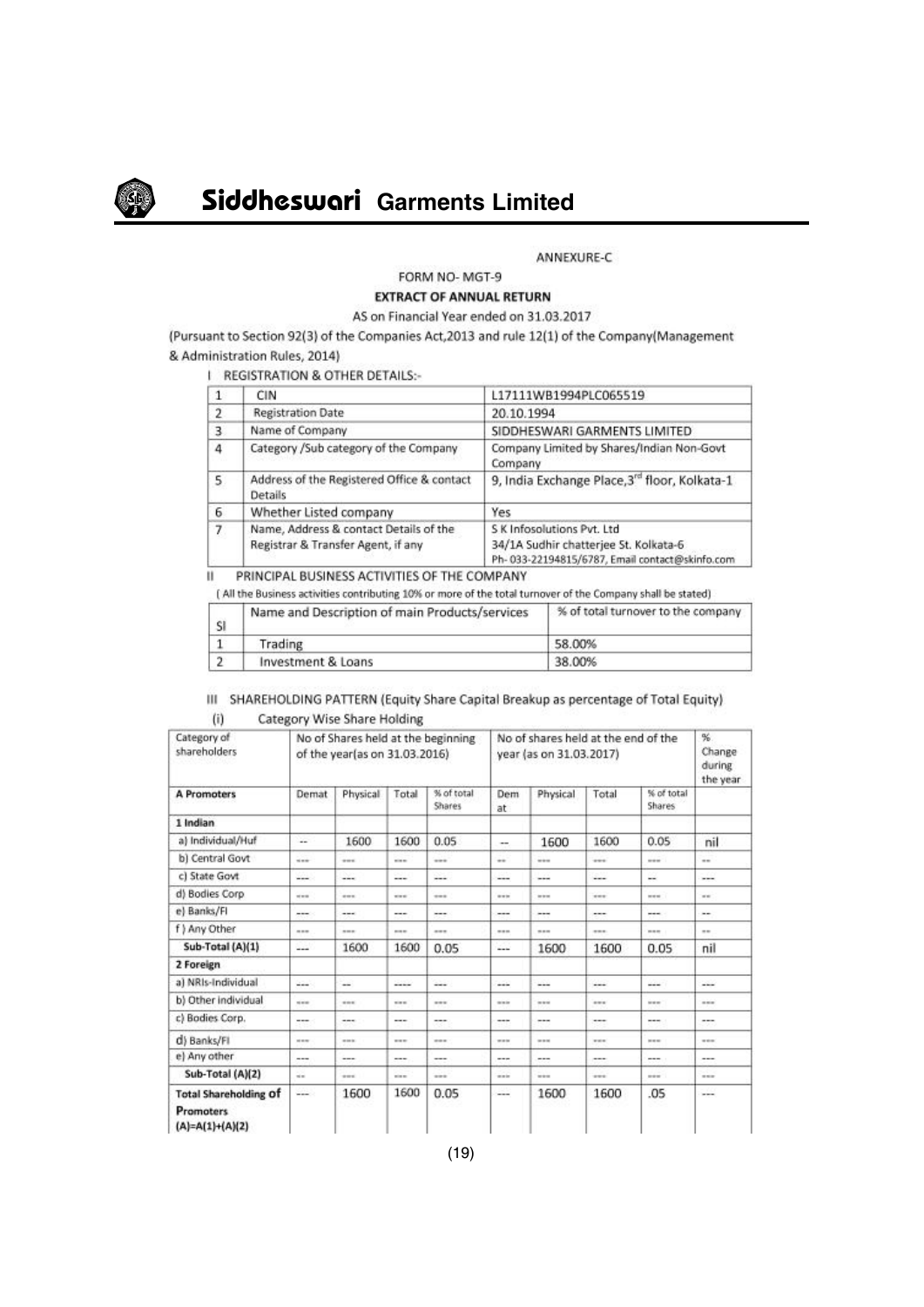

| Category of<br>shareholders                                                                     |               | No of Shares held at the beginning<br>of the year(as on 31.03.2016) |             |                         |               | No of shares held at the end of the<br>year (as on 31.03.2017) |             |                           | $\frac{96}{25}$<br>Change<br>during<br>the year |
|-------------------------------------------------------------------------------------------------|---------------|---------------------------------------------------------------------|-------------|-------------------------|---------------|----------------------------------------------------------------|-------------|---------------------------|-------------------------------------------------|
| <b>B Public shareholding</b>                                                                    | Demat         | Physical                                                            | Total       | % of<br>total<br>Shares | Demat         | Physical                                                       | Total       | $%$ of<br>total<br>Shares |                                                 |
| 1 Institutions                                                                                  |               |                                                                     |             |                         |               |                                                                |             |                           |                                                 |
| a) Mutual funds                                                                                 | <b>HOTEL</b>  | ener                                                                | <b>HEM</b>  | $\frac{1}{2}$           | $***$         | <b>WEND</b>                                                    | <b>HEND</b> | $***$                     | $***$                                           |
| b) Banks/FI                                                                                     | ---           | ---                                                                 | ---         | ---                     | ---           | ---                                                            | ---         | ---                       | ---                                             |
| c) Central Govt                                                                                 | ---           | ---                                                                 | ---         | ---                     | ---           | ---                                                            | ---         | ---                       | ---                                             |
| d) State Govt                                                                                   | ----          | ----                                                                | ----        | ----                    | ---           | ----                                                           | ---         | ---                       | ---                                             |
| e) Venture Capital fund                                                                         | ---           | ---                                                                 | ---         | ----                    | m             | ----                                                           | $***$       |                           | ذمت                                             |
| f) insurance company                                                                            | ----          | ----                                                                | ----        | ----                    | ----          | ----                                                           | ----        | ----                      | ---                                             |
| g) Fils                                                                                         | ---           | ----                                                                | ----        | ----                    | ---           | ----                                                           | ---         | ----                      | an an ing                                       |
| h) Foreign VCF                                                                                  | ----          | ----                                                                | ---         | ----                    | ---           | ----                                                           |             | ----                      | ---                                             |
| i)others(specify)                                                                               |               |                                                                     |             |                         |               |                                                                | ****        |                           |                                                 |
| Sub-Total (B)(1)                                                                                | ****          | ----                                                                |             | ****                    | ---           | ----                                                           | ****        | ---                       | ---                                             |
| 2 Non-Institutions                                                                              | ----          | ----                                                                | ----        | ----                    | <b>waste</b>  | $\overline{\phantom{a}}$                                       | ----        | ---                       | ---                                             |
|                                                                                                 |               |                                                                     |             |                         |               |                                                                |             |                           |                                                 |
| a) Bodies Corp.                                                                                 |               |                                                                     |             |                         |               |                                                                |             |                           |                                                 |
| i)Indian                                                                                        | 299700        | 1547200                                                             | 1846900     | 55.80                   | 300100        | 1547200                                                        | 1847300     | 55.81                     | 0.01                                            |
| ii)Overseas                                                                                     | $***$         |                                                                     |             | $***$                   | min.          | minim                                                          | ***         | sind.                     | inn.                                            |
| b) Individuals                                                                                  |               |                                                                     |             |                         |               |                                                                |             |                           |                                                 |
| illndividual shareholders<br>holding nominal share<br>capital up to Rs 1 lakh                   | 203859        | 966541                                                              | 1170400     | 35.36                   | 220859        | 966641                                                         | 1187500     | 35.88                     | 0.52                                            |
| <b>ii)Individual</b><br>shareholders holding<br>nominal share capital in<br>Excess Rs 1.00 lakh | 102300        | 188700                                                              | 291000      | 8.79                    | 84900         | 188600                                                         | 273500      | 8.26                      | $-0.53$                                         |
| c) Others                                                                                       |               |                                                                     |             |                         |               |                                                                |             |                           |                                                 |
| Non Resident Indians                                                                            | min           | <b>Bridge</b>                                                       | sees.       | ففقفه                   | -             | <b>Assoc</b>                                                   | inie        | since.                    | Arms                                            |
| Overseas Corporate<br><b>Bodies</b>                                                             | 4444          | minis                                                               | ---         | ---                     | -             | ---                                                            | anisa.      | -                         | ---                                             |
| <b>Foreign Nationals</b>                                                                        | ----          | -----                                                               | -----       |                         | $\frac{1}{2}$ |                                                                | ----        | and in                    | in in                                           |
| Clearing members                                                                                | <b>Home</b>   | <b>ALCOHOL</b>                                                      | ----        | --                      | $- -$         | ----                                                           | ---         | <b>House</b>              | ----                                            |
| Trusts                                                                                          | ÷.            | <b>House</b>                                                        | ----        |                         | $\frac{1}{2}$ |                                                                |             | warm.                     | sinin                                           |
| Foreign Bodies-DR                                                                               | $\frac{1}{2}$ | $m = 1$                                                             | $\cdots$    | ----                    | $\frac{1}{2}$ | ----                                                           | aniem.      | man.                      |                                                 |
| Sub-Total (B)(2)                                                                                | 605859        | 2702441                                                             | 3308300     | 99.95                   | 605859        | 2702441                                                        | 3308300     | 99.95                     | ÷                                               |
| <b>Total Public</b><br>shareholding<br>$(B)=(B)(1)+(B)(2)$                                      | 605859        | 2702441                                                             | 3308300     | 99.95                   | 605859        | 2702441                                                        | 3308300     | 99.95                     | $\sim$                                          |
| C Shares held by<br><b>Custodian for GDRs</b><br>& ADR                                          | mi            | inni.                                                               | $rac{1}{2}$ | assa.                   | 1444          |                                                                | sass.       | isi.                      | sinc                                            |
| Grand Total(A+B+C)                                                                              | 605859        | 2704041                                                             | 3309900     | 100                     | 605859        | 2704041                                                        | 3309900     | 100                       | $rac{1}{2}$                                     |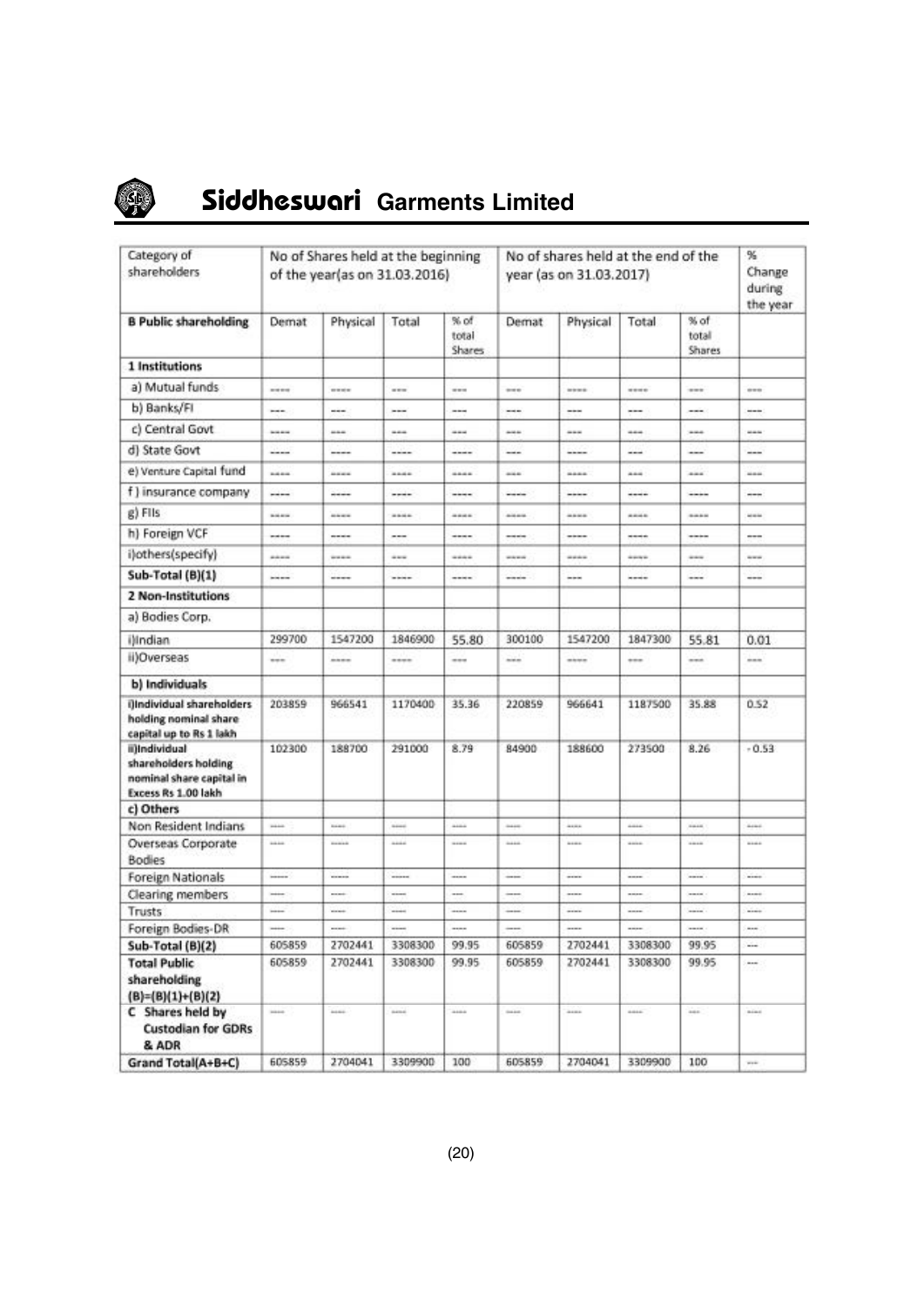

| Shareholder's Name |                 | the year(as on 31.03.2016)         | Shareholding at the beginning of                            |                        | No of shares held at the end of the<br>year (as on 31.03.2017) | % Change<br>during the<br>year                            |                    |  |
|--------------------|-----------------|------------------------------------|-------------------------------------------------------------|------------------------|----------------------------------------------------------------|-----------------------------------------------------------|--------------------|--|
|                    | No of<br>Shares | % of total<br>shares of<br>Company | % of Shares<br>Pledged/en<br>cumbered<br>to total<br>shares | No of<br><b>Shares</b> | % of the<br><b>Total Shares</b><br>of company                  | % of Shares<br>pledged/enc<br>-umbered to<br>total shares |                    |  |
| Abhishek Poddar    | 600             | 019                                | arminde.                                                    | 600                    | 0.019                                                          | <b>MARK</b>                                               | <b>WINDOW</b>      |  |
| Lalita Poddar      | 600             | .019                               | ----                                                        | 600                    | 0.019                                                          | ----                                                      | ----               |  |
| Sushil Poddar      | 400             | .012                               | <b>BRANK</b>                                                | 400                    | 0.012                                                          | <b>BRAND</b>                                              | <b>MAGE</b>        |  |
| Total              | 1600            | 0.05                               | <b>HOMES</b>                                                | 1600                   | 0.05                                                           | <b>STATISTICS</b>                                         | -- - - - -<br>---- |  |

### ii) Shareholding of Promoter

#### iii) Change in Promoters Shareholding

|  | <b>Shareholders Name</b>     | <b>Cumulative Shareholding during</b><br>Shareholding at the Beginning<br>of the Year<br>the Year. |                                 |              |                                 |  |  |
|--|------------------------------|----------------------------------------------------------------------------------------------------|---------------------------------|--------------|---------------------------------|--|--|
|  |                              | No of shares                                                                                       | % of total shares<br>of company | No of shares | % of total shares of<br>company |  |  |
|  | Abhishek Poddar (No Change)  | 600                                                                                                | 0.019                           | 600          | 0.019                           |  |  |
|  | Lalita Poddar<br>(No Change) | 600                                                                                                | 0.019                           | 600          | 0.019                           |  |  |
|  | Sushil Poddar<br>(No Change) | 400                                                                                                | 0.012                           | 400          | 0.012                           |  |  |

#### iv) Shareholding Pattern of top ten Shareholders (Other than Directors, Promoters and Holders of GDRs and ADRs)

| SI             | <b>Shareholders Name</b>               | of the Year  | <b>Shareholding at the Beginning</b> | <b>Cumulative Shareholding during</b><br>the Year. |                                 |  |
|----------------|----------------------------------------|--------------|--------------------------------------|----------------------------------------------------|---------------------------------|--|
|                |                                        | No of shares | % of Total shares of<br>company      | No of shares                                       | % of Total shares of<br>company |  |
| 1              | Primax Fiscal Services Ltd(No change)  | 360000       | 10.88                                | 360000                                             | 10.88                           |  |
| $\overline{z}$ | Aaina Engineering P Ltd (No Change)    | 287000       | 8.67                                 | 287000                                             | 8.67                            |  |
| з              | Lyons Corporate Mkt Ltd(No change)     | 280000       | 8.46                                 | 280000                                             | 8.46                            |  |
| 4              | Chariot Exim Ltd (No Change)           | 269000       | 8.13                                 | 269000                                             | 8.13                            |  |
| 5              | DIPL Computers P Ltd(No Change)        | 150000       | 4.53                                 | 150000                                             | 4.53                            |  |
| 6              | Celestial Holdings P Ltd(No change)    | 142000       | 4.29                                 | 142000                                             | 4.29                            |  |
| 7              | Celestial Consultants P Ltd(No Change) | 125000       | 3.78                                 | 125000                                             | 3.78                            |  |
| 8              | Millennium Holding P Itd(No Change)    | 115000       | 3.47                                 | 115000                                             | 3.47                            |  |
| 9              | Shyam Sundar Kejriwal(No Change)       | 67500        | 2.04                                 | 67500                                              | 2.04                            |  |

### v) Shareholding of Directors and Key Managerial Personnel;-

| SI | <b>Shareholders Name</b> | of the Year  | Shareholding at the Beginning | the Year.           | <b>Cumulative Shareholding during</b> |
|----|--------------------------|--------------|-------------------------------|---------------------|---------------------------------------|
| 1  | Abhishek Poddar          |              | 0.019                         | 600                 | 0.019                                 |
|    |                          | 600          |                               |                     |                                       |
| 2  | Sanjay kr Shah           | $\cdots$     | $\cdots$                      | ---                 | $\cdots$                              |
| 3  | Uma Nath Singh           | <b>STATE</b> | じしん<br><b>WHEN</b>            | <b><i>STORY</i></b> | <b>STATE</b>                          |
|    | Riti Poddar              | <b>And</b>   | mar.                          | innis               | -                                     |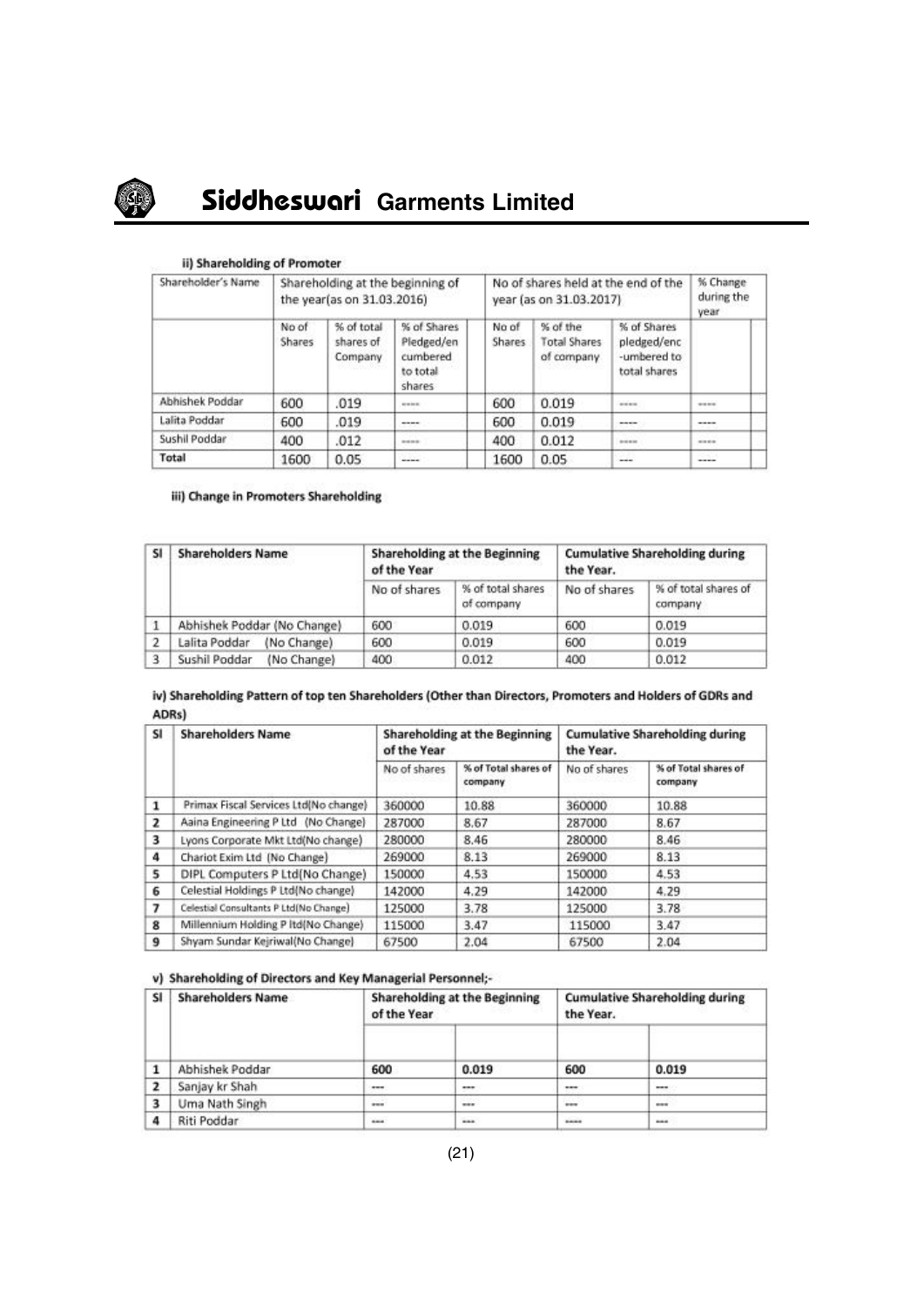

#### VI) REMUNERATION OF DIRECTORS AND KEY MANAGERIAL PERSONNEL:-

### A) Remuneration to Managing Director, Whole-time Directors and/or Manager:-

| SI.              | <b>Particulars of Remuneration</b>                                                                                                                                                                                                                               | Name Of MD/WTD/Manager       | Total<br>Amount                  |
|------------------|------------------------------------------------------------------------------------------------------------------------------------------------------------------------------------------------------------------------------------------------------------------|------------------------------|----------------------------------|
|                  |                                                                                                                                                                                                                                                                  | Sanjay Kr Shah               |                                  |
| $\mathbf{1}$     | Gross Salary<br>Salary as per Provisions<br>a)<br>contained in section<br>17(1) of the Income tax<br>Act 1961.<br>Value of perquisites u/s<br>b)<br>17(2) income tax Act<br>1961<br>Profit in lieu of salary<br>C)<br>under Section 17(3) of<br>I. Tax Act, 1961 | Rs 280000/-<br>----<br>$***$ | Rs 280000/-<br>----<br>$- - - -$ |
| 2<br>3<br>4<br>5 | <b>Stock Option</b><br>Sweet Equity<br>Commission As % of Net Profit<br>EPFO @12% on salary in point<br>$1(a)$ above                                                                                                                                             | ----<br>---<br>----          | ---<br>---<br>--<br>$- - - -$    |
|                  | Total (A)                                                                                                                                                                                                                                                        | Rs 280000/-                  | Rs 280000/-                      |

#### **B** Remuneration to other Directors

| sı             | Particulars of Remuneration                                 | Name Of Directors |                                               | <b>Total Amount</b> |
|----------------|-------------------------------------------------------------|-------------------|-----------------------------------------------|---------------------|
| 1              | Independent Directors                                       | Abhishek Poddar   | Uma Nath Singh                                |                     |
|                | Fee for attending board<br>committee meetings<br>Commission | -----             | -----                                         | 499                 |
| $\overline{2}$ | Others(Specify)                                             | m sto<br>---      | vs=5<br>$-$                                   | 55<br>---           |
|                | Total (1)                                                   | COV.              | <b>STAR</b>                                   |                     |
|                | Other Non-Executive Directors<br>Commission                 | <b>ALCOHOL:</b>   | <b>ALCOHOL</b>                                | de de monte         |
|                | Others (Specify)                                            |                   |                                               |                     |
|                | Total (2)                                                   |                   |                                               |                     |
|                | Total $(B)=1+2$                                             | 000000            | <b><i>REIGH</i></b>                           | an in races         |
|                | <b>Total Managerial Remuneration</b>                        | -----             |                                               | ---                 |
|                | Overall ceiling as per the Act                              |                   | Rs 1.00 per Meeting of the Board or Committee |                     |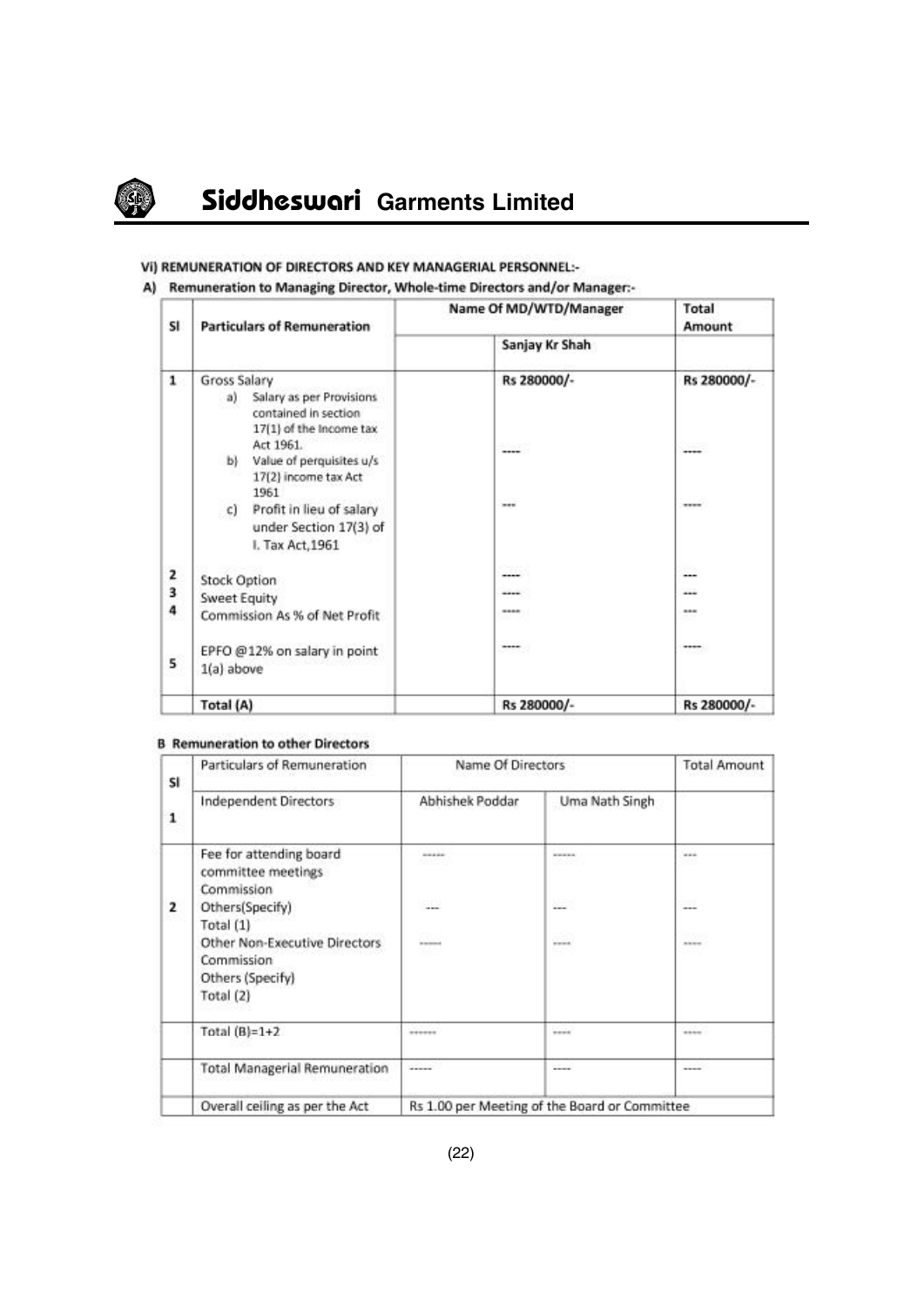

| SI             | Particulars of Remuneration                                                                                                                                                                                                 | Key Managerial Personnel       |                                 |                                |                                                 |  |
|----------------|-----------------------------------------------------------------------------------------------------------------------------------------------------------------------------------------------------------------------------|--------------------------------|---------------------------------|--------------------------------|-------------------------------------------------|--|
|                |                                                                                                                                                                                                                             | <b>CACAO</b><br>CEO            | Company<br>Secretary            | CFO                            | Total                                           |  |
| 1.             | Gross Salary<br>Salary as per Provisions<br>a)<br>contained in section 17(1)<br>of the Income tax act1961.<br>b) Value of Perquisite u/s17(2)<br>of I T Act, 1961<br>c) Profit in lieu of Salary u/s<br>17(3) of IT Act1961 | ----<br>----<br><b>Windows</b> | -----<br>-----<br>유학자 사<br>---- | ----<br>----<br><b>Address</b> | ----<br>-----<br>20 MB<br><b>House</b><br>10. C |  |
| $\overline{2}$ | <b>Stock Option</b>                                                                                                                                                                                                         | ---                            | $\cdots$                        | $-$                            | $\cdots$                                        |  |
| 3              | Sweet Equity                                                                                                                                                                                                                | <b>Minimi</b>                  | $-$                             | ---                            | where.                                          |  |
| 4              | Commission                                                                                                                                                                                                                  | <b>MARK</b>                    | <b>STATE</b>                    | <b>SCALE</b>                   | <b>HOLLY</b>                                    |  |
|                | As% of profit                                                                                                                                                                                                               | ---                            | <b>STATE</b>                    | <b>Hotel</b>                   | <b>Allena</b>                                   |  |
|                | Others, Specify                                                                                                                                                                                                             | ---                            | ---                             | ---                            | $-$                                             |  |
| 5              | Others Pls Specify                                                                                                                                                                                                          | ---                            | $- -$                           | $-$                            | ----                                            |  |
|                | <b>TOTAL</b>                                                                                                                                                                                                                | <b>MONTH</b>                   | 20.004                          | <b>Armore</b>                  | ALC: U                                          |  |

C Remuneration to Key Managerial Personnel other than MD/Manager/WTD

vii) Penalties /Punishment /Compounding of Offences: There was not any case of Penalties/ Punishment /Compounding of offences during the FY 2016-2017

#### Annexure-B

#### Details under Section 197(12) of the Companies Act, 2013 read with Rule 5(1) of the Company Appointment and Remuneration of Managerial Personnel) Rules 2014

| Rule |                                                                                                                                              |                         | Particulars                                                                                                                               |                       |           |            |
|------|----------------------------------------------------------------------------------------------------------------------------------------------|-------------------------|-------------------------------------------------------------------------------------------------------------------------------------------|-----------------------|-----------|------------|
| i.   | The ratio of the remuneration of<br>each Director to the median                                                                              | a)                      | Sanjay Kumar Shah,                                                                                                                        |                       |           | 2.5:1      |
|      | remuneration of the employees of<br>the Company for the financial year;                                                                      | the year2016-2017       | None of the other directors recd any remuneration during                                                                                  |                       |           | ----       |
| ii.  | The<br>Percentage<br>increase<br>in<br>remuneration of each<br>Director,<br>CFO,Executive officer, company,<br>Secretary in the F.Y:         | Mr Sanjay kr Shah       |                                                                                                                                           |                       |           | ----       |
| iii  | The Percentage increase in the<br>median remuneration of employees<br>in the Financial year:                                                 |                         |                                                                                                                                           |                       |           | ----       |
| iv   | The number of permanent<br>employees on the rolls of Company.                                                                                |                         |                                                                                                                                           |                       |           | 3          |
| v    | The Explanation on the relationship<br>between average<br>increase<br>sin<br>remuneration<br>and<br>Company<br>performance.                  |                         | The Average increase in remuneration of all employee<br>was NIL for the year 2016--2017 which was based on<br>company's Financial health. |                       |           | <b>NIL</b> |
| Vi   | Comparison of the remuneration of<br>the Key managerial personnel<br>against the performance of the<br>Company:                              | <b>NA</b>               |                                                                                                                                           |                       |           |            |
| vii  | Variations<br>the<br>market<br>in.<br>capitalization of the company, price<br>earning ratio as at the closing date                           | Financial<br>Year ended | Closing<br>price(BSE)                                                                                                                     | Mkt<br>capitalization | P/E Ratio |            |
|      | of current F Y and previous<br>Financial<br>year and percentage<br>decrease in the<br>over<br>increase<br>market quotations to the shares of | 31.3.2017               | There was no<br>trading.                                                                                                                  | $-$                   | $+ - - +$ |            |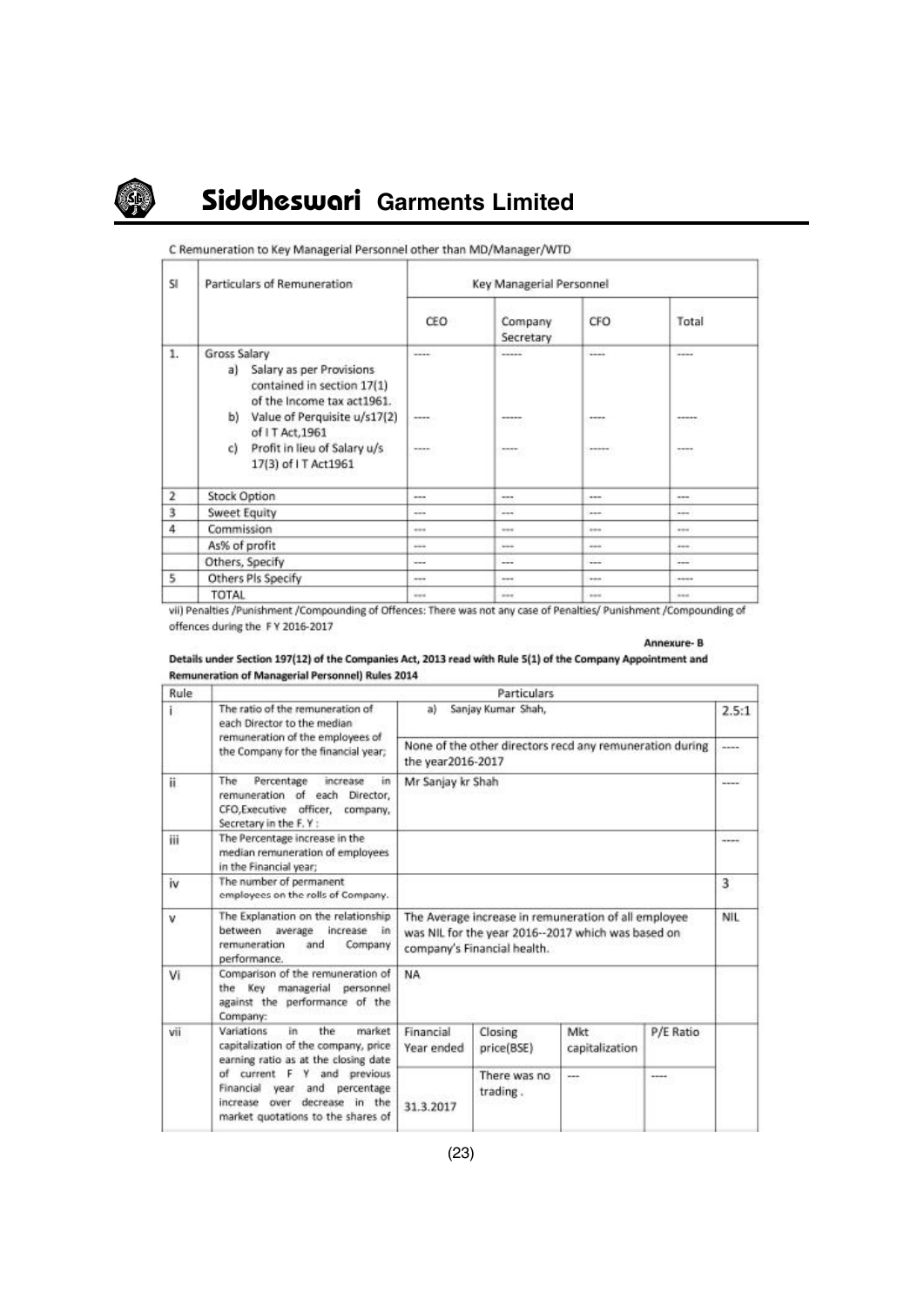

|      | the Company in comparison to the<br>rate at which the Company came<br>out with the last public offer.                                                                                                                                                                                                                                                                                                       | 31.03.2016            | There was no<br>trading                                                                                                                                                                  | ----                                                                             | ----                                                          |                                                                            |
|------|-------------------------------------------------------------------------------------------------------------------------------------------------------------------------------------------------------------------------------------------------------------------------------------------------------------------------------------------------------------------------------------------------------------|-----------------------|------------------------------------------------------------------------------------------------------------------------------------------------------------------------------------------|----------------------------------------------------------------------------------|---------------------------------------------------------------|----------------------------------------------------------------------------|
|      | The Company has not made any Public issue or Rights issue of Securities in last more than 10 years<br>and so comparison has not been made of current share price with public offer.                                                                                                                                                                                                                         |                       |                                                                                                                                                                                          |                                                                                  |                                                               |                                                                            |
| viii | percentile increase<br>Average<br>already made in salaries of<br>other than<br>employees<br>the<br>managerial personnel in the last<br>financial<br>vear<br>and<br>its<br>comparison with the percentile<br>increase in the<br>managerial<br>remuneration and justification<br>thereof and point out if there<br>exceptional<br>are<br>any<br>circumstances for increase in<br>the managerial remuneration; |                       | Average Salary increase of employees is :- NIL<br>Average salary of Managerial Personnel is: NA<br>There are no exceptional circumstances in the increase of<br>managerial remuneration. |                                                                                  |                                                               |                                                                            |
| ix   | Comparison<br>of<br>the<br>each<br>of<br>the<br>remuneration<br>Kev<br>Managerial Personnel against<br>the<br>Performance<br>of<br>the                                                                                                                                                                                                                                                                      | Name of<br><b>KMP</b> | % Increase in<br>Remuneration<br>in 16-17 as<br>compared to<br>2015-16                                                                                                                   | % Increase<br>in sales in<br>$16 - 17$<br>a <sub>5</sub><br>compared<br>to 15-16 | % increase<br>in PAT 20<br>$16-17$ as<br>compared<br>to 15-16 | % Increase in<br>EBIDTA in 16-<br>17a <sub>s</sub><br>compared to<br>15-16 |
|      | Company;                                                                                                                                                                                                                                                                                                                                                                                                    | Sanjay kr<br>shah     | in a                                                                                                                                                                                     | in in                                                                            | 225%                                                          | 318%                                                                       |
| x    | The Key parameters for<br>any<br>variable<br>component<br>of<br>remuneration availed by the<br>Directors:                                                                                                                                                                                                                                                                                                   | N A                   |                                                                                                                                                                                          |                                                                                  |                                                               |                                                                            |
| xi   | The ratio of the remuneration of<br>the highest paid Director to that of<br>the employees who are not<br>Directors but Recd remuneration in<br>excess of the highest paid Director<br>during the year;                                                                                                                                                                                                      | None                  |                                                                                                                                                                                          |                                                                                  |                                                               |                                                                            |
| xii  | It is hereby affirmed that the remuneration is as per the Remuneration Policy of the Company.                                                                                                                                                                                                                                                                                                               |                       |                                                                                                                                                                                          |                                                                                  |                                                               |                                                                            |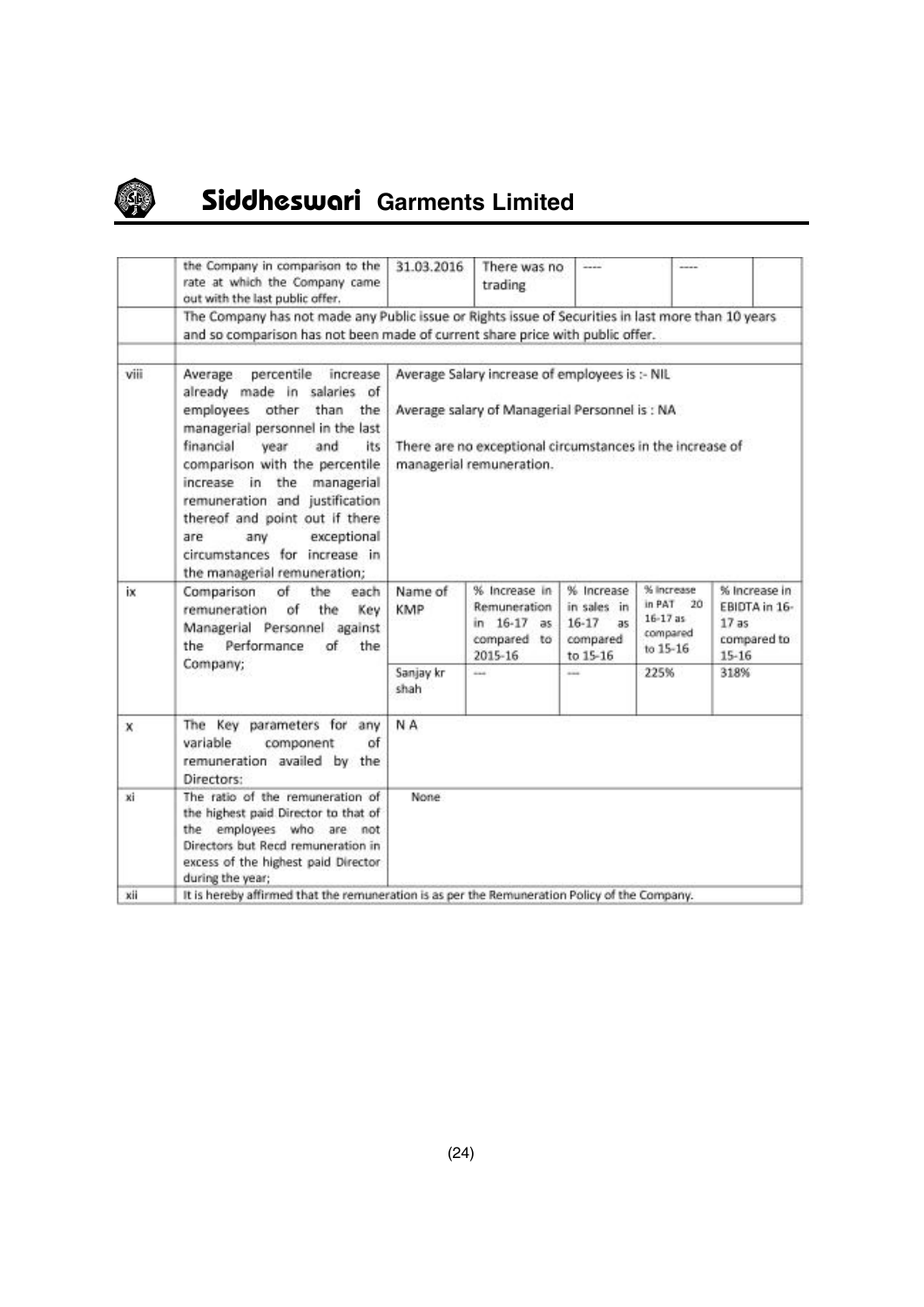

### **JAIN PRADEEP & CO.**

*Chartered Accountants*

**67/40, STARND ROAD 1ST FLOOR, CROSS ROAD NO. 11 KOLKATA - 700 006**

### **INDEPENDENT AUDITORS' REPORT TO THE MEMBERS OF SIDDHESWARI GARMENTS LIMITED**

#### **REPORT ON THE FINANCIAL STATEMENT**

We have audited the accompanying financial statements of **SIDDHESWARI GARMENTS LIMITED** ("the company"), which comprise the Balance Sheet as at 31 March 2017, the Statement of Profit and Loss and Cash Flow Statement for the year then ended, and a summary of significant accounting policies and other explanatory information.

#### **Management's Responsibility for the Financial Statement**

The Company's Board of Directors is responsible for the matters in section 134(5) of the Companies Act, 2013 ("the Act") with respect to the preparation of these financial statements that give a true and fair view of the financial position, financial performance and cash flows of the Company in accordance with the accounting principles generally accepted in India, including the Accounting Standards specified under Section 133 of the Act, read with Rule 7 of the Companies (Accounts) Rules, 2014. This responsibility also includes the maintenance of adequate accounting records in accordance with the provision of the Act for safeguarding of the assets of the Company and for preventing and detecting the frauds and other irregularities; selection and application of appropriate accounting policies; making judgments and estimates that are reasonable and prudent; and design, implementation and maintenance of internal financial control, that were operating effectively for ensuring the accuracy and completeness of the accounting records, relevant to the preparation and presentation of the financial statements that give a true and fair view and are free from material misstatement, whether due to fraud or error.

#### **Auditor's Responsibility**

Our responsibility is to express an opinion on these financial statements based on our audit. We have taken into account the provisions of the Act, the accounting and auditing standards and matters which are required to be included in the audit report under the provisions of the Act and the Rules made there under.

We conducted our audit in accordance with the Standards on Auditing specified under section 143(10) of the Act. Those Standards require that we comply with ethical requirements and plan and perform the audit to obtain reasonable assurance about whether the Financial statements are free from material misstatement.

An audit involves performing procedures to obtain audit evidence about the amounts and disclosures in the financial statements. The procedures selected depend on the auditor's judgment, including the assessment of the risks of material misstatement of the financial statements, whether due to fraud or error. In making those risk assessments, the auditor considers internal financial control relevant to the Company's preparation of the financial statements that give true and fair view in order to design audit procedures that are appropriate in the circumstances. An audit also includes evaluating the appropriateness of accounting policies used and the reasonableness of the accounting estimates made by Company's Directors, as well as evaluating the overall presentation of the Financial statements.

We believe that the audit evidence we have obtained is sufficient and appropriate to provide a basis for our audit opinion on the financial statements.

#### **Opinion**

In our opinion and to the best of our information and according to the explanations given to us, the aforesaid financial statements, give the information required by the Act in the manner so required and give a true and fair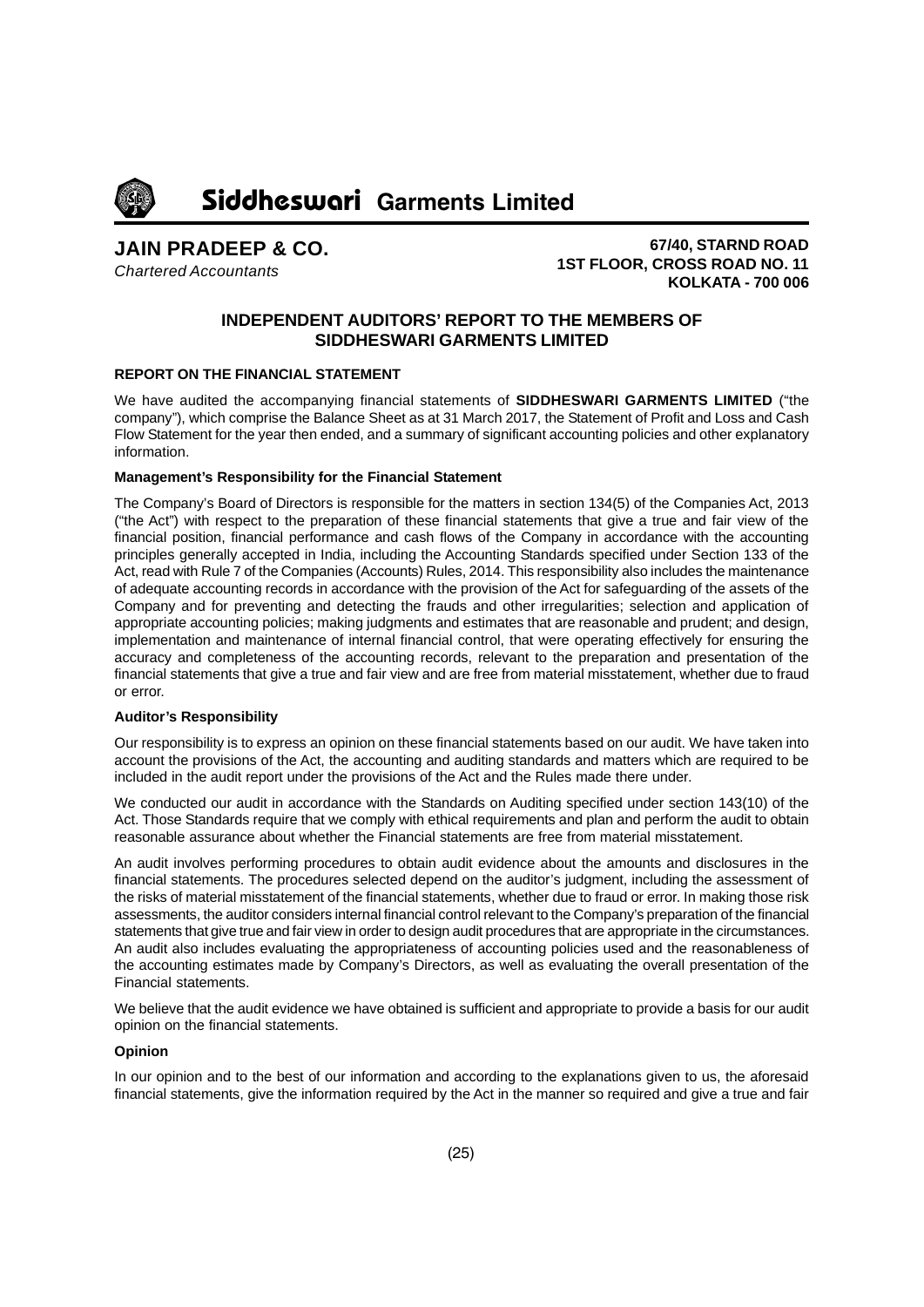

view in conformity with the accounting principles generally accepted in India :

- view in conformity with the accounting principles generally accepted in India :<br>a) in the case of the Balance Sheet, of the state of affairs of the Company as at March 31, 20<br>b) in the case of the Statement of Profit and L
- **Siddheswari** Garments Limited<br>view in conformity with the accounting principles generally accepted in India :<br>a) in the case of the Balance Sheet, of the state of affairs of the Company as at March 31, 2017;<br>b) in the cas b) in the case of the Balance Sheet, of the state of affairs of the Company as at March 31, 2017;<br>
in the case of the Statement of Profit and Loss Account, of the PROFIT for the year ended on that date;<br>
c) in the case of
- 

#### **Report on the other Legal and regulatory Requirements**

- 1. It is required by the Companies (Auditor's Report) Order, 2015 ("the Order") issued by the Central Government<br>1. As required by the Companies (Auditor's Report) Order, 2015 ("the Order") issued by the Central Government As required by the Companies (Addition 3 Neport) Order, 2013 (The Order ) issued by the Central Government<br>of India in terms of sub-section (11) of section 143 of the Companies Act 2013, We give in the Annexure<br>statement o statement on the matters specified in paragraph 3 & 4 of the order. 2. As required by the Companies (Auditor's Report) Order, 2015<br>2. As required by the Companies (Auditor's Report) Order, 2015<br>3. of India in terms of sub-section (11) of section 143 of the Constatement on the matters speci
- 
- and belief were necessary for the purposes of our audit; As required by section 143(3) of the Act, we report that:<br>
a) we have sought and obtained all the information and explanations which to the best of our knowledge<br>
and belief were necessary for the purposes of our audit;<br>
b
	- appears from our examination of those books.
	- c) the Balance Sheet, the Statement of Profit and Loss, and Cash Flow Statement dealt with by this Report are in agreement with the books of account.
	- d) in our opinion, the aforesaid financial statements comply with the Accounting Standards specifed under Section 133 of the Act, read with Rule 7 of the Companies (Accounts) Rules, 2014.
	- e) the balance sheet, the statement of Profit and Eoss, and Cash Plow statement dealt while by this<br>Report are in agreement with the books of account.<br>a) in our opinion, the aforesaid financial statements comply with the A record by the Board of Directors, none of the directors is disqualified as on 31 March, 2017, from being appointed as a director in terms of Section 164(2) of the Act. Figure 2014.<br>
	Fermal on the basis of written representations received from the directors as on 31 March, 2017, taken on<br>
	record by the Board of Directors, none of the directors is disqualified as on 31 March, 2017, from be
	- the operating effectiveness of such controls, refer to our separates report in Annexure-B f) With respect to the adequacy of internal Financial control our financial reporting of the company and the operating effectiveness of such controls, refer to our separates report in Annexure-B a) With respect to the othe
	- according to the explanations given to us: Figures of the discussion of internal manufal control our manufal reporting of the company and<br>the operating effectiveness of such controls, refer to our separates report in Annexure-B<br>With respect to the other matters inc With respect to the other matters included in the Auditor's Report and to our best of our information and according to the explanations given to us:<br>i. The Company does not have any pending litigations which would impact i
		-
		- were any material foreseeable losses.
		- i. The Company does not have any pending litigations which would impact its financial position.<br>
		ii. The Company did not have any long-term contracts including derivatives contracts for which there<br>
		were any material fores as on 31 March, 2017.
		- II. The Company did not have any long-term contracts including derivatives contracts for which there were any material foreseeable losses.<br>iii. Rs 9008/- is required to be transferred to the Investor Education and Protecti 2016 on the basis of information available with the Company. Based on audit procedure, and relying on management's representation, we report that disclosures are in accordance with the books of accounts maintained by the Company and as produced to us by the management.

Place : Kolkata Dated : 30.05.2017 For **JAIN PRADEEP & CO.** *Chartered Accountants* FIRM Regn. No. : 315109E

**(PRADEEP JAIN)** *Proprietor* Membership No. 052264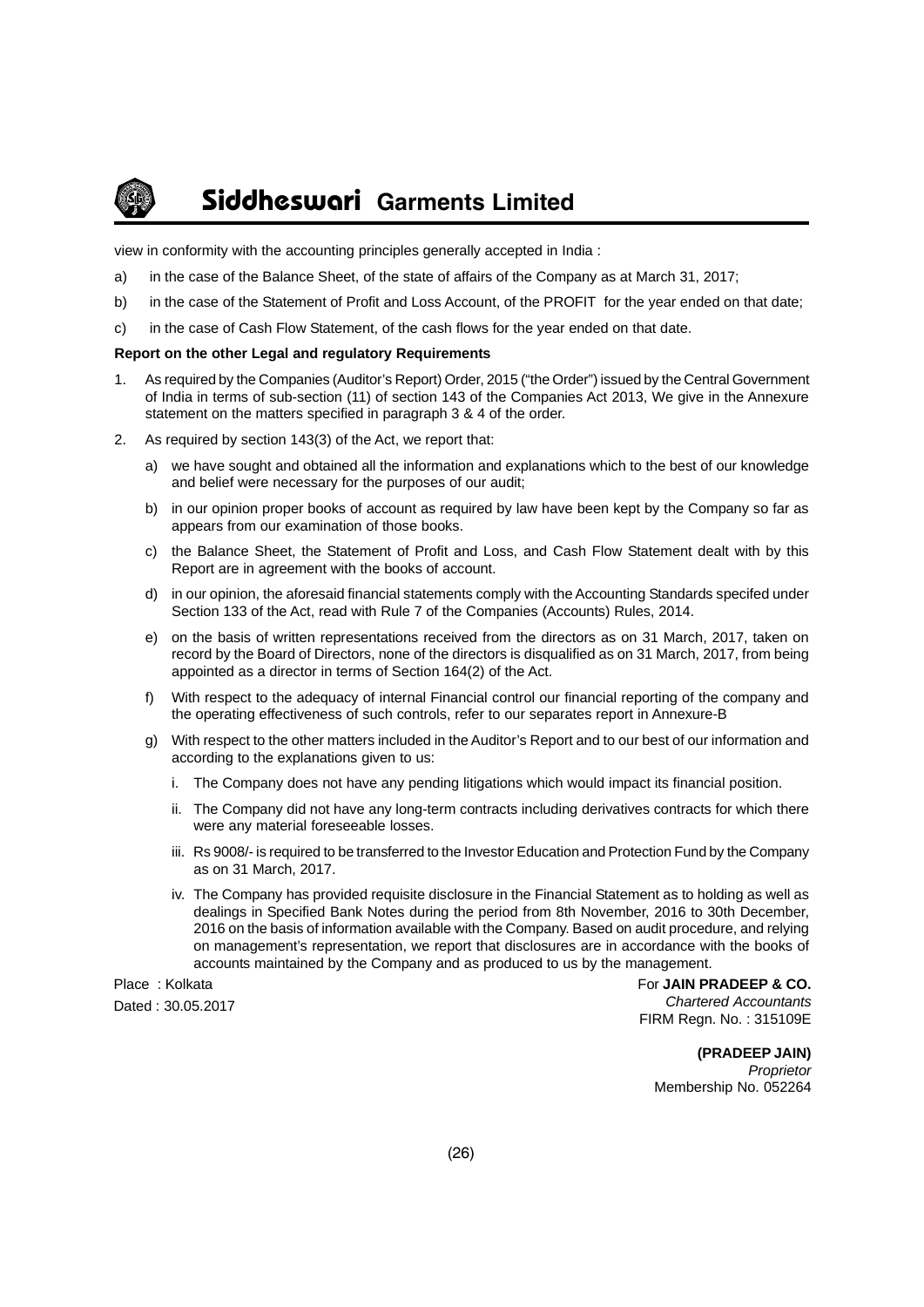

### **JAIN PRADEEP & CO.**

*Chartered Accountants*

**67/40, STARND ROAD 1ST FLOOR, CROSS ROAD NO. 11 KOLKATA - 700 006**

### **THE ANNEXURE REFERRED TO IN PARAGRAPH 1 OF THE OUR REPORT OF EVEN DATE TO THE MEMBERS OF SIDDHESWARI GARMENTS LIMITED ON THE ACCOUNTS OF THE COMPANY FOR THE YEAR ENDED 31ST MARCH, 2017.**

On the basis of such checks as we considered appropriate and according to the information and explanation given to us during the course of our audit, we report that :

- ACCOUNTS OF THE COMPANY FOR THE YEAR ENDED 31ST MARCH, 2017.<br>On the basis of such checks as we considered appropriate and according to the information and<br>explanation given to us during the course of our audit, we report t details and situation of fixed assets on the basis of information available. (a) The Company has maintained proper records showing full particulars including quantitative<br>details and situation of fixed assets on the basis of information available.<br>(b) As explained to us, fixed assets have been phys
	- reasonable intervals; no material discrepancies were noticed on such verification. (b) As explained to us, fixed assets have been physically verified by the management reasonable intervals; no material discrepancies were noticed on such verification.<br>(c) In our opinion and according to the information an
- part of fixed asset has been disposed off during the year and therefore does not affect the going concern assumption. (c) In our opinion and according to the information and explanations given to us, no substantial<br>part of fixed asset has been disposed off during the year and therefore does not affect the<br>going concern assumption.<br>(i) (a)
- details and situation of fixed assets.
- going concern assumption.<br>
(a) The company is maintaining proper records showing full particulars, including quantitative<br>
details and situation of fixed assets.<br>
b) These fixed assets have been physically verified by the No material discrepancies were noticed on such verification. details and situation of fixed assets.<br>
b) These fixed assets have been physically verified by the management at reasonable in<br>
No material discrepancies were noticed on such verification.<br>
(c) The title deeds of immovable
	-
- (i) These fixed assets have been physically verified by the management at reasonable intervals;<br>No material discrepancies were noticed on such verification.<br>(i) The title deeds of immovable properties are held in the name and no material discrepancies were noticed.
- (c) The title deeds of immovable properties are held in the name of the company.<br>
(ii) Physical verification of inventory has been conducted at reasonable intervals by the management<br>
and no material discrepancies were not Liability Partnership or other parties covered in the register maintained under section 189 of the Companies Act,2013. If so. (iii) The company has not granted any loans, secured or unsecured to companies . Firm Limited<br>Liability Partnership or other parties covered in the register maintained under section 189 of the<br>Companies Act, 2013. If so.<br>(
- the Companies Act, 2013 have been complied with. Companies Act,2013. If so.<br>
(iv) In respect of loans, investments, guarantees, and s<br>
the Companies Act, 2013 have been complied with<br>
(v) The company has not accepted any deposits.<br>
(vi) Maintenance of cost records has no (iv) In respect of loans, investments, guarantees, and security, provisions of section 185 and 186 of<br>the Companies Act, 2013 have been complied with.<br>(v) The company has not accepted any deposits.<br>(vi) Maintenance of cost
- 
- (1) of section 148 of the Companies Act, 2013.
- (vii) The company is regular in depositing undisputed statutory dues including provident fund, employees' state insurance, income-tax, sales-tax, service tax, duty of customs, duty of excise, value added tax, cess and any other statutory dues to the appropriate authorities.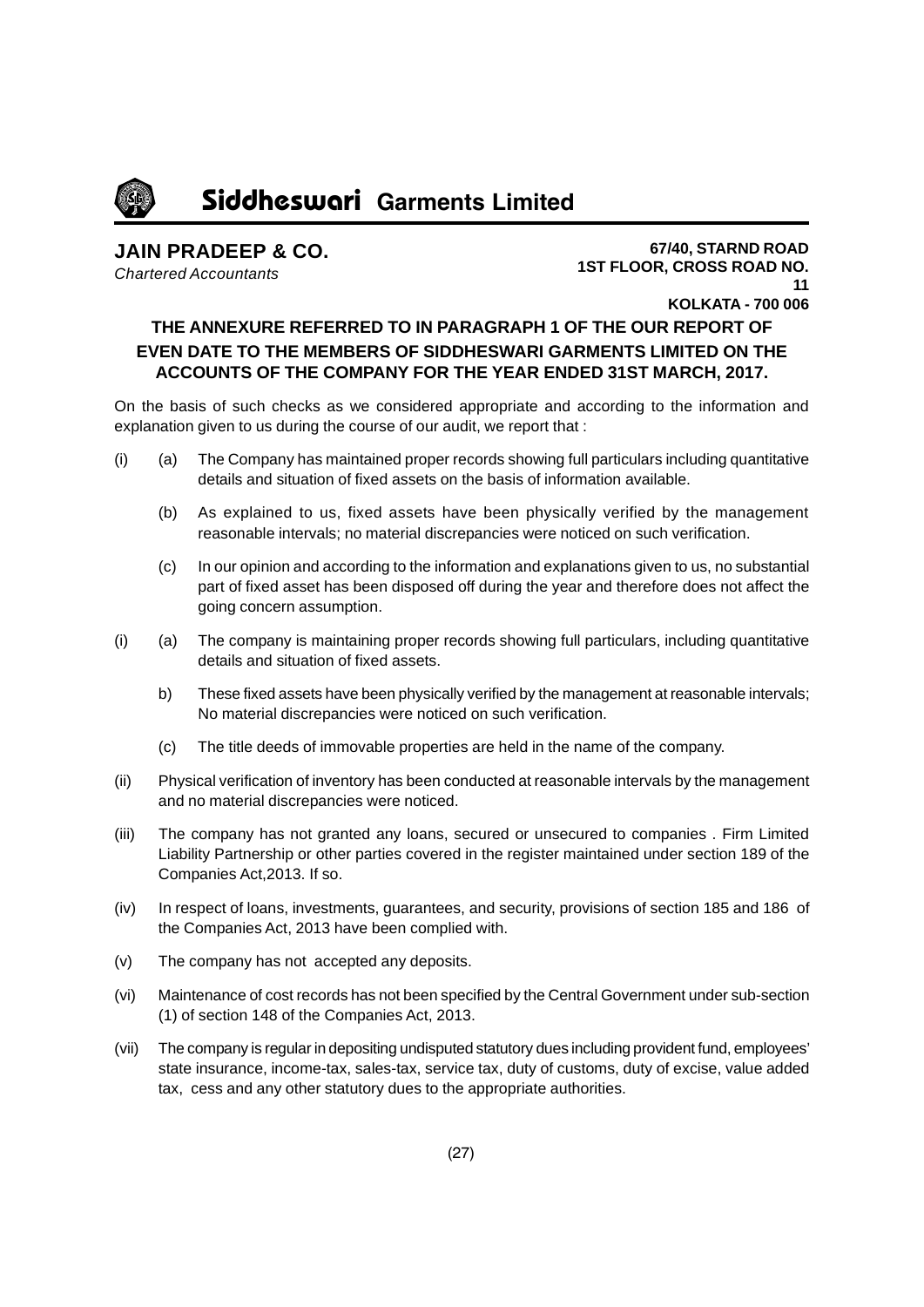

- **Siddheswari Garments Limited**<br>(viii) The company has not taken any loans or borrowing from a financial institution, bank, Government<br>or dues to debenture holders. or dues to debenture holders. (viii) The company has not taken any loans or borrowing from a financial institution, bank, Government<br>or dues to debenture holders.<br>(ix) No moneys raised by way of initial public offer or further public offer (including d
- and term loans were applied for the purposes for which those are raised. (ix) No moneys raised by way of initial public offer or further public offer (including debt instruments)<br>and term loans were applied for the purposes for which those are raised.<br>(x) No fraud by the company or any fraud on
- noticed or reported during the year.
- (x) No fraud by the company or any fraud on the Company by its officers or employees has been noticed or reported during the year.<br>
(xi) No managerial remuneration has been paid or provided in accordance with the requisite mandated by the provisions of section 197 read with Schedule V to the Companies Act. noticed or reported during the year.<br>
(xi) No managerial remuneration has been paid<br>
mandated by the provisions of section 197<br>
(xii) The Company is not a Nidhi Company.<br>
(xiii) All transactions with the related parties ar (xi) No managerial remuneration has been paid or provided in accordance with the requisite approvals<br>mandated by the provisions of section 197 read with Schedule V to the Companies Act.<br>(xii) The Company is not a Nidhi Com
- 
- Act, 2013 where applicable and the details have been disclosed in the Financial Statements etc., as required by the applicable accounting standards; (xiii) All transactions with the related parties are in compliance with sections 177 and 188 of Companies<br>Act, 2013 where applicable and the details have been disclosed in the Financial Statements etc.,<br>as required by the
- convertible debentures during the year under review. as required by the applicable accounting standards;<br>
(xiv) Company has not made any preferential allotment or private placement of shares or fully or partly<br>
convertible debentures during the year under review.<br>
(xv) Compa
- with him.

Place : Kolkata Dated : 30.05.2017 For **JAIN PRADEEP & CO.** *Chartered Accountants* FIRM Regn. No. : 315109E

**(PRADEEP JAIN)** *Proprietor* Membership No. 052264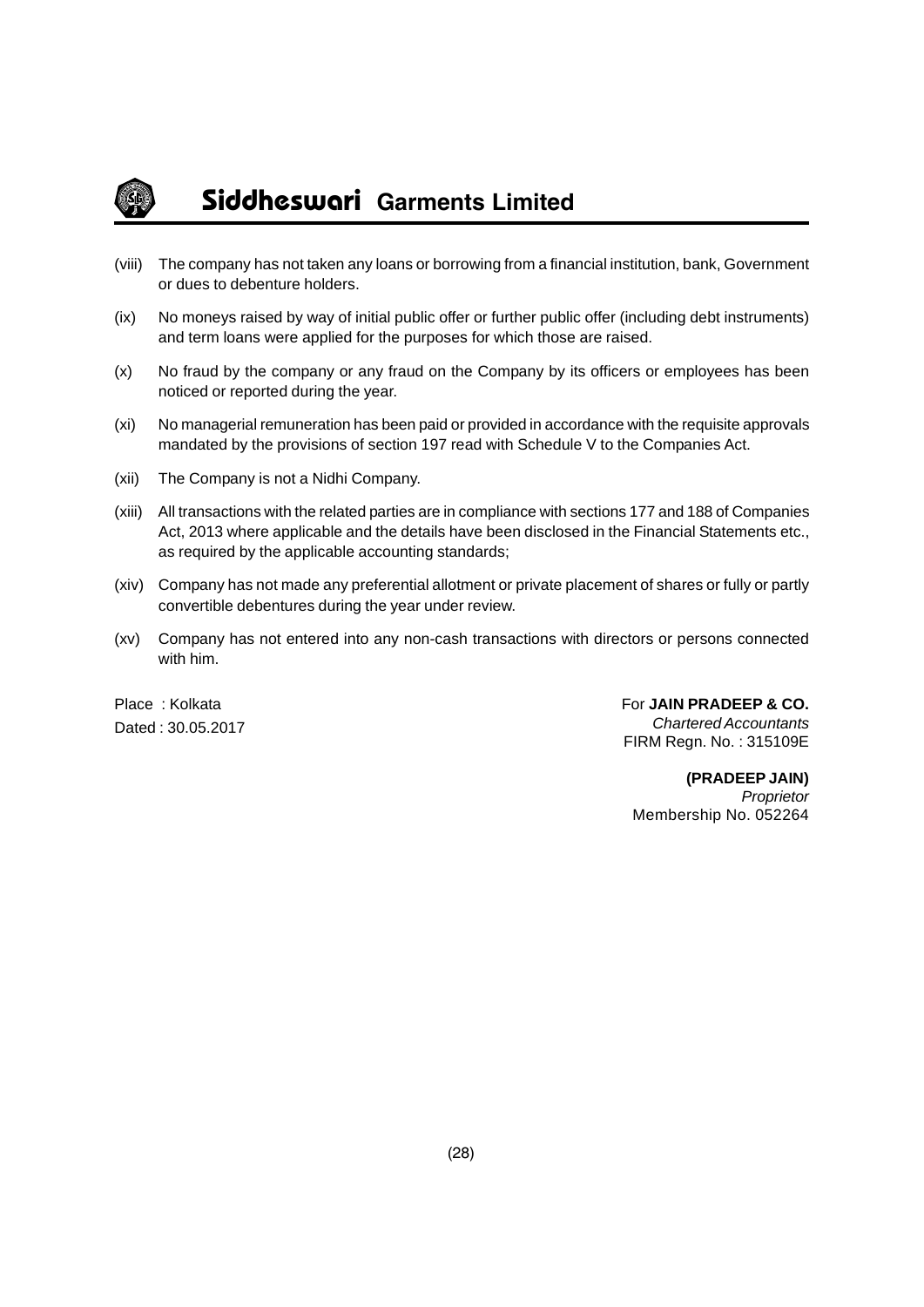

**JAIN PRADEEP & CO.**

*Chartered Accountants*

**67/40, STARND ROAD 1ST FLOOR, CROSS ROAD NO. 11 KOLKATA - 700 006**

### **Annexure 'B'**

### **Report on Internal Financial Controls Over Financial Reporting**

### **Report on the Internal Financial Controls under Clause (i) of Sub-section 3 of Section 143 of the Companies Act, 2013 ("the Act")**

We have audited the internal financial controls over financial reporting of SIDDHESWARI GARMENTS LIMITED ("the Company") as of March 31, 2017 in conjunction with our audit of the financial statements of the Company for the year ended on that date.

### **Management's Responsibility for Internal Financial Controls**

The Company's management is responsible for establishing and maintaining internal financial controls based on the internal control over financial reporting criteria established by the Company considering the essential components of internal control stated in the Guidance Note on Audit of Internal Financial Controls Over Financial Reporting issued by the Institute of Chartered Accountants of India. These responsibilities include the design, implementation and maintenance of adequate internal financial controls that were operating effectively for ensuring the orderly and efficient conduct of its business, including adherence to company's policies, the safeguarding of its assets, the prevention and detection of frauds and errors, the accuracy and completeness of the accounting records, and the timely preparation of reliable financial information, as required under the Companies Act, 2013.

### **Auditors' Responsibility**

Our responsibility is to express an opinion on the Company's internal financial controls over financial reporting based on our audit. We conducted our audit in accordance with the guidance Note on Audit of Internal Financial Controls Over Financial Reporting (the "Guidance Note") and the Standards on Auditing, issued by ICAI and deemed to be prescribed under section 143(10) of the Companies Act, 2013, to the extent applicable to an audit of internal financial controls, both applicable to an audit of Internal Financial Controls and, both issued by the Institute of Chartered Accountants of India. Those Standards and the Guidance Note require that we comply with ethical requirements and plan and perform the audit to obtain reasonable assurance about whether adequate internal financial controls over financial reporting was established and maintained and if such controls operated effectively in all material respects.

Our audit involves performing procedures to obtain audit evidence about the adequacy of the internal financial controls system over financial reporting and their operating effectiveness. Our audit of internal financial controls over financial reporting included obtaining an understanding of internal financial controls over financial reporting, assessing the risk that a material weakness exists, and testing and evaluating the design and operating effectiveness of internal control based on the assessed risk. The procedures selected depend on the auditor's judgement, including the assessment of the risks of material misstatement of the financial statements, whether due to fraud or error.

We believe that the audit evidence we have obtained is sufficient and appropriate to provide a basis for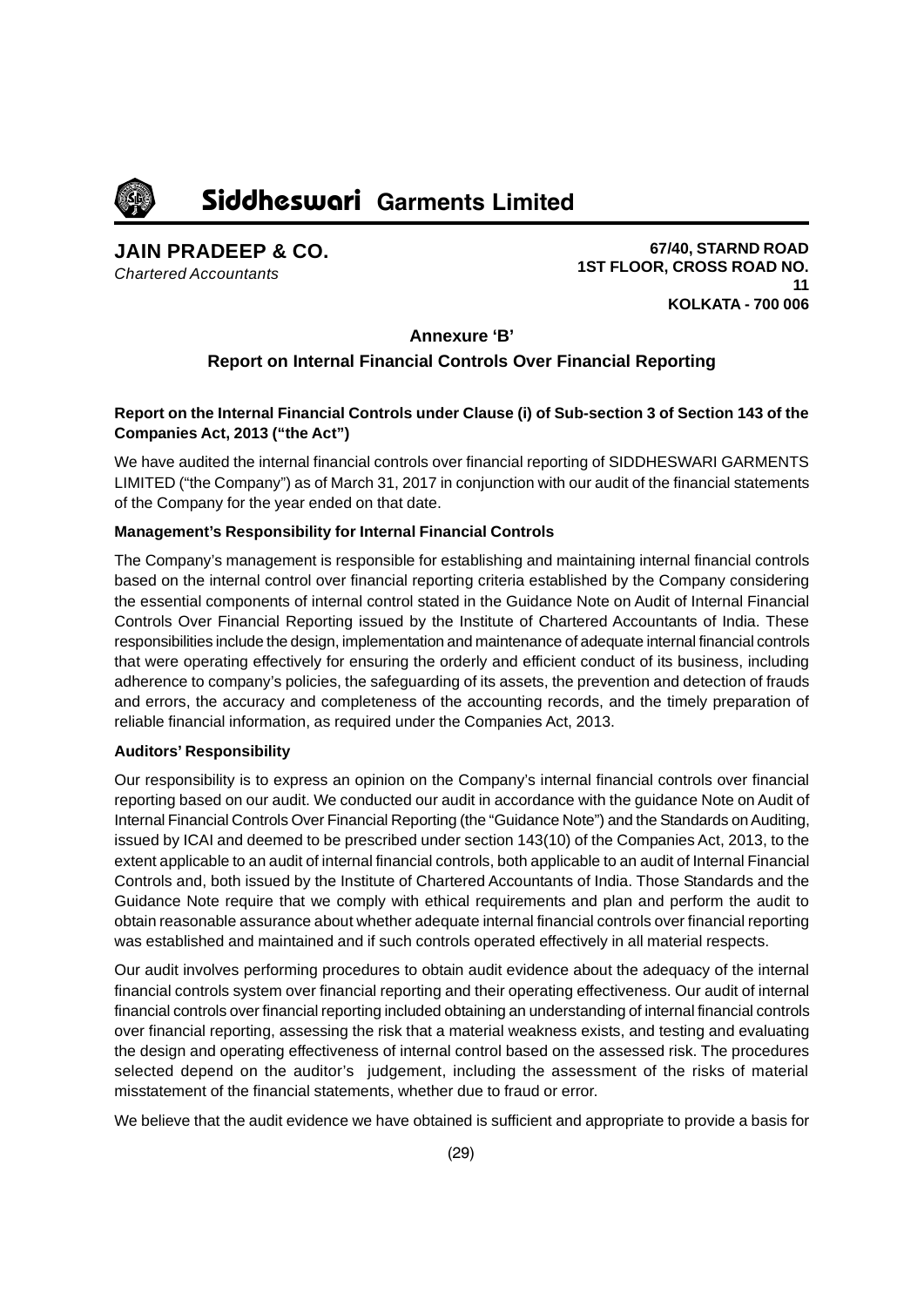

our audit opinion on the Company's internal financial controls system over financial reporting.

#### **Meaning of Internal Financial Controls Over Financial Reporting**

A company's internal financial control over financial reporting is a process designed to provide reasonable assurance regarding the reliability of financial reporting and the preparation of financial statements for external purposes in accordance with generally accepted accounting principles. A company's internal financial control over financial reporting includes those policies and procedures that A company's internal financial control over financial reporting is a process designed to provide reasonable<br>assurance regarding the reliability of financial reporting and the preparation of financial statements for<br>externa

- transactions and dispositions of the assets of the company; 2. Pertain to the maintenance of records that, in reasonable detail, accurately and fairly reflect the transactions and dispositions of the assets of the company;<br>2. Provide reasonable assurance that transactions are recor
- of financial statements in accordance with generally accepted accounting principles, and that receipts and expenditures of the company are being made only in accordance with authorizations of management and directors of the company; and Provide reasonable assurance that transactions are recorded as necessary to permit preparation<br>of financial statements in accordance with generally accepted accounting principles, and that receipts<br>and expenditures of the
- statements.

#### **Inherent Limitations of Internal Financial Controls Over Financial Reporting**

Because of the inherent limitations of internal financial controls over financial reporting, the possibility of collusion or improper management override of controls, material misstatements due to error or fraud may occur and not be detected. Also, projections of any evaluation of the internal financial controls over financial reporting to future periods are subject to the risk that the internal financial controls over financial reporting may become inadequate because of changes in conditions, or that the degree of compliance with the policies or procedures may deteriorate.

#### **Opinion**

In our opinion, the Company has, in all material respects, an adequate internal financial controls system over financial reporting and such internal financial controls over financial reporting were operating effectively as at March 31, 2017, based on the internal control over financial reporting criteria established by the Company considering the essential components of internal control stated in the Guidance Note on Audit of Internal Financial Controls Over Financial Reporting issued by the Institute of Chartered Accountants of India.

Place : Kolkata Dated : 30.05.2017 For **JAIN PRADEEP & CO.** *Chartered Accountants* FIRM Regn. No. : 315109E

**(PRADEEP JAIN)** *Proprietor* Membership No. 052264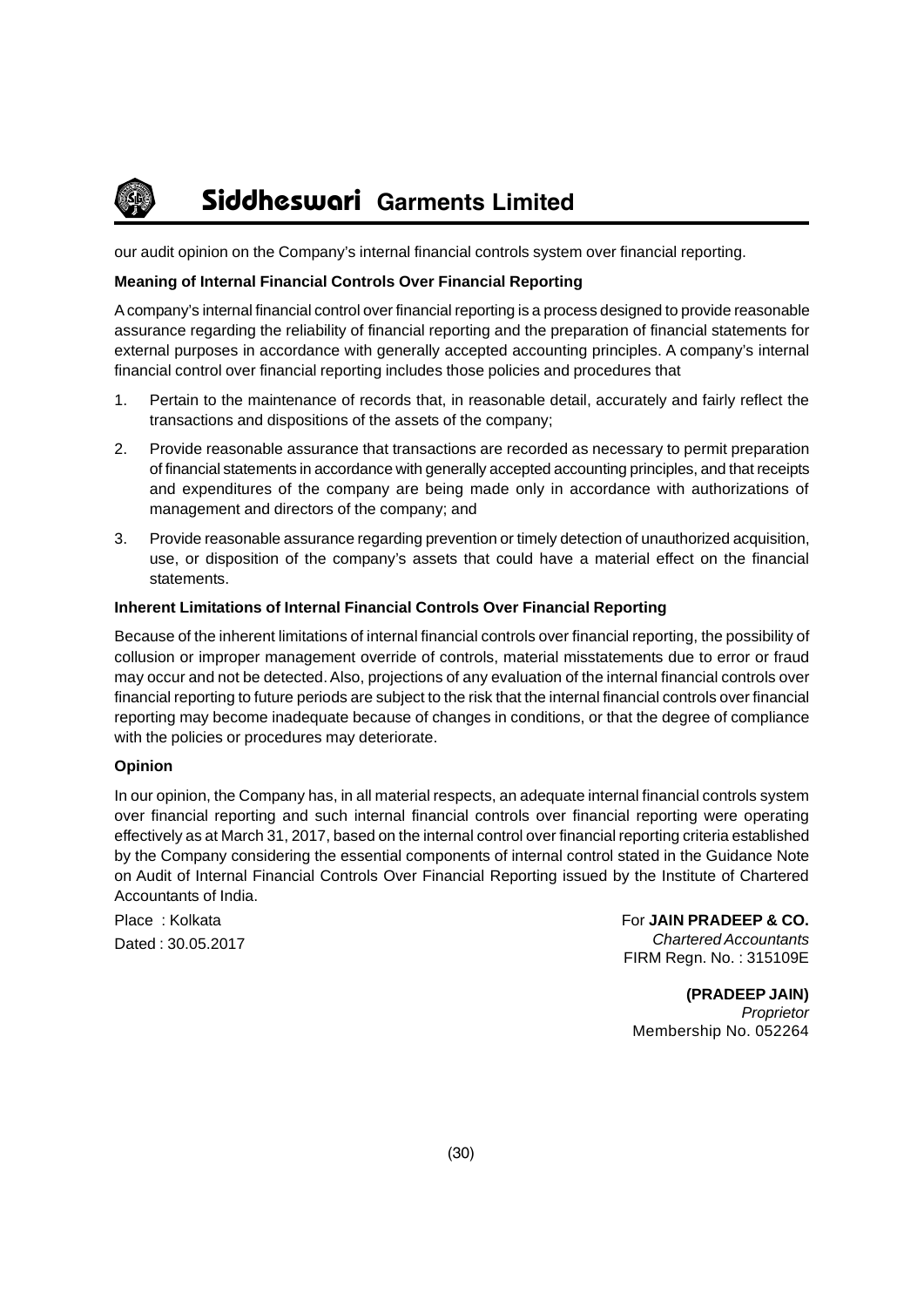

**JAIN PRADEEP & CO.** *Chartered Accountants*

**67/40, STARND ROAD 1ST FLOOR, CROSS ROAD NO. 11 KOLKATA - 700 006**

### **AUDITOR'S CERTIFICATE ON CORPORATE GOVERNANCE**

To

The Members of **Siddheswari Garments Limited.**

We have examined the compliance of conditions of Corporate Governance by Siddheswari Garments Limited for the year ended on 31st March, 2017, as stipulated in clause 49 of the Listing Agreement of the said Company with stock exchange.

The compliance of conditions of Corporate Governance is the responsibility of the management. Our Examinations was limited to procedures and implementations thereof, adopted by the Company for ensuring the compliance of the conditions of the Corporate Governance. It is neither an audit nor an expression of opinion on the financial statements of the Company.

 In our opinion and to the best of our information and according to the explanations given to us, we certify that the Company has complied with the conditions of Corporate Governance as stipulated in the above mentioned Listing Agreement.

We state that no investor grievance is pending for a period exceeding one month against the Company as per the records maintained by the Registrar of the Company.

 We further state that such compliance is neither an assurance as to the future viability of the Company nor the efficiency or effectiveness with which the management has conducted the affairs of the company.

Place : Kolkata Dated : 30.05.2017 For **JAIN PRADEEP & CO.** *Chartered Accountants* FIRM Regn. No. : 315109E

**(PRADEEP JAIN)** *Proprietor* Membership No. 052264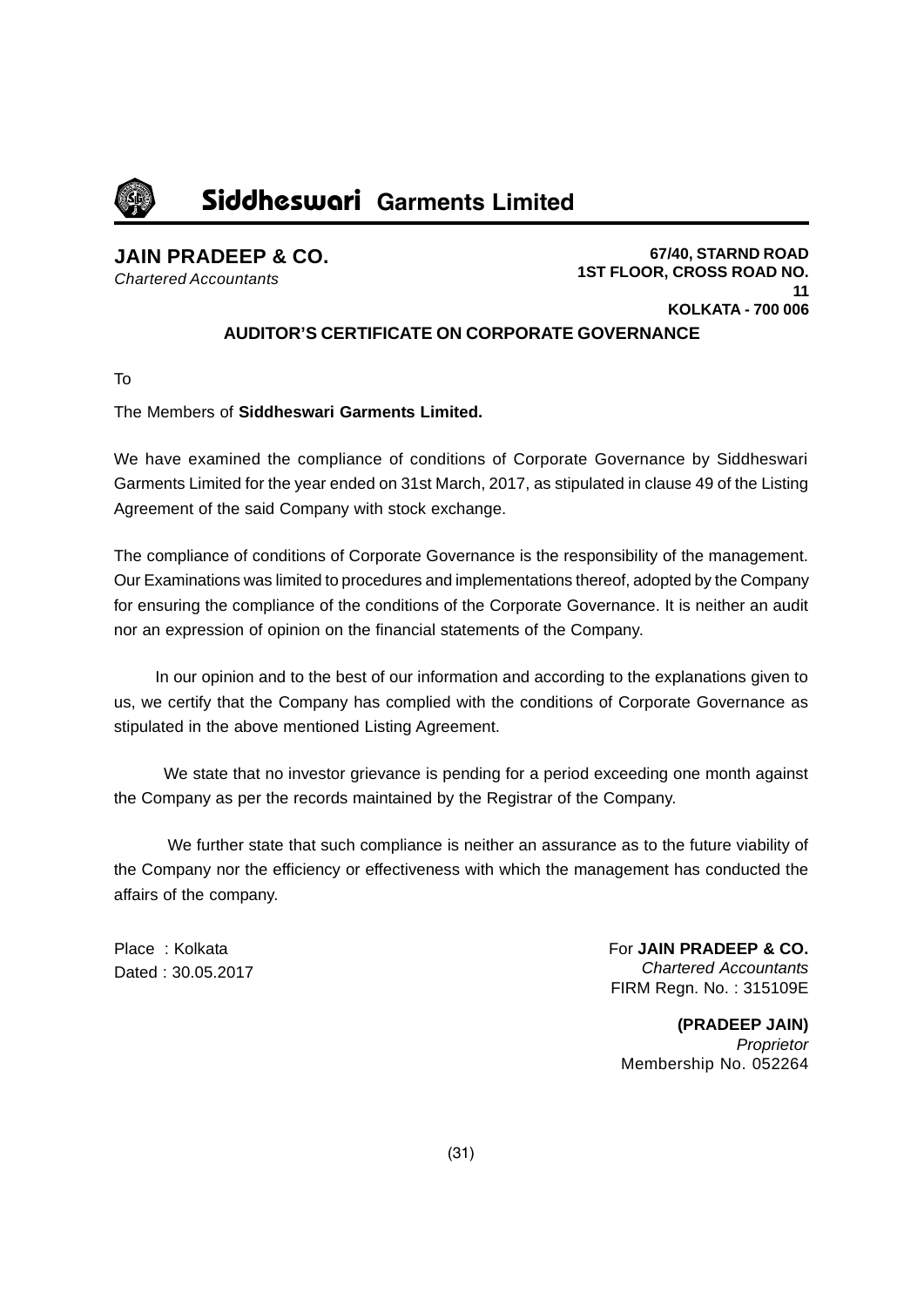

### **BALANCE SHEET AS AT 31ST MARCH, 2017**

| <b>BALANCE SHEET AS AT 31ST MARCH, 2017</b> |              |                         |                         |  |  |  |  |
|---------------------------------------------|--------------|-------------------------|-------------------------|--|--|--|--|
|                                             | <b>NOTES</b> | 31.03.2017<br>Rs.<br>Р. | 31.03.2016<br>Rs.<br>Р. |  |  |  |  |
| <b>EQUITY AND LIABILITIES:</b>              |              |                         |                         |  |  |  |  |
| <b>SHAREHOLDERS FUNDS</b>                   |              |                         |                         |  |  |  |  |
| <b>Share Capital</b>                        | $\mathbf{2}$ | 38,270,500.00           | 38,270,500.00           |  |  |  |  |
| Reserve & Surplus                           | 3            | 8,495,737.20            | 7,844,574.70            |  |  |  |  |
| <b>NON CURRENT LIABILITIES:</b>             |              |                         |                         |  |  |  |  |
| <b>Deferred Tax Liabilities</b>             | 4            | 561,350.00              | 561,350.00              |  |  |  |  |
| <b>CURRENT LIABILITIES:</b>                 |              |                         |                         |  |  |  |  |
| <b>Other Current Liabilities</b>            | 5            | 2,099,144.00            | 6,326,134.50            |  |  |  |  |
| <b>TOTAL</b>                                |              | 49,426,731.20           | 53,002,559.20           |  |  |  |  |
| <b>ASSEST</b>                               |              |                         |                         |  |  |  |  |
| <b>NON CURRENT ASSETS:</b>                  |              |                         |                         |  |  |  |  |
| <b>Fixed Assets</b>                         | 6            | 1,819,346.52            | 1,819,346.52            |  |  |  |  |
| Non Current Investments                     | 7            | 15,587,824.00           | 15,587,824.00           |  |  |  |  |
| Long Term Loans & Advances                  | 8            | 27,146,000.00           | 27,150,290.00           |  |  |  |  |
| <b>CURRENT ASSETS:</b>                      |              |                         |                         |  |  |  |  |
| Inventories                                 | 9            | 55,703.00               | 55,703.00               |  |  |  |  |
| <b>Sundry Debtors</b>                       | 10           | 2,060,240.00            | 5,508,092.00            |  |  |  |  |
| Cash and Bank Balances                      | 11           | 1,022,190.68            | 1,033,026.68            |  |  |  |  |
| Short Term Loans and Advances               | 12           | 1,731,777.00            | 1,844,627.00            |  |  |  |  |
| <b>Other Assets</b>                         | 13           | 3,650.00                | 3,650.00                |  |  |  |  |
| <b>TOTAL</b>                                |              | 49,426,731.20           | 53,002,559.20           |  |  |  |  |
| Cianificant Aconunting Doligies             |              |                         |                         |  |  |  |  |

Significant Accounting Policies **1**

The accompanying notes are an integral part of the Financial statements

As per our Report of even date For **JAIN PRADEEP & CO.** *Chartered Accountants* FIRM Regn. No. : 315109E

Place : Kolkata Dated : 30.05.2017

**(PRADEEP JAIN)** *Proprietor* Membership No. 052264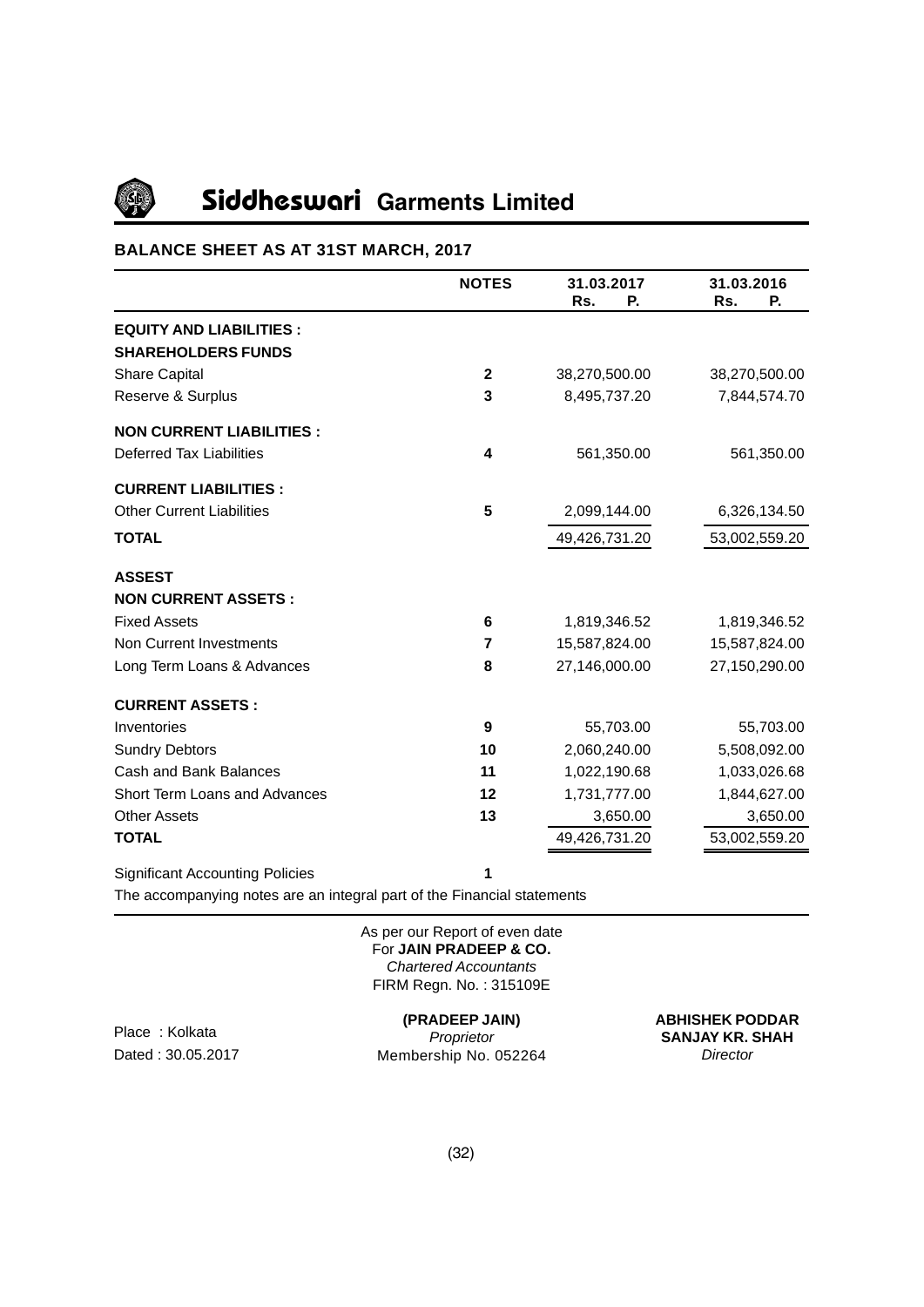### **STATEMENT OF PROFIT & LOSS FOR THE YEAR ENDED 31ST MARCH, 2017**

|                                                                         | <b>NOTES</b> | $2016 - 17$<br>Rs.<br>Р. | $2015 - 16$<br>Р.<br>Rs. |
|-------------------------------------------------------------------------|--------------|--------------------------|--------------------------|
| <b>INCOME:</b>                                                          |              |                          |                          |
| <b>Revenue from Operations</b>                                          | 14           | 4,051,141.00             | 12,679,933.00            |
| Other Income                                                            | 15           | 2,946,506.00             | 2,946,066.00             |
| <b>TOTAL REVENUE</b>                                                    |              | 6,997,647.00             | 15,625,999.00            |
| <b>EXPENSES</b>                                                         |              |                          |                          |
| <b>Purchase of Traded Goods</b>                                         | 16           | 4,649,933.00             | 14,030,892.50            |
| Changes in Inventories                                                  | 17           |                          |                          |
| <b>Employee Benefit Expense</b>                                         | 18           | 606,400.00               | 552,760.00               |
| Depreciation                                                            |              |                          |                          |
| <b>Other Expenses</b>                                                   | 19           | 752,925.50               | 731,868.10               |
| <b>TOTAL EXPENSES</b>                                                   |              | 6,009,258.50             | 15,315,520.60            |
| Profit / (Loss) Before Tax                                              |              | 988,388.50               | 310,478.40               |
| <b>TOTAL EXPENSES</b>                                                   |              |                          |                          |
| <b>Current Tax</b>                                                      |              | 337,223.00               | 149,850.00               |
| Current Tax relating to prior years                                     |              | 3.00                     |                          |
| Deferred Tax                                                            |              |                          |                          |
| Profit / (Loss) for the Year                                            |              | 651,162.50               | 160,628.40               |
| Earnings per equity share of face<br>value of Rs. 10 each               |              |                          |                          |
| Basic and Diluted (in Rs.)                                              | 20           | 0.20                     | 0.05                     |
| <b>Significant Accounting Policies</b>                                  | 1            |                          |                          |
| The accompanying notes are an integral part of the Financial statements |              |                          |                          |

As per our Report of even date For **JAIN PRADEEP & CO.** *Chartered Accountants* FIRM Regn. No. : 315109E

Place : Kolkata Dated : 30.05.2017

**(PRADEEP JAIN)** *Proprietor* Membership No. 052264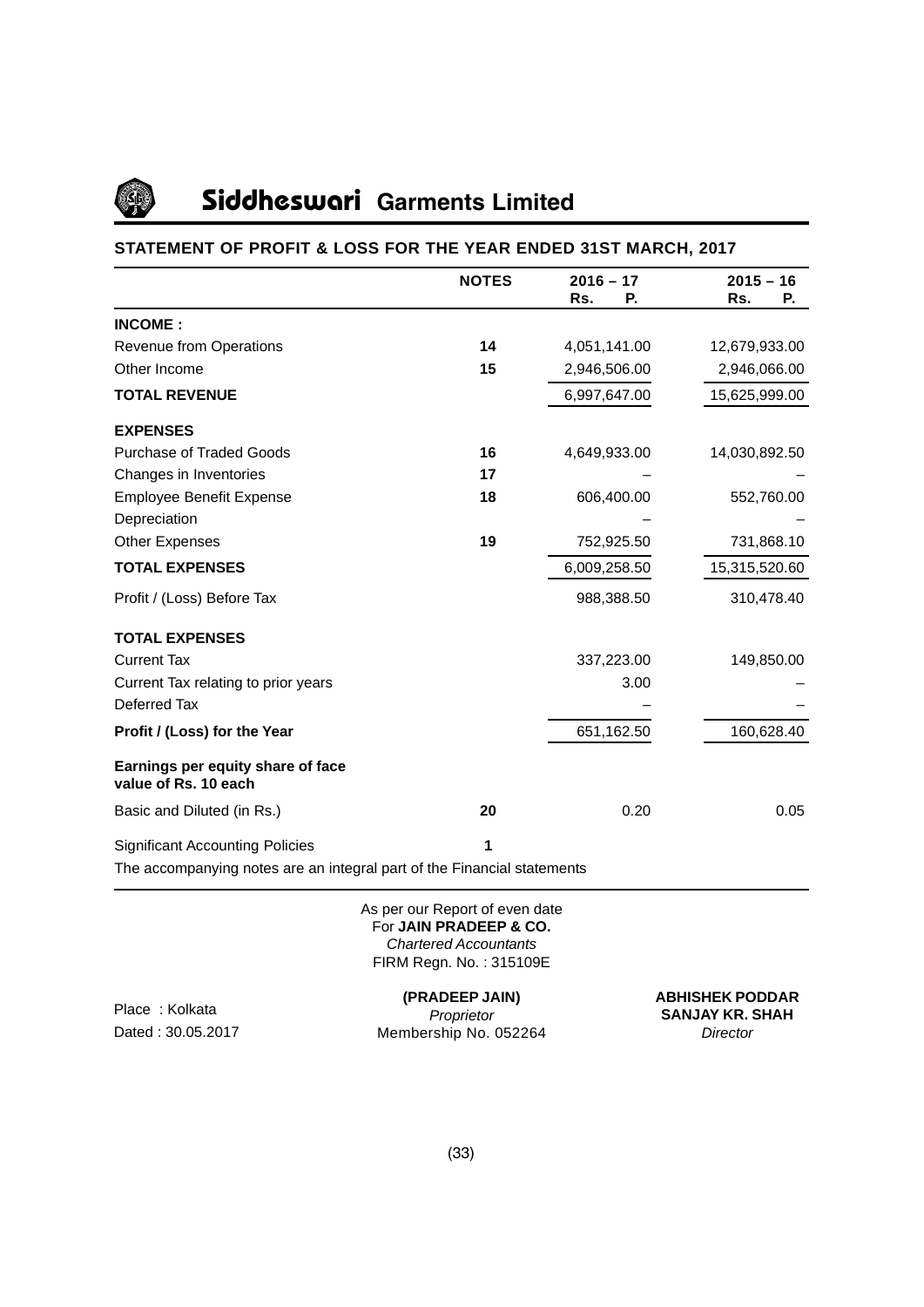

### **CASH FLOW STATEMENT FOR THE YEAR ENDED 31ST MARCH, 2017**

|    |                                                                  |                  | 2016 - 2017      |                  | 2015 - 2016      |  |  |  |
|----|------------------------------------------------------------------|------------------|------------------|------------------|------------------|--|--|--|
|    |                                                                  | Rs.<br>Р.        | Rs.<br>Р.        | Р.<br>Rs.        | Rs.<br>Р.        |  |  |  |
| А. | <b>CASH FLOW FROM OPERATING ACTIVITIES</b>                       |                  |                  |                  |                  |  |  |  |
|    | Net Profit before tax & Extra-ordinary Items                     |                  |                  |                  |                  |  |  |  |
|    | Adjustments for:                                                 |                  | 9,88,388.50      |                  | 3,10,478.40      |  |  |  |
|    | <b>Interest Received</b>                                         | (29, 46, 506.00) | (29, 46, 066.00) | (29, 46, 506.00) | (29, 46, 066.00) |  |  |  |
|    | <b>Operating Profit Before Working</b><br><b>Capital Changes</b> |                  | (19,58,117.50)   |                  | (26, 35, 587.60) |  |  |  |
|    | Adjustment for:                                                  |                  |                  |                  |                  |  |  |  |
|    | Decrease / (Increase) in Debtor                                  | 34,47,852.00     |                  | (55,08,092.00)   |                  |  |  |  |
|    | Decrease / (Increase) in<br>Loans & advances                     | 4,290.00         |                  | (17,04,290.00)   |                  |  |  |  |
|    | Increase/ (Decrease) in Creditors                                | (42, 26, 990.50) | (7,74,848.50)    | 57, 12, 541.50   | (14, 99, 840.50) |  |  |  |
|    | Cash Generated from Operations                                   |                  | (27, 32, 966.00) |                  | (41, 35, 428.10) |  |  |  |
|    | <b>Direct Taxes Paid</b>                                         |                  | 2,24,376.00      |                  | 2,61,946.00      |  |  |  |
|    | Net Cash from Operating Activities                               |                  | (29, 57, 342.00) |                  | (43, 97, 374.10) |  |  |  |
| В. | <b>CASH FLOW FROM INVESTING ACTIVITIES :</b>                     |                  |                  |                  |                  |  |  |  |
|    | <b>Interest Received</b>                                         | 29,46,506.00     |                  | 29,46,066.00     |                  |  |  |  |
|    | Net Cash from Investment Activities                              |                  | 29,46,506.00     |                  | 29,46,066.00     |  |  |  |
| C. | <b>CASH FLOW FROM FINANCING ACTIVITIES:</b>                      |                  |                  |                  |                  |  |  |  |
|    | Net Cash from Financing activities                               |                  |                  |                  |                  |  |  |  |
|    | Net increase / (decrease) in Cash &                              |                  |                  |                  |                  |  |  |  |
|    | Cash Equivalents                                                 |                  | (10, 836.00)     |                  | (14, 51, 308.10) |  |  |  |
|    | Cash & Cash Equivalents as on 1st. April, 2016                   |                  | 10,33,026.68     |                  | 24,84,334.78     |  |  |  |
|    | Cash & Cash Equivalents as on 1st. April, 2017                   |                  | 10,22,190.68     |                  | 10,33,026.68     |  |  |  |

As per our Report of even date For **JAIN PRADEEP & CO.** *Chartered Accountants* FIRM Regn. No. : 315109E

Place : Kolkata Dated : 30.05.2017

**(PRADEEP JAIN)** *Proprietor* Membership No. 052264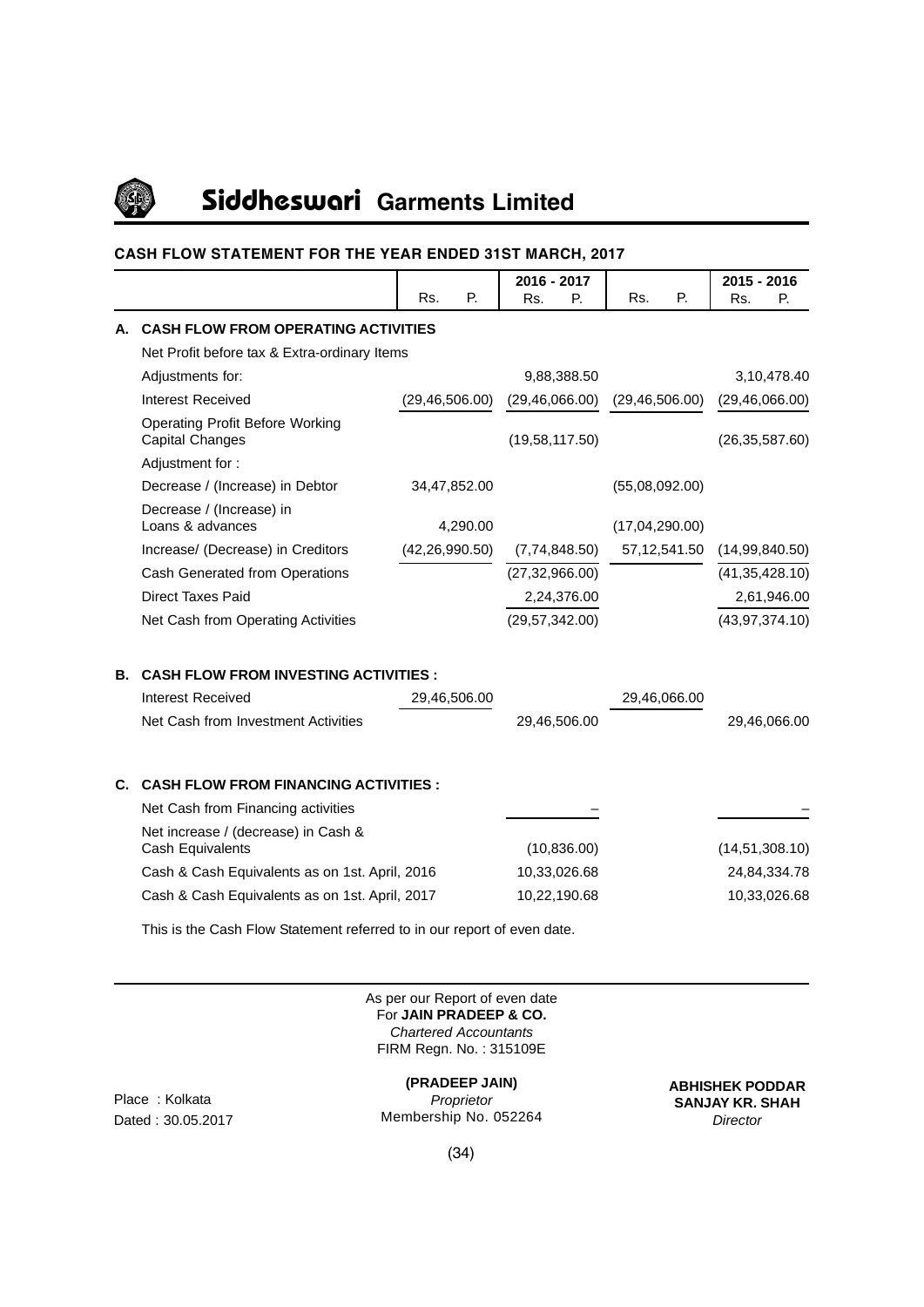

## **A. Basis of Preparation of Financial Statements of Preparation of Financial Statements<br>The financial statements are prepared and presented under the historical cost convention on accrual<br>The financial statements are prepa NOTES ANNEXED TO AND FORMING PART OF FINANCIAL STATEMENTS AS AT 31st MARCH, 2017**

### **Note No. 1 : SIGNIFICANT ACCOUNTING POLICIES**

basis of accounting in accordance with the generally accepted accounting principles in India ("GAAP"), applicable Accounting Standards issued by The Institute of Chartered Accountants of India and under the historical cost convention, on accrual basis. The accounting policies applied by the company are consistent with those used in the previous year, except for the changes in accounting policy. basis of accounting in accord<br>applicable Accounting Stan<br>under the historical cost conv<br>are consistent with those us<br>**B.** Use of Estimates<br>The preparation of financial s

The preparation of financial statements in conformity with the generally accepted accounting principles requires management to make estimates and assumption to be made that affect the reported amount of assets and liabilities and disclosure of contingent liabilities at the date of the financial statements and the results of operations during the reporting period end. Although these estimates are based upon the management's best knowledge of current events and actions, actual results could differ from these estimates. of assets and liabilities and dis<br>
and the results of operations c<br>
upon the management's best<br>
from these estimates.<br> **C.** Revenue Recognition :<br>
Revenue is being recognized in

Revenue is being recognized in accordance with the Guidance Note on Accrual Basis of Accounting issued by The Institute of Chartered Accountants of India. Accordingly, wherever there are uncertainties in the realization of income same is not accounted for till such time the uncertainty is resolved. **D. Treatment of Expenses :**<br> **Revenue is being recognized in issued by The Institute of Charter<br>
in the realization of income sam<br>
<b>D. Treatment of Expenses :**<br>
All expenses are accounted for

# **D. Treatment of Expenses :**<br>All expenses are accounte<br>**E. Fixed Assets :**

All expenses are accounted for on accrual basis.

Fixed Assets are stated at historical cost, less depreciation. Costs of fixed assets include taxes, duties, freight and other expense incidental and related there to the construction, acquisition, and installation of respective assets. E. The Price of Assets are s<br>
duties, freight and<br>
installation of respe<br> **E. Inventories :**<br>
a. Stock of raw ma Fixed Assets are stated at filstofical cost, less deplectation. Costs of fixed asset<br>duties, freight and other expense incidental and related there to the construction,<br>installation of respective assets.<br>**Inventories :**<br>a. installation of respective assets.<br> **Inventories :**<br>
a. Stock of raw material and ,stores and spares are valued at or under cost.<br>
b. Finished goods are value at lower of standard cost or estimated realizable value.<br>
c. Sc

- Inventories :<br>a. Stock of raw material and ,stores and spares are value.<br>b. Finished goods are value at lower of standard cost of<br>c. Scrap are valued at estimated realizable value.<br>Depreciation / Amortization :
- 
- 

a. Stock of raw material and ,stores<br>b. Finished goods are value at lowe<br>c. Scrap are valued at estimated re<br>**F. Depreciation / Amortization :**<br>Depreciation on fixed assets has been Depreciation on fixed assets has been provided on WDV method on pro rata basis over the useful life prescribed in schedule II to the Companies Act, 2013 after considering salvage value of five percent of original cost. The Company has considered useful life of assets same as prescribed under the Companies Act, 2013.

Assets of which useful life has already been expired but depreciation charged till previous financial year was less than 95% of original cost of the assets, difference of 95% of Original Cost and depreciation charged till last year, has been charged to profit and loss account as depreciation.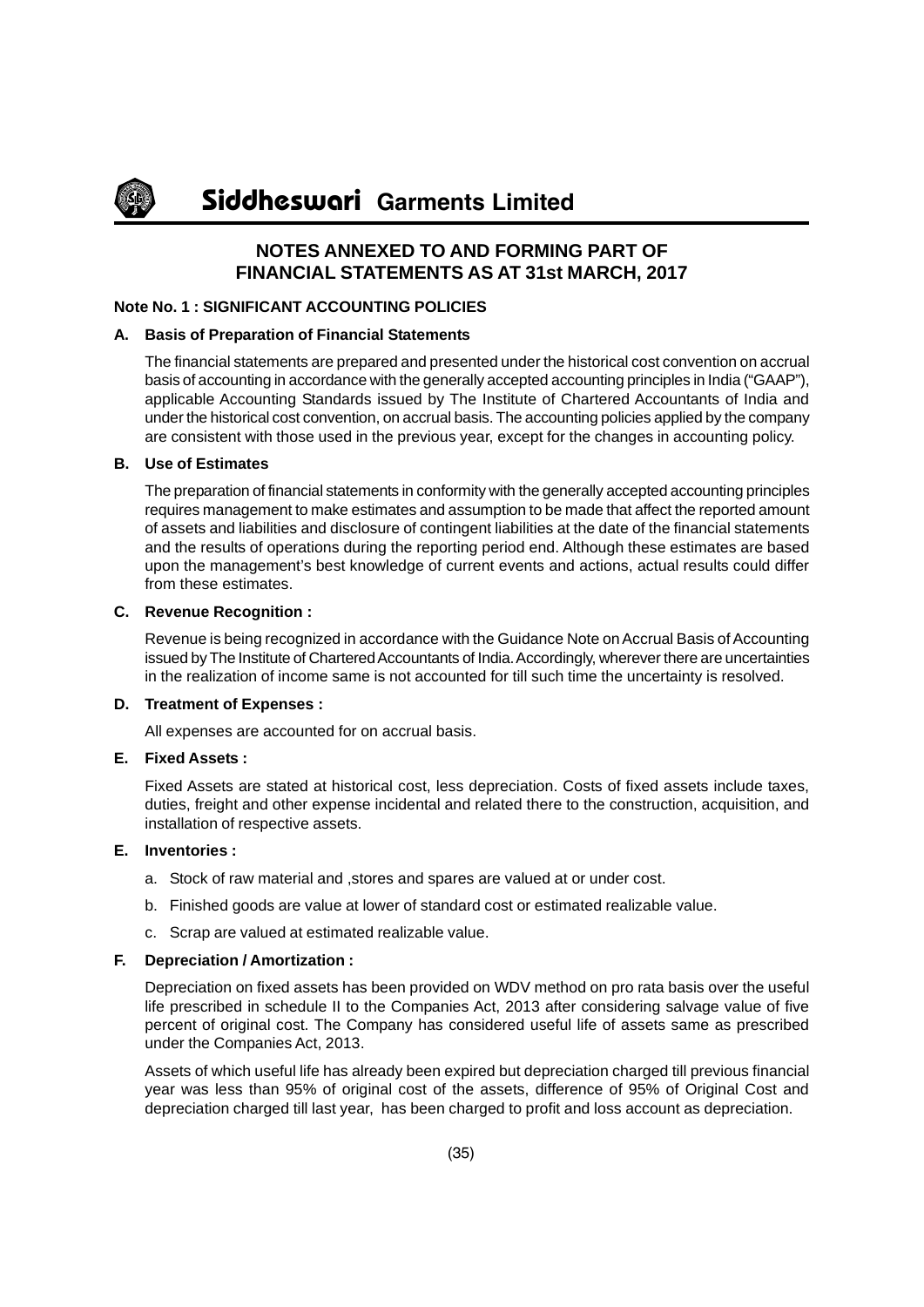Assets on which depreciation has already been charged above of 95% of Original Cost of the assets till previous financial year and written down value of the assets is less than 5% of Original Cost, salvage value has been considered remaining WDV as on first day of current financial year. **G. Taxes on Income :** Assets on which depreciation has already been charged above of 95% of Original Cost of the assets till previous financial year and written down value of the assets is less than 5% of Origin Cost, salvage value has been con

- 
- Cost, salvage value has been considered remaining WDV as on first day of current financial year.<br> **Taxes on Income :**<br>
a. Provision for current tax has been made as per the provisions of Income Tax Act, 1961.<br>
b. Deferred being the difference between taxable income and accounting income that originate in one period and are capable of reversal in one or more subsequent period. b. Deferred tax has been recognized, subject to the consideration of prudence, on timing difference, being the difference between taxable income and accounting income that originate in one period and are capable of reversa

Basic earnings per share are calculated by dividing the net profit or loss for the period attributable to equity shareholders by the weighted average number of equity shares outstanding during the period. **I.** Earning Per Share :<br>
Basic earnings per share are calculated by dividing the net profit or loss for the period attributate<br>
equity shareholders by the weighted average number of equity shares outstanding during the pe

None of the employees is entitled to leave encashment as they have availed the leave due to them.

**J.** Employees Benefit<br>None of the employe<br>None of the employe<br>J. Investments :<br>Long term investme Long term investments are carried at cost. However, provision is made for diminution in value (if any), other than temporary, on an individual basis. **K. Accounting for Provisions, Contingent Liabilities and Contingent Assets :<br>
Frovisions are recognized in terms of Accounting Standard 29 - Provisions, Contingent Assets :<br>
Provisions are recognized in terms of Accountin** 

Provisions are recognized in terms of Accounting Standard 29 - Provisions, Contingent Liabilities and Contingent Assets (AS-29), notified by the Companies (Accounting Standards) Rules, 2006, when there is a present legal or statutory obligation as a result of past events, where it is probable that there will be outflow of resources to settle the obligation and when a reliable estimate of the amount of the obligation can be made. Contingent Liabilities are recognized only when there is a possible obligation arising from past events due to occurrence or non-occurrence of one or more uncertain future events, not wholly within the control of the Company, or where any present obligation cannot be measured in terms of future outflow of resources or where a reliable estimate of the obligation cannot be made. Obligations are assessed on an ongoing basis and only those having a largely probable outflow of resources are provided for. Contingent Assets are not recognized in the financial statements. Exercise of the measured in terms of future outflow of resources or where a reliable enobligation cannot be made. Obligations are assessed on an ongoing basis and only largely probable outflow of resources are provided for

| <b>Particulars</b>                    | Specified Bank<br>Notes (SBNs) | Other<br>Denomination notes | TOTAL      |
|---------------------------------------|--------------------------------|-----------------------------|------------|
| Closing Cash in Hand as on 08.11.2016 | <b>NIL</b>                     | 95991.18                    | 95991.18   |
| (+) Permitted Receipt                 | <b>NIL</b>                     | 110000.00                   | 110000.00  |
| (-) Permitted Payment                 | <b>NIL</b>                     | 89309.00                    | 89309.00   |
| (-) Amount deposited in Banks         | <b>NIL</b>                     | <b>NIL</b>                  | <b>NIL</b> |
| Closing Cash in Hand as on 30.12.2016 | <b>NIL</b>                     | 116682.18                   | 116682.18  |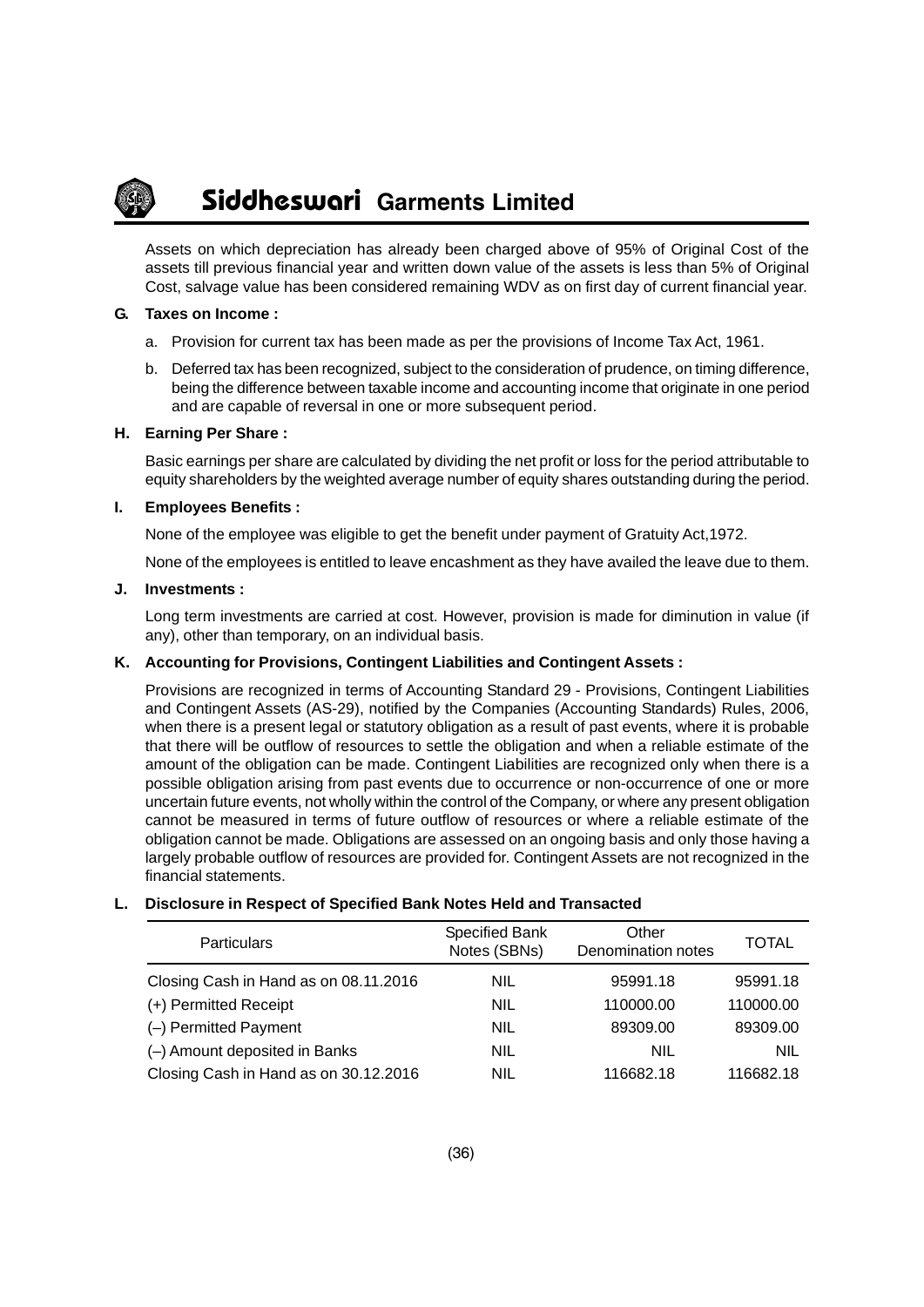|    |                                                                                                       | 31.03.2017     | 31.03.2016     |  |
|----|-------------------------------------------------------------------------------------------------------|----------------|----------------|--|
|    |                                                                                                       | Rs.<br>Р.      | Р.<br>Rs.      |  |
| 2. | <b>SHARE CAPITAL</b>                                                                                  |                |                |  |
|    | <b>Authorised Shares:</b>                                                                             |                |                |  |
|    | 50,00,000 (50,00,000) Equity Shares of Rs. 10/- each)                                                 | 5,00,00,000.00 | 5,00,00,000.00 |  |
|    |                                                                                                       | 5,00,00,000.00 | 5,00,00,000.00 |  |
|    | <b>Issued, Subscribed and Paid up Shares:</b>                                                         |                |                |  |
|    | 33,09,900 (33,09,900) Equity Shares of                                                                |                |                |  |
|    | Rs. 10/- each fully paid up                                                                           | 33,099,000.00  | 33,099,000.00  |  |
|    | Add: Amount Paid on 9,00,100 (9,00,100)                                                               |                |                |  |
|    | Equity Shares of Rs. 10/- each forfeited                                                              | 5,171,500.00   | 5,171,500.00   |  |
|    |                                                                                                       | 38,270,500.00  | 38,270,500.00  |  |
| a) | Terms / rights attached to equity shares                                                              |                |                |  |
|    | The Company has only one class of equity shares having a par value of Rs. 10/- per share. Each holder |                |                |  |
|    |                                                                                                       |                |                |  |

of equity shares is entitled to one vote per share. The Company declares and pays dividends in Indian rupees. In the event of Liquidation of the company, the holders of equity shares will be entitled to receive remaining assets of the company, after distribution of all preferential amounts. the distribution will be in proportion to the number of equity shares held by the shareholders. **b)** Reconciliation of shares outstanding at the beginning and at the end of the reporting period<br> **b)** Reconciliation of shares outstanding at the beginning and at the end of the reporting period<br> **b)** Reconciliation of s

| <b>Particulars</b>                                         |               | 31st March, 2017 | 31st March, 2016 |                |  |
|------------------------------------------------------------|---------------|------------------|------------------|----------------|--|
|                                                            | No. of shares | Р.<br>Rs.        | No. of shares    | Rs.<br>Р.      |  |
| At the beginning of the period<br>Issued during the period | 33.09.900     | 3,30,99,000.00   | 33,09,900        | 3,30,99,000.00 |  |
| Outstanding at the end of the period                       | 33,09,900     | 3,30,99,000.00   | 33,09,900        | 3,30,99,000.00 |  |

| Details of shareholders holding more than 5% shares in the Company |               |                  |                  |           |  |
|--------------------------------------------------------------------|---------------|------------------|------------------|-----------|--|
| Equity shares of Rs. 10/- each                                     |               | 31st March, 2017 | 31st March, 2016 |           |  |
| fully paid up                                                      | No. of shares | % holding        | No. of shares    | % holding |  |
| Primax Fiscal Services Ltd.                                        | 3,60,000      | 10.88%           | 3,60,000         | 10.88%    |  |
| Aaina Engineering Pvt Ltd.                                         | 2,87,000      | 8.67%            | 2,87,000         | 8.67%     |  |
| Lyons Corporate Market Ltd.                                        | 2,80,000      | 8.46%            | 2,80,000         | 8.46%     |  |
| Chariot Exim Ltd.                                                  | 2,69,000      | 8.13%            | 2,69,000         | 8.13%     |  |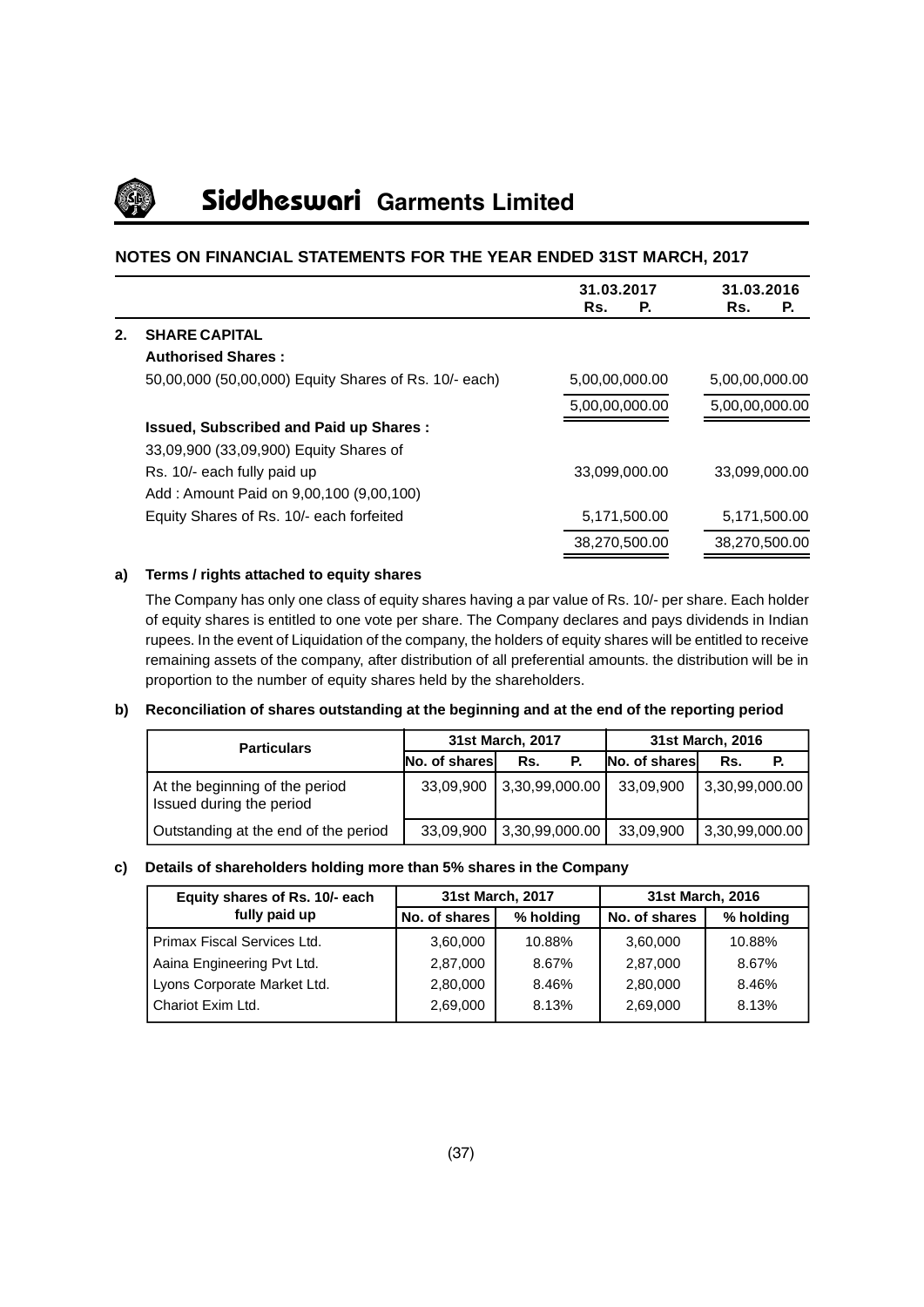|    |                                                           | 31.03.2017      | 31.03.2016     |
|----|-----------------------------------------------------------|-----------------|----------------|
|    |                                                           | Rs.<br>Р.       | Rs.<br>Р.      |
| 3. | <b>RESERVES AND SURPLUS</b>                               |                 |                |
|    | Surplus / (Deficit) in the statement of Profit and Loss : |                 |                |
|    | Balance as per last Financial Statement                   | 78,44,574.70    | 76,83,946.30   |
|    | Profit/(Loss) for the year                                | 6,51,162.50     | 1,60,628.40    |
|    | Net Surplus/(Deficit) in the statement of Profit and Loss | 84, 95, 737. 20 | 78,44,574.70   |
|    | <b>Total Reserves and Surplus</b>                         | 84,95,737.20    | 78,44,574.70   |
| 4. | <b>DEFERRED TAX LIABILITIES</b>                           |                 |                |
|    | <b>Deferred Tax Liabilities</b>                           |                 |                |
|    | Timing difference in depreciable Assets                   | 5,61,350.00     | 5,61,350.00    |
|    |                                                           | 5,61,350.00     | 5,61,350.00    |
| 5. | <b>OTHER CURRENT LIABILITIES</b>                          |                 |                |
|    | <b>Other Payables</b>                                     |                 |                |
|    | <b>Sundry Creditors</b>                                   | 15,10,551.00    | 57, 37, 541.50 |
|    | Security Deposit and Interest accrued thereon             | 5,79,585.00     | 5,79,585.00    |
|    | <b>Unclaimed Dividend</b>                                 | 9,008.00        | 9,008.00       |
|    |                                                           | 20,99,144.00    | 63,26,134.50   |
| 6. | <b>FIXED ASSTS</b>                                        |                 |                |
|    | (As per sheet Attached)                                   |                 |                |
| 7. | <b>NON CURRENT INVESTMENT</b>                             |                 |                |
|    | (As per sheet Attached)                                   |                 |                |
| 8. | <b>LONG TERM LOANS AND ADVANCES</b>                       |                 |                |
|    | Loans and Advances to Others                              |                 |                |
|    | (Unsecured considered good)                               |                 |                |
|    | Aditya Translink Pvt Ltd.                                 | 1,10,80,000.00  | 1,10,80,000.00 |
|    | Chariot Exim Ltd.                                         | 1,60,66,000.00  | 1,60,70,290.00 |
|    |                                                           | 2,71,46,000.00  | 2,71,50,290.00 |
| 9. | <b>INVENTORIES</b>                                        |                 |                |
|    | (As taken valued & certified by the management)           |                 |                |
|    | At or Under Cost:                                         |                 |                |
|    | <b>Raw Material</b>                                       | 13,727.00       | 13,727.00      |
|    | At estimated realisable value :                           |                 |                |
|    | Scrap                                                     | 41,976.00       | 41,976.00      |
|    |                                                           | 55,703.00       | 55,703.00      |
|    | <b>10. SUNDRY DEBTORS</b>                                 |                 |                |
|    | Unsecured, considered good                                | 20,60,240.00    | 55,08,092.00   |
|    |                                                           |                 |                |
|    | Due for more than six months                              | 20,60,240.00    | 55,08,092.00   |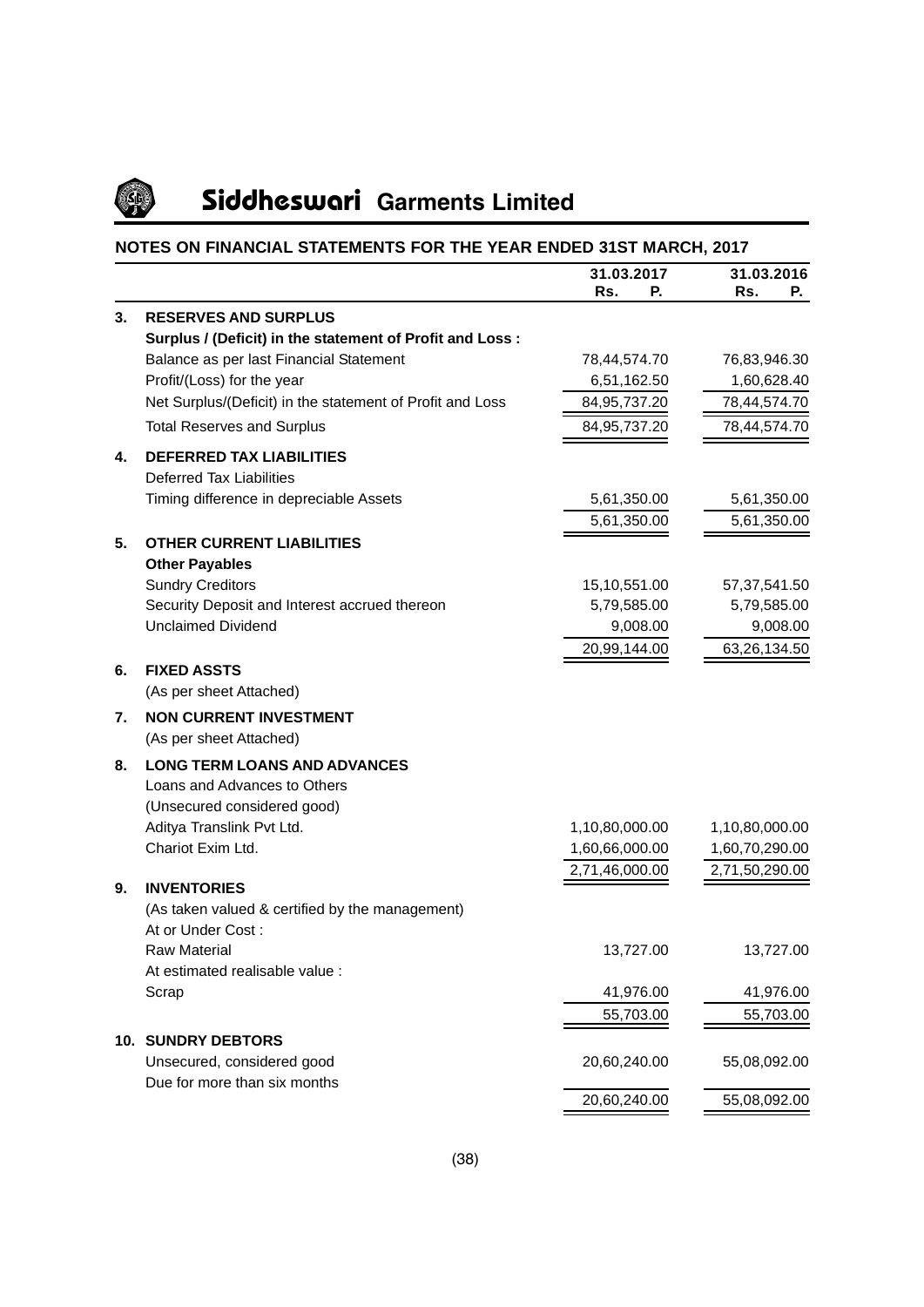

#### **NOTES ON FINANCIAL STATEMENTS FOR THE YEAR ENDED 31ST MARCH, 2017**

| NOTES ON FINANCIAL STATEMENTS FOR THE YEAR ENDED 31ST MARCH, 2017<br>6.<br><b>FIXED ASSETS</b> |                     |          |                          |                     |                     |                          |                                 |                    |                                |                |
|------------------------------------------------------------------------------------------------|---------------------|----------|--------------------------|---------------------|---------------------|--------------------------|---------------------------------|--------------------|--------------------------------|----------------|
|                                                                                                | <b>GROSS BLOCK</b>  |          |                          |                     | <b>DEPRECIATION</b> |                          |                                 | <b>NET BLOCK</b>   |                                |                |
| <b>IDESCRIPTIONI</b>                                                                           | As at<br>01.04.2016 | Addition | Deduction<br>Adjustments | As at<br>31.03.2017 | As at<br>01.04.2016 | For the<br>Year          | <b>Deduction</b><br>Adjustments | Upto<br>31.03.2017 | As at<br>31.03.2017 31.03.2016 | As at          |
| <b>TANGIBLE ASSETS:</b>                                                                        |                     |          |                          |                     |                     |                          |                                 |                    |                                |                |
| Plant & Machinery                                                                              | 31,99,039.52        |          |                          | 31,99,039.52        | 13,82,372.00        | -                        |                                 | 13,82,372.00       | 18,16,667.52                   | 18,16,667.52   |
| Office Equipments                                                                              | 53,586.00           | -        |                          | 53,586.00           | 50,907.00           | -                        |                                 | 50,907.00          | 2,679.00                       | 2,679.00       |
| <b>TOTAL</b>                                                                                   | 32,52,625.52        | -        |                          | 32,52,625.52        | 14,33,279.00        | $\qquad \qquad -$        |                                 | 14,33,279.00       | 18, 19, 346.52                 | 18, 19, 346.52 |
| <b>PREVIOUS YEAR</b>                                                                           | 32,52,625.52        | -        |                          | 32,52,625.52        | 14,33,279.00        | $\overline{\phantom{0}}$ | -                               | 14,33,279.00       | 18,19,346.52                   |                |

|                                                      | Face Value | No. of        | 31.03.2017     | No. of        | 31.03.2016     |
|------------------------------------------------------|------------|---------------|----------------|---------------|----------------|
|                                                      | (Rs.)      | <b>Shares</b> | Rs.<br>Р.      | <b>Shares</b> | Rs.<br>Р.      |
| Quoted Equity Shares - Fully Paid up                 |            |               |                |               |                |
| Webel S. L. Energy Limited                           | $10/-$     | 100           | 17,824.00      | 100           | 17,824.00      |
| Sub Total (A)                                        |            | 100           | 17,824.00      | 100           | 17,824.00      |
|                                                      |            |               |                |               |                |
| <b>Unquoted Equity Shares - Fully Paid up</b>        |            |               |                |               |                |
| Aaina Engineering Pvt. Ltd.                          | $10/-$     | 1,60,000      | 2,40,000.00    | 1,60,000      | 2,40,000.00    |
| Ganges Jute Pvt. Ltd.                                | 1000/-     | 10,000        | 1,00,00,000.00 | 10,000        | 1,00,00,000.00 |
| B R Poddar Marketing Pvt Ltd.                        | $10/-$     | 25,000        | 50,000.00      | 25,000        | 50,000.00      |
| <b>B R P Tradelinks Pvt Ltd.</b>                     | $10/-$     | 5,000         | 20,000.00      | 5,000         | 20,000.00      |
| K L Poddar Trading Pvt Ltd                           | $10/-$     | 12,500        | 25,000.00      | 12,500        | 25,000.00      |
| KRL Trading Pvt Ltd.                                 | $10/-$     | 12,500        | 25,000.00      | 12,500        | 25,000.00      |
| Madal Sati Traders Pvt Ltd.                          | $10/-$     | 40,000        | 80,000.00      | 40,000        | 80,000.00      |
| Poddar Marketing Pvt Ltd.                            | $10/-$     | 65,000        | 1,30,000.00    | 65,000        | 1,30,000.00    |
| Sub Total (B)                                        |            | 3,30,000      | 1,05,70,000.00 | 3,30,000      | 1,05,70,000.00 |
| <b>Unquoted Debentures - Fully Paid up</b>           |            |               |                |               |                |
| 0% Secured Partly Convertible Debentures             |            |               |                |               |                |
| <b>RDB Textiles Ltd.</b>                             | $100/-$    | 40,000        | 40,00,000.00   | 40,000        | 40,00,000.00   |
| Sub Total (C)                                        |            | 40,000        | 40,00,000.00   | 40,000        | 40,00,000.00   |
| <b>Unquoted Mutual Fund - Fully Paid up</b>          |            |               |                |               |                |
| I. L. & F. S. Mutual Fund<br>(Bond Fund Growth Plan) | 1000/-     | 580           | 10,00,000.00   | 580           | 10,00,000.00   |
| Sub Total (D)                                        |            | 580           | 10,00,000.00   | 580           | 10,00,000.00   |
| Grand Total (A+B+C+D)                                |            | 3,70,680.00   | 1,55,87,824.00 | 3,70,680.00   | 1,55,87,824.00 |
| Market Value of Quoted Shares                        |            |               | 5,400.00       |               | 5,700.00       |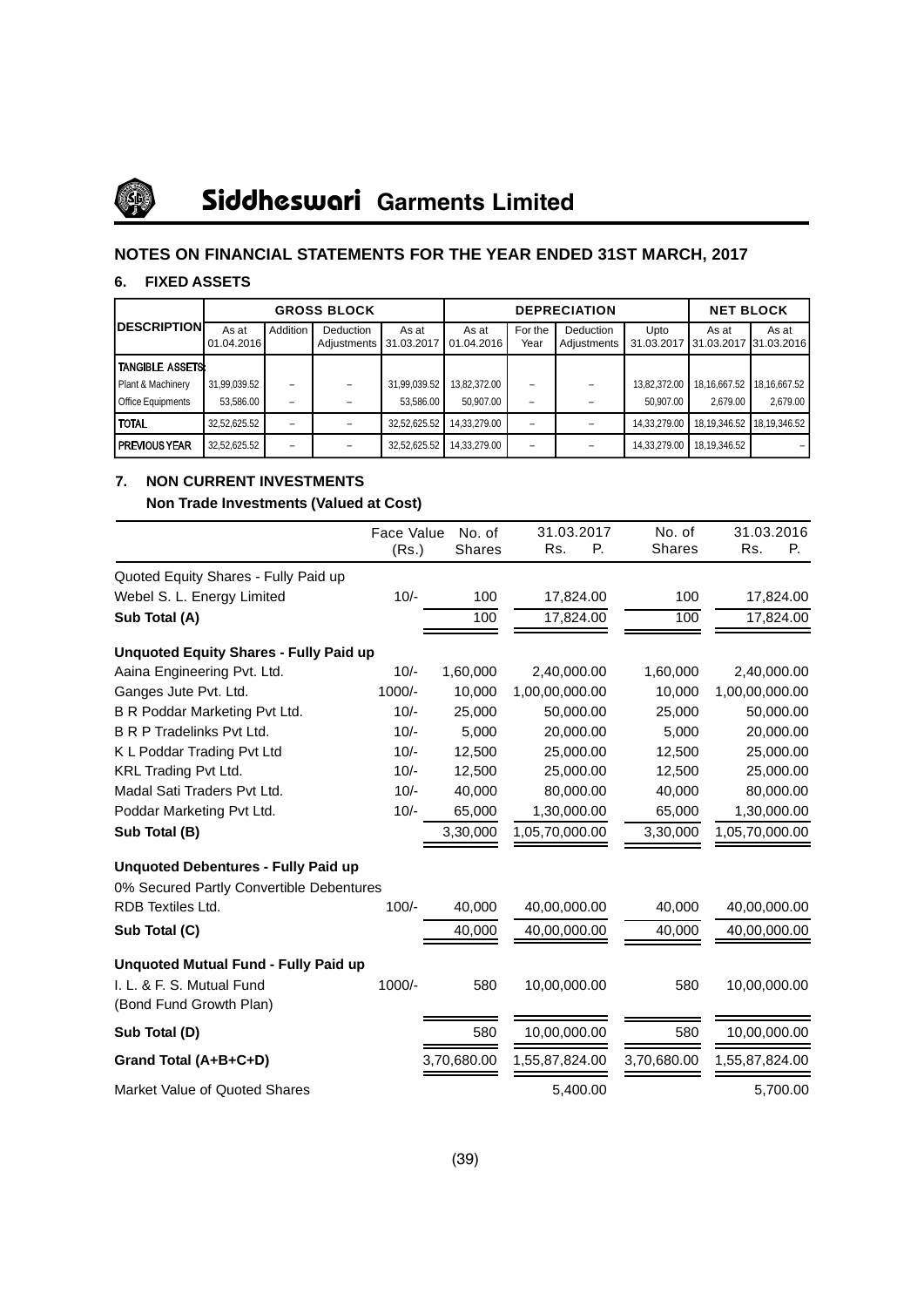|                                                                                  | 31.03.2017<br>Р.<br>Rs. | 31.03.2016<br>Rs.<br>Р. |
|----------------------------------------------------------------------------------|-------------------------|-------------------------|
| 11. CASH & BANK BALANCES                                                         |                         |                         |
| <b>Cash and Cash Equivalents</b>                                                 |                         |                         |
| <b>Balance with Banks:</b>                                                       |                         |                         |
| In Current Account                                                               | 7,27,430.50             | 9,72,523.50             |
| <b>Cash in Hand</b>                                                              | 2,77,192.18             | 42,935.18               |
|                                                                                  | 10,04,622.68            | 10,15,458.68            |
| <b>Other Bank Balance</b>                                                        |                         |                         |
| <b>Equity Share Application Refund Account</b>                                   | 5,000.00                | 5,000.00                |
| <b>Unpaid Dividend Account</b>                                                   | 12,568.00               | 12,568.00               |
|                                                                                  | 10,22,190.68            | 10,33,026.68            |
| 12. SHORT TERM LOAN AND ADVANCES                                                 |                         |                         |
| (Unsecured considered good)                                                      |                         |                         |
| <b>Balance With Government Authority</b>                                         |                         |                         |
| <b>Advance Tax</b>                                                               | 31,777.00               | 1,44,627.00             |
| (Net of Provision for Income Tax Rs. 3,37,223/-<br>previous year Rs. 1,49,850/-) |                         |                         |
| Advance for office                                                               | 17,00,000.00            | 17,00,000.00            |
|                                                                                  | 17,31,777.00            | 18,44,627.00            |
| <b>13. OTHER ASSETS</b>                                                          |                         |                         |
| Security Deposit (Unsecured Considered good)                                     | 3,650.00                | 3,650.00                |
|                                                                                  | 3,650.00                | 3,650.00                |
| <b>14. REVENUE FROM OPERATIONS</b>                                               |                         |                         |
| Sale of traded goods                                                             | 40,51,141.00            | 1,26,79,933.00          |
|                                                                                  | 40,51,141.00            | 1,26,79,933.00          |
| <b>15. OTHER INCOME</b>                                                          |                         |                         |
| Interest                                                                         | 29,40,000.00            | 29,44,767.00            |
| Interest on Income Tax Refund                                                    | 6,506.00                | 1,299.00                |
|                                                                                  | 29,46,506.00            | 29,46,066.00            |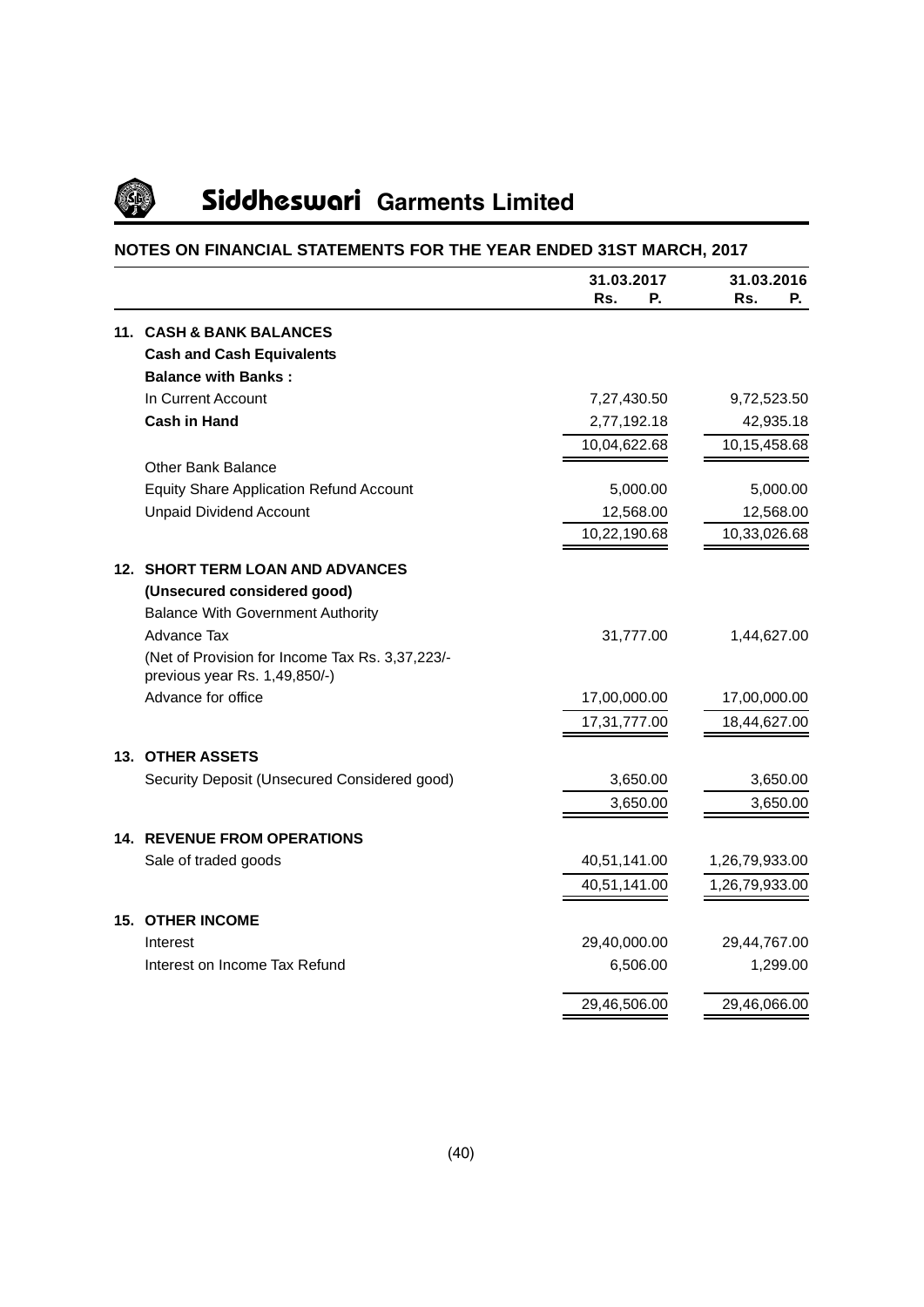|  |                                         | 31.03.2017<br>Rs.<br>Р. | 31.03.2016<br>Rs.<br>Р. |
|--|-----------------------------------------|-------------------------|-------------------------|
|  | 16. PURCHASE OF TRADED GOODS            | 4,649,933.00            | 1,40,30,892.50          |
|  | 17. CHANGES IN INVENTORIES              |                         |                         |
|  | Inventories at the end of the year      |                         |                         |
|  | Raw material                            | 13,727.00               | 13,727.00               |
|  | Scrap                                   | 41,976.00               | 41,976.00               |
|  |                                         | 55,703.00               | 55,703.00               |
|  | Inventories at the begining of the year |                         |                         |
|  | Raw material                            | 13,727.00               | 13,727.00               |
|  | Scrap                                   | 41,976.00               | 41,976.00               |
|  |                                         | 55,703.00               | 55,703.00               |
|  | 18. EMPLOYEE BENEFIT EXPENSES           |                         |                         |
|  | Salary & Bonus                          | 3,12,000.00             | 3,00,000.00             |
|  | <b>Staff Welfare Expenses</b>           | 14,400.00               | 12,760.00               |
|  | Directors' Remuneration                 | 2,80,000.00             | 2,40,000.00             |
|  |                                         | 6,06,400.00             | 5,52,760.00             |
|  | <b>19. OTHER EXPENSES</b>               |                         |                         |
|  | Rent                                    | 96,000.00               | 96,000.00               |
|  | Carriage & Freight Charges              | 21,550.00               | 27,800.00               |
|  | Rates & Taxes                           | 3,250.00                | 3,250.00                |
|  | Advertisement                           | 58,231.00               | 30,394.00               |
|  | Travelling & Conveyance                 | 60,909.00               | 30,720.00               |
|  | <b>Telephone Expenses</b>               | 19,200.00               | 19,200.00               |
|  | Postage & Stamps                        | 19,361.00               | 39,798.00               |
|  | <b>Printing &amp; Stationery</b>        | 33,810.00               | 28,973.00               |
|  | <b>General Expenses</b>                 | 31,497.50               | 38,640.00               |
|  | <b>Professional Fees</b>                | 65,300.00               | 52,225.00               |
|  | Professional Tax                        | 2,500.00                | 2,500.00                |
|  | <b>Filing Fees</b>                      | 11,500.00               | 19,800.00               |
|  | <b>Listing Fees</b>                     | 40,648.00               | 96,820.10               |
|  | Registrar's Service Charges             | 7,476.00                | 7,410.00                |
|  | Legal Charges                           | 41,750.00               | 8,600.00                |
|  | Subscription & Donation                 | 2,08,943.00             | 2,04,738.00             |
|  | Income tax apeal fees                   | 1,000.00                |                         |
|  | Payment to Auditors :                   |                         |                         |
|  | As Auditors - Statutory Audit Fees      | 25,000.00               | 25,000.00               |
|  | As Auditors - Other matters             | 5,000.00                |                         |
|  |                                         | 7,52,925.50             | 7,31,868.10             |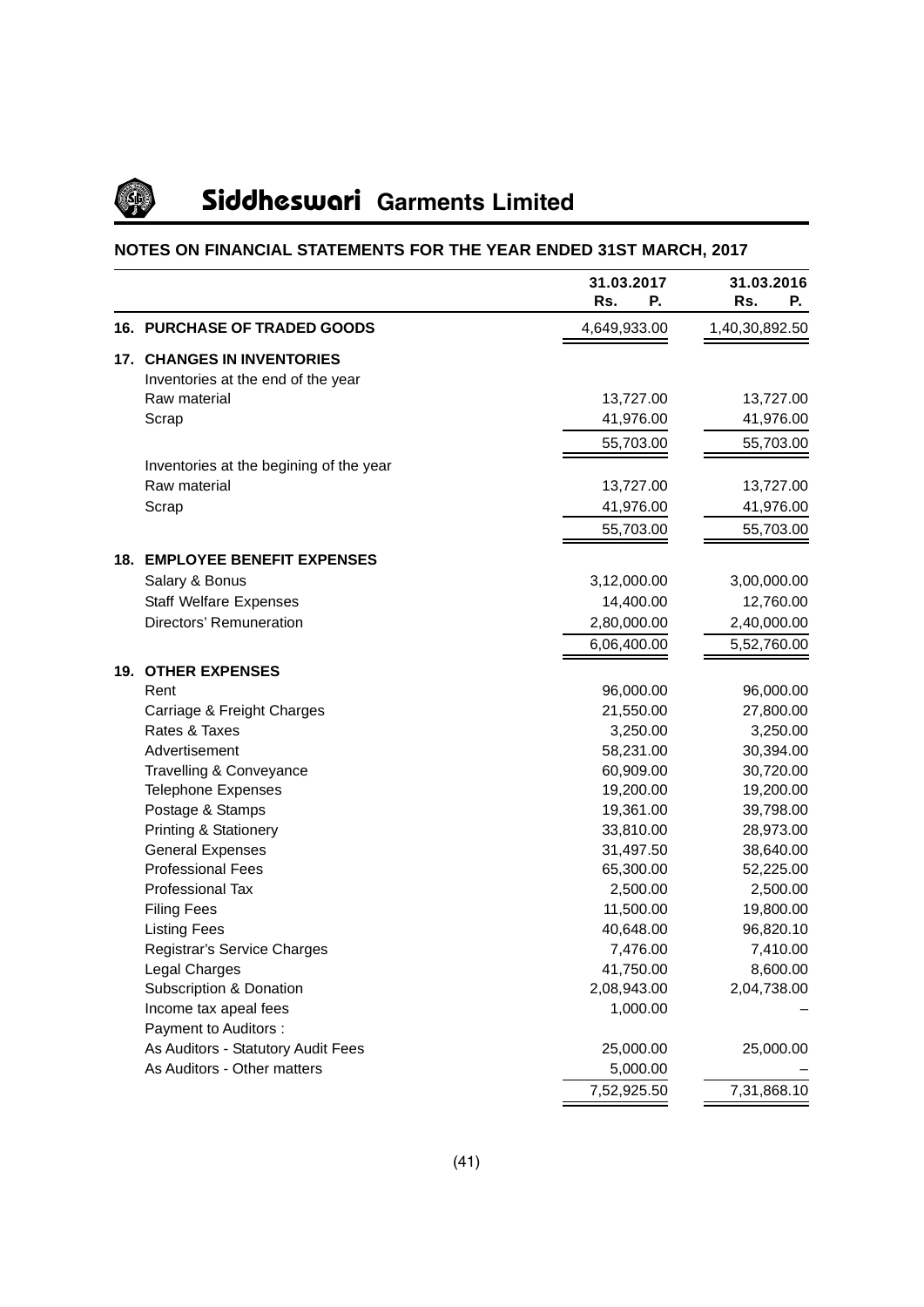### **NOTES ON FINANCIAL STATEMENTS FOR THE YEAR ENDED 31ST MARCH, 2017**

| 鳳う山鸡          |      | <b>Siddheswari</b> Garments Limited                                                                                                                |             |             |
|---------------|------|----------------------------------------------------------------------------------------------------------------------------------------------------|-------------|-------------|
|               |      | NOTES ON FINANCIAL STATEMENTS FOR THE YEAR ENDED 31ST MARCH, 2017                                                                                  |             |             |
| 20.           | i)   | <b>EARNINGS PER SHARE (EPS)</b><br>Net Profit/(Loss) after tax as per Statement of Profit<br>and Loss attributable to Equity Shareholders (in Rs.) | 6,51,162.50 | 1,60,628.40 |
|               | ii)  | Number of Equity Shares used as denominator for<br>calculating EPS                                                                                 | 33,09,900   | 33,09,900   |
|               | iii) | Basic and Diluted Earnings per share (in Rs.)                                                                                                      | 0.20        | 0.05        |
|               | iv)  | Face Value per Equity Share (in Rs.)                                                                                                               | 10.00       | 10.00       |
| 21.           |      | Estimated amount of capital contracts remaining to be<br>executed on capital account and not provided for<br>(net of advances)                     | <b>NIL</b>  | <b>NIL</b>  |
| 22.           |      | Earnings in Foreign Currency                                                                                                                       | NIL         | <b>NIL</b>  |
| 23.           |      | Foreign Currency outgo                                                                                                                             | <b>NIL</b>  | <b>NIL</b>  |
| <b>24.</b> a) |      | Dues to Small Scale Industrial undertaking as on the Balance Sheet date is Nil, based on informations                                              |             |             |

- received by the management.
- Foreign Currency outgo<br>
a) Dues to Small Scale Industrial undertaking as on the Balance Sheet date is Nil, based on informations<br>
received by the management.<br>
b) As per the information available with the company, there are Act, 2006.
- **25.** No provision for shortfall in Market Value of Investments amounting to Rs. 12,424/- (previous Year Rs. 12,124/ -) has been made in the accounts. Act, 2006.<br> **25.** No provision for shortfall in Market Value of Investments amounting to Rs. 12,42<br>
-) has been made in the accounts.<br> **26.** RELATED PARTY DISCLOSURES. (As Identified by the management)<br>
A. Name of Related No provision for shortfall in Market Value of Investments amounting to Rs. 1:<br> **A. RELATED PARTY DISCLOSURES.** (As Identified by the management)<br> **A. Name of Related Party and Description of Relationship**<br>
1. Key Manageria

|    | as been made in the accounts.                             |   |                                     |                 |
|----|-----------------------------------------------------------|---|-------------------------------------|-----------------|
|    | ATED PARTY DISCLOSURES. (As Identified by the management) |   |                                     |                 |
|    | Name of Related Party and Description of Relationship     |   |                                     |                 |
| I. | Key Managerial Person                                     |   | Mr. Sanjay Shah                     | Director        |
|    |                                                           |   | Mr. Abhishek Poddar                 | Director        |
|    |                                                           |   | Mr. Umanath singh                   | <b>Director</b> |
|    |                                                           | ÷ | Mrs Riti Poddar                     | Director        |
| Ш. | Enterprise owned or significantly influenced              |   |                                     |                 |
|    | by key managerial personnel                               |   | Ganges Jute Pvt Ltd.                |                 |
|    |                                                           |   | <b>B R Poddar Marketing Pvt Ltd</b> |                 |
|    |                                                           |   | K L Poddar marketing Pvt Ltd.       |                 |
|    |                                                           |   | Madal sati Traders Pyt Ltd.         |                 |
|    | <b>Related party Transactions &amp; Balances</b>          |   |                                     |                 |

#### **B. Related party Transactions & Balances**

| Nature of Transaction        | Referred in A(I) Above |             |             | Referred in A(II) Above |
|------------------------------|------------------------|-------------|-------------|-------------------------|
|                              | 2016 - 2017            | 2015 - 2016 | 2016 - 2017 | 2015 - 2016             |
|                              | Rs.<br>Р.              | Rs.<br>Р.   | Rs.<br>Р.   | Р.<br>Rs.               |
| <b>Director Remuneration</b> |                        |             |             |                         |
| Mr. Sanjay Shah              | 2,80,000.00            | 2,40,000.00 |             |                         |
| <b>Travelling Allowance</b>  |                        |             |             |                         |
| Mr. Abhishek Poddar          | 21,600.00              | 21,600.00   |             | -                       |
|                              |                        |             |             |                         |